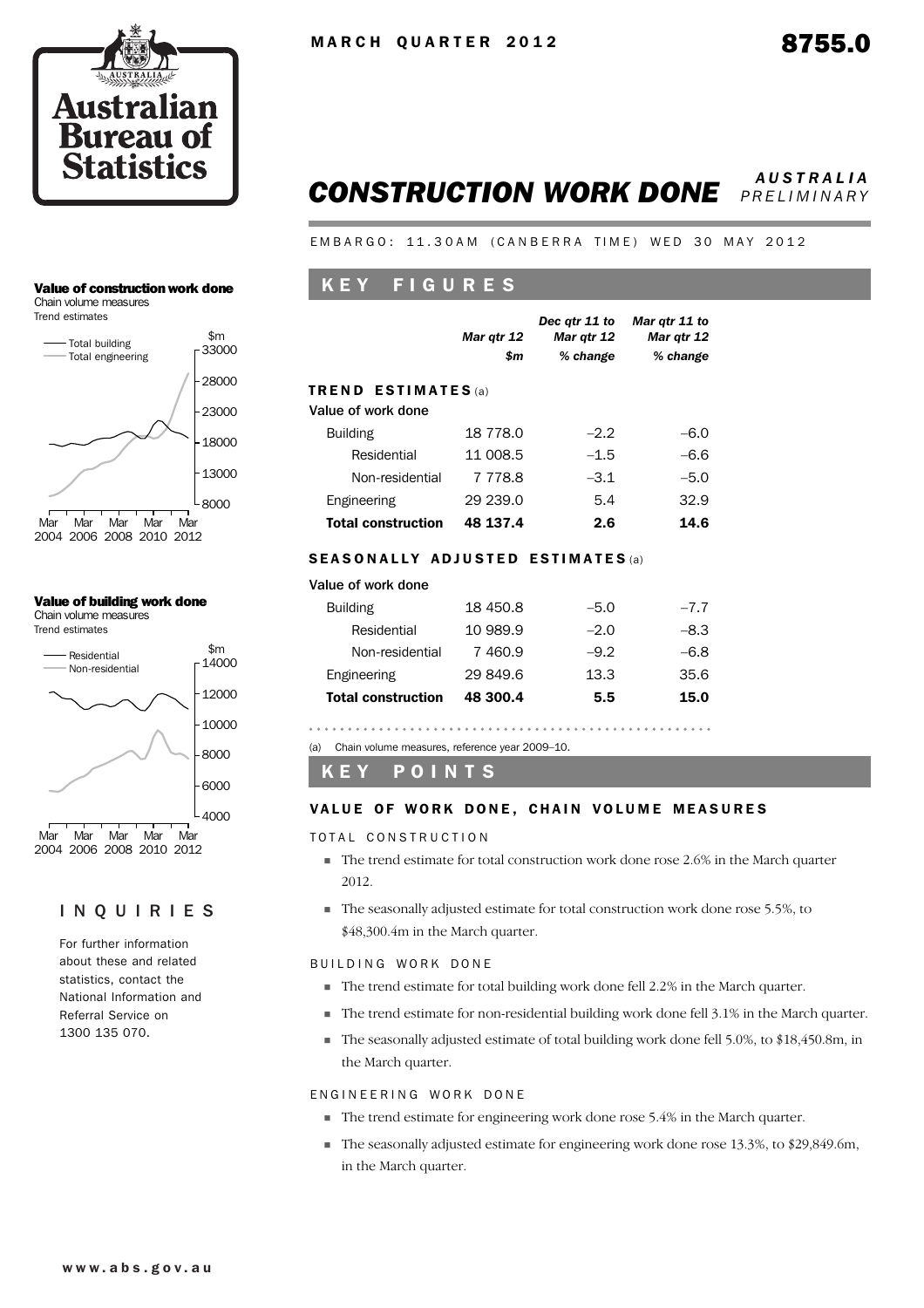## NOTES

| FORTHCOMING ISSUES    | <b>ISSUE</b> (Quarter)                                                                                                                                                                                                                                                                                                                                                                                                                                                                    | <b>RELEASE DATE</b>                                                                                                                                                                                                                                                                                                                                                                                                                                 |  |  |  |  |  |  |
|-----------------------|-------------------------------------------------------------------------------------------------------------------------------------------------------------------------------------------------------------------------------------------------------------------------------------------------------------------------------------------------------------------------------------------------------------------------------------------------------------------------------------------|-----------------------------------------------------------------------------------------------------------------------------------------------------------------------------------------------------------------------------------------------------------------------------------------------------------------------------------------------------------------------------------------------------------------------------------------------------|--|--|--|--|--|--|
|                       | June 2012                                                                                                                                                                                                                                                                                                                                                                                                                                                                                 | 29 August 2012                                                                                                                                                                                                                                                                                                                                                                                                                                      |  |  |  |  |  |  |
|                       | September 2012                                                                                                                                                                                                                                                                                                                                                                                                                                                                            | 28 November 2012                                                                                                                                                                                                                                                                                                                                                                                                                                    |  |  |  |  |  |  |
|                       |                                                                                                                                                                                                                                                                                                                                                                                                                                                                                           |                                                                                                                                                                                                                                                                                                                                                                                                                                                     |  |  |  |  |  |  |
| ABOUT THIS ISSUE      | This publication provides an early indication of trends in building and engineering<br>construction activity. The data are estimates based on a response rate of approximately<br>85% of the value of both building and engineering work done during the quarter. More<br>comprehensive and updated results will be released in Engineering Construction<br>Activity, Australia (cat.no. 8762.0) on 4 July 2012 and in Building Activity, Australia<br>(cat. no. 8752.0) on 18 July 2012. |                                                                                                                                                                                                                                                                                                                                                                                                                                                     |  |  |  |  |  |  |
| CHANGES IN THIS ISSUE | There are no changes in this issue.                                                                                                                                                                                                                                                                                                                                                                                                                                                       |                                                                                                                                                                                                                                                                                                                                                                                                                                                     |  |  |  |  |  |  |
| DATA NOTES            |                                                                                                                                                                                                                                                                                                                                                                                                                                                                                           | The trend estimates should be interpreted with caution as the underlying behaviour of<br>building activity may be affected by Government stimulus packages as well as other<br>developments associated with global economic conditions. Trend estimates should be<br>used with caution due to the volatility caused by large engineering projects. For more<br>details on trend estimates, please see paragraphs 24 to 26 of the explanatory notes. |  |  |  |  |  |  |

Brian Pink Australian Statistician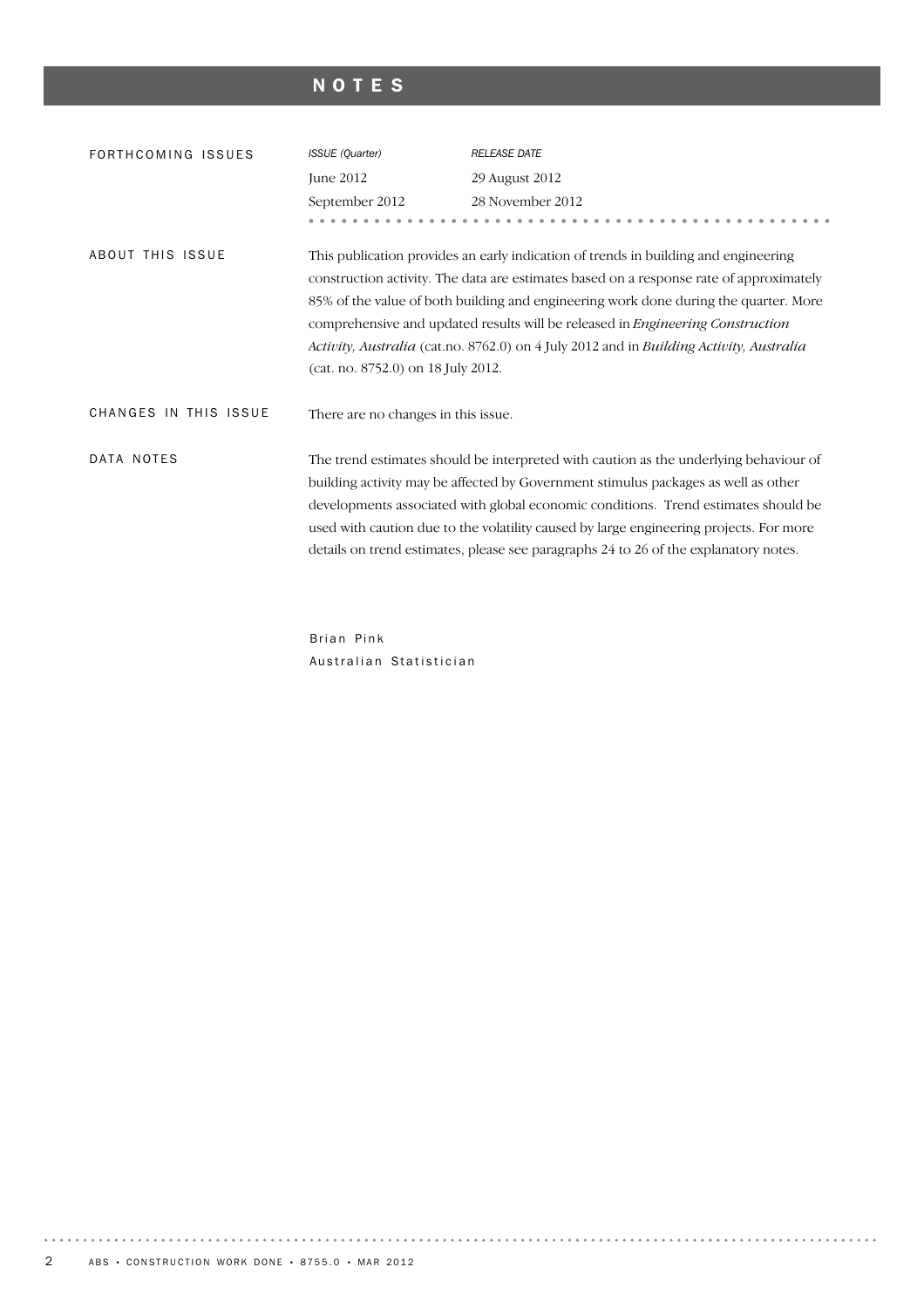#### TREND PERCENTAGE CHANGE

#### TOTAL CONSTRUCTION



The trend estimate for total construction work done has risen 2.6% this quarter and has risen for eleven quarters.

The trend estimate for engineering construction work done rose 5.4% and has risen for eight quarters.

The trend estimate for total building work done fell 2.2% this quarter and has fallen for seven quarters.

The trend estimate for residential building work done fell 1.5% and has fallen for six quarters.

The trend estimate for non-residential building work done fell 3.1% and is now showing falls for two quarters.



ENGINEERING



**Mar** 2008

Mar 2010

Mar 2012

%change

–10 –5 0 5  $-10$  $-15$ 

Mar 2004

**Mar** 2006

#### RESIDENTIAL

NON-RESIDENTIAL



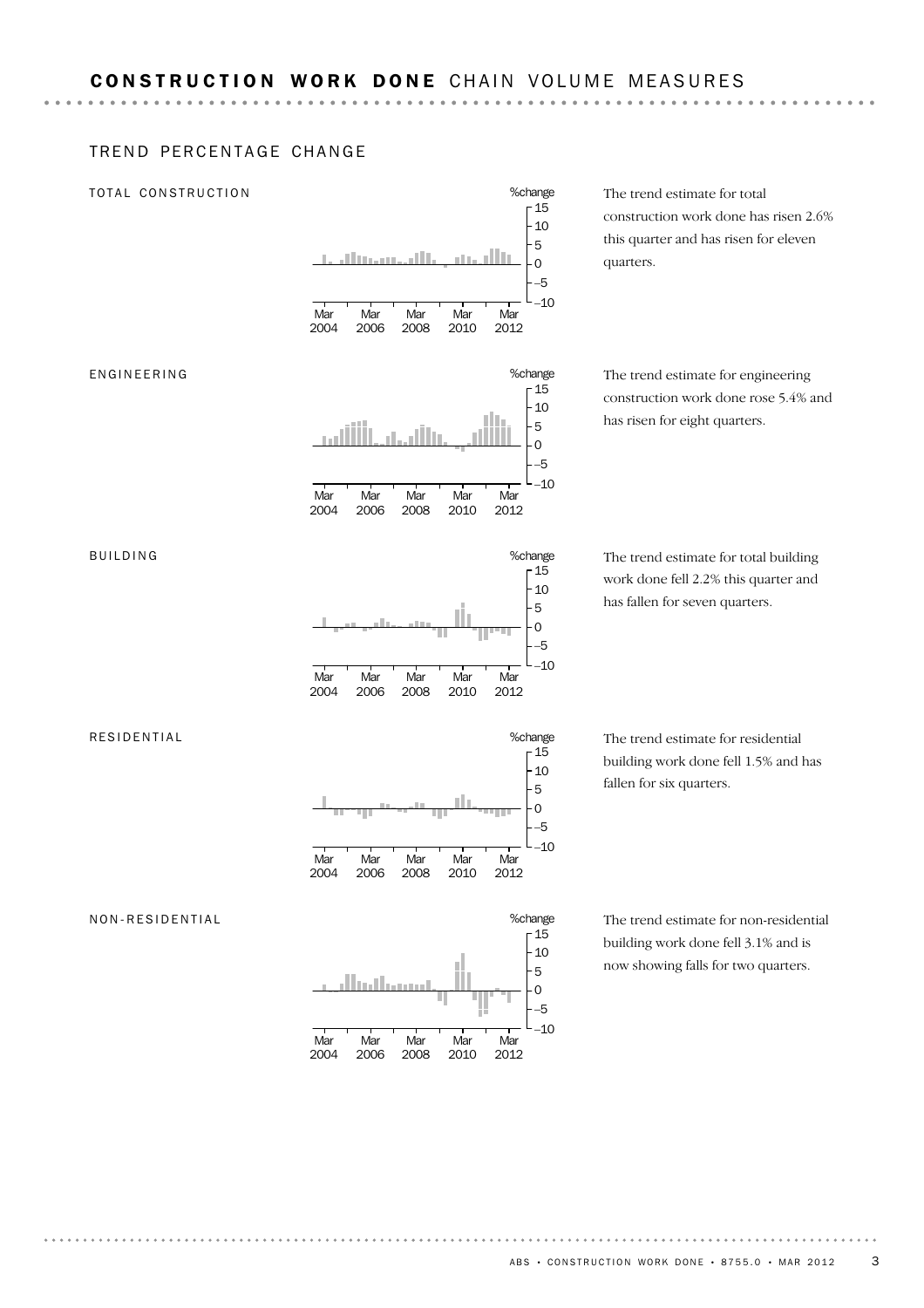#### CHAIN VOLUME MEASURES-TREND ESTIMATES

NEW SOUTH WALES VICTORIA



2004

2006

2008

2010

2012

Construction work done in New South Wales has fallen this quarter following rises in the previous two quarters.

Construction work done in Victoria has risen for four quarters.

Construction work done in Queensland has risen for nine quarters.

Construction work done in Western Australia has risen for five quarters.

Construction work done in South Australia has fallen for three quarters.

Construction work done in Tasmania has fallen for seven quarters.

Construction work done in the Northern Territory has risen for four quarters.

Construction work done in the Australian Capital Territory is showing a rise this quarter following falls in the previous four quarters.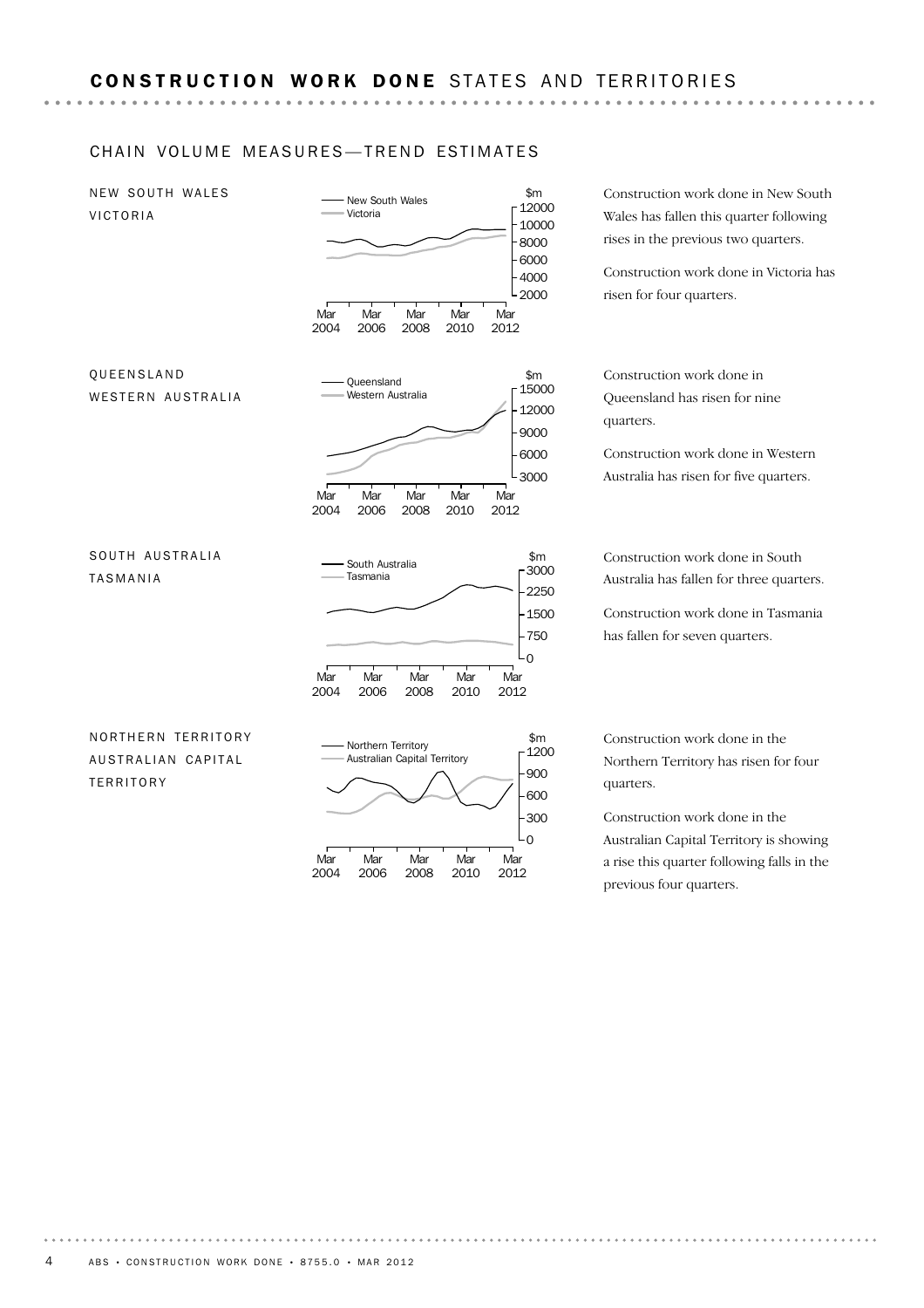## LIST OF TABLES

TABLES

*page*

| $\mathbf{2}$ | Construction work done, chain volume measures, change from                  |
|--------------|-----------------------------------------------------------------------------|
|              |                                                                             |
| 3            |                                                                             |
| 4            | Construction work done, current prices, change from previous period 9       |
| 5            | Value of building work done, chain volume measures 10                       |
| 6            | Value of building work done, chain volume measures, change from             |
|              |                                                                             |
| 7            |                                                                             |
| 8            | Value of building work done, current prices, change from previous           |
|              |                                                                             |
| 9            | Construction work done, states and territories, chain volume                |
|              |                                                                             |
| 10           | Construction work done, states and territories, chain volume                |
|              |                                                                             |
| 11           | Construction work done, states and territories, current prices, original 16 |
| 12           | Construction work done, states and territories, current prices, change      |
|              |                                                                             |
| 13           | Construction work done, states and territories, chain volume measures 18    |
| 14           | Construction work done, states and territories, chain volume                |
|              |                                                                             |
| 15           | Building Activity, work in the pipeline, current prices, original 20        |
| 16           | Number of dwellings approved but not yet commenced at end of                |
|              |                                                                             |
|              |                                                                             |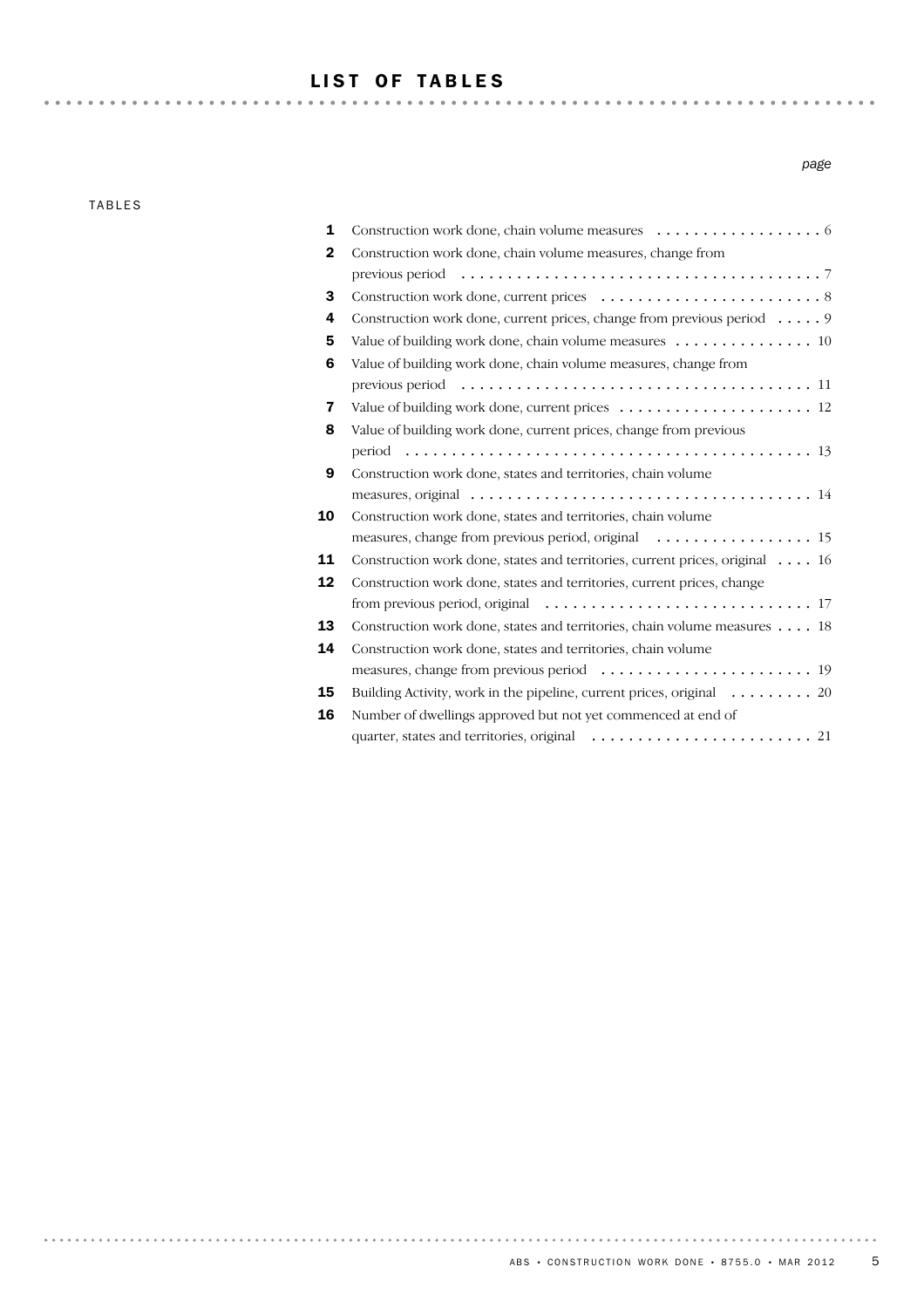## 1 CONSTRUCTION WORK DONE, Chain volume measures(a)

|                 |           | BUILDING WORK DONE |           |                     | ENGINEERING WORK DONE |          |           | CONSTRUCTION WORK DONE |           |  |  |
|-----------------|-----------|--------------------|-----------|---------------------|-----------------------|----------|-----------|------------------------|-----------|--|--|
|                 | Private   | Public             | Total     | Private             | Public                | Total    | Private   | Public                 | Total     |  |  |
| Period          | \$m\$     | \$m\$              | \$m\$     | \$m\$               | \$m\$                 | \$m\$    | \$m       | \$m\$                  | \$m       |  |  |
|                 |           |                    |           |                     |                       |          |           |                        |           |  |  |
|                 |           |                    |           |                     | ORIGINAL              |          |           |                        |           |  |  |
| 2008-09         | 69 472.8  | 8 2 6 1.2          | 77 509.6  | 47 149.1            | 27 403.5              | 74 574.7 | 116 587.8 | 35 570.2               | 152 094.1 |  |  |
| 2009-10         | 64 531.5  | 16 4 46.1          | 80 977.6  | 46 324.4            | 29 668.5              | 75 992.9 | 110 855.9 | 46 114.6               | 156 970.5 |  |  |
| 2010-11<br>2010 | 64 103.9  | 17 229.4           | 81 333.4  | 54 718.8            | 29 997.8              | 84 716.6 | 118 822.7 | 47 227.3               | 166 050.0 |  |  |
| Dec Qtr         | 16 528.9  | 4 8 3 3.5          | 21 362.4  | 14 209.3            | 7 302.7               | 21 512.0 | 30 738.2  | 12 136.2               | 42 874.4  |  |  |
| 2011            |           |                    |           |                     |                       |          |           |                        |           |  |  |
| Mar Otr         | 14 607.4  | 3573.5             | 18 18 0.9 | 13 204.2            | 7 144.1               | 20 348.3 | 27 811.6  | 10 717.6               | 38 529.2  |  |  |
| Jun Otr         | 16 067.8  | 3 5 5 4.7          | 19 622.5  | 15 656.7            | 8 8 1 7.5             | 24 474.2 | 31 724.5  | 12 372.2               | 44 096.7  |  |  |
| Sep Qtr         | 17 295.0  | 3 262.6            | 20 557.6  | 19 918.4            | 7 136.2               | 27 054.6 | 37 213.4  | 10 398.8               | 47 612.2  |  |  |
| Dec Otr         | 16 687.3  | 3 5 28.3           | 20 215.6  | 19 732.3            | 7 5 2 4.4             | 27 256.7 | 36 419.6  | 11 052.7               | 47 472.3  |  |  |
| 2012            |           |                    |           |                     |                       |          |           |                        |           |  |  |
| Mar Qtr         | 14 207.9  | 2 595.7            | 16 803.7  | 20 673.2            | 6979.4                | 27 652.6 | 34 881.2  | 9575.1                 | 44 456.2  |  |  |
|                 |           |                    |           |                     |                       |          |           |                        |           |  |  |
|                 |           |                    |           | SEASONALLY ADJUSTED |                       |          |           |                        |           |  |  |
| 2010            |           |                    |           |                     |                       |          |           |                        |           |  |  |
| Dec Otr         | 15 893.3  | 4 681.9            | 20 573.5  | 13 519.5            | 7 258.5               | 20 778.0 | 29 412.8  | 11 940.4               | 41 351.5  |  |  |
| 2011            |           |                    |           |                     |                       |          |           |                        |           |  |  |
| Mar Otr         | 16 147.5  | 3836.9             | 19 986.1  | 14 370.3            | 7 638.3               | 22 008.6 | 30 517.8  | 11 475.2               | 41 994.7  |  |  |
| Jun Otr         | 15 999.8  | 3 4 9 3.9          | 19 49 6.8 | 15 023.8            | 7991.9                | 23 015.7 | 31 023.5  | 11 485.8               | 42 512.5  |  |  |
| Sep Otr         | 16 4 24.4 | 3 2 4 6.2          | 19 665.5  | 20 176.6            | 7 555.4               | 27 732.0 | 36 600.9  | 10 801.6               | 47 397.4  |  |  |
| Dec Otr         | 16 040.1  | 3 3 9 2.4          | 19 4 27.4 | 18 827.7            | 7 5 2 5.2             | 26 352.8 | 34 867.8  | 10 917.6               | 45 780.2  |  |  |
| 2012            |           |                    |           |                     |                       |          |           |                        |           |  |  |
| Mar Otr         | 15 705.1  | 2 7 5 1.4          | 18 450.8  | 22 4 20.1           | 7 4 2 9.5             | 29 849.6 | 38 125.1  | 10 180.9               | 48 300.4  |  |  |
|                 |           |                    |           |                     |                       |          |           |                        |           |  |  |
|                 |           |                    |           |                     | TREND                 |          |           |                        |           |  |  |
| 2010            |           |                    |           |                     |                       |          |           |                        |           |  |  |
| Dec Otr         | 16 034.4  | 4 636.3            | 20 670.0  | 13 007.4            | 7 341.2               | 20 348.9 | 29 042.1  | 11 977.6               | 41 018.9  |  |  |
| 2011            |           |                    |           |                     |                       |          |           |                        |           |  |  |
| Mar Otr         | 16 008.4  | 3970.8             | 19 979.1  | 14 383.6            | 7 624.4               | 22 007.9 | 30 391.8  | 11 594.5               | 41 987.1  |  |  |
| Jun Qtr         | 16 177.6  | 3 5 28.1           | 19 706.1  | 16 234.9            | 7 7 7 4.2             | 24 009.2 | 32 412.5  | 11 302.4               | 43 715.3  |  |  |
| Sep Qtr         | 16 187.1  | 3 3 2 6 . 3        | 19 513.2  | 18 264.7            | 7 688.6               | 25 953.2 | 34 439.7  | 11 014.9               | 45 454.3  |  |  |
| Dec Otr         | 16 050.6  | 3 153.0            | 19 199.3  | 20 212.3            | 7 531.0               | 27 743.7 | 36 256.6  | 10 684.4               | 46 937.0  |  |  |
| 2012            |           |                    |           |                     |                       |          |           |                        |           |  |  |
| Mar Otr         | 15 849.6  | 2948.4             | 18 7 78.0 | 21 844.1            | 7 406.8               | 29 239.0 | 37 824.8  | 10 343.3               | 48 137.4  |  |  |
|                 |           |                    |           |                     |                       |          |           |                        |           |  |  |

(a) Reference year for chain volume measures is 2009–10. Refer to paragraphs 27–31 of the Explanatory Notes.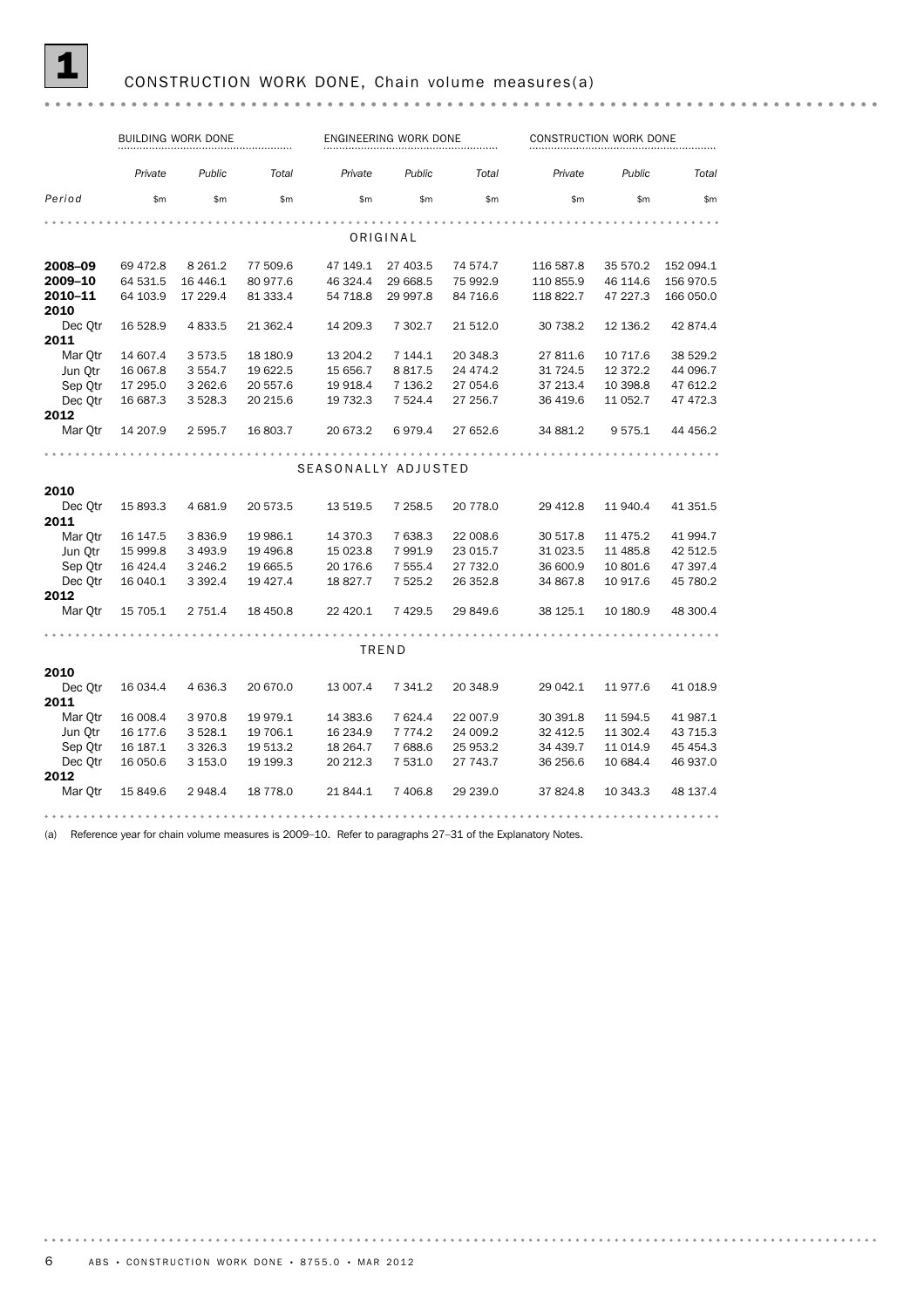|                 | BUILDING WORK DONE |              |         | ENGINEERING<br>WORK DONE |         |        |         | CONSTRUCTION<br>WORK DONE |         |  |  |
|-----------------|--------------------|--------------|---------|--------------------------|---------|--------|---------|---------------------------|---------|--|--|
|                 | Private            | Public       | Total   | Private                  | Public  | Total  | Private | Public                    | Total   |  |  |
| Period          | %                  | %            | %       | %                        | %       | %      | %       | %                         | %       |  |  |
|                 |                    |              |         |                          |         |        |         |                           |         |  |  |
| ORIGINAL        |                    |              |         |                          |         |        |         |                           |         |  |  |
| 2008–09         | $-0.4$             | 12.5         | 0.8     | 18.4                     | 20.3    | 19.1   | 6.4     | 18.3                      | 9.0     |  |  |
| 2009-10         | $-7.1$             | 99.1         | 4.5     | $-1.7$                   | 8.3     | 1.9    | $-4.9$  | 29.6                      | 3.2     |  |  |
| 2010-11<br>2010 | $-0.7$             | -4.8         | 0.4     | 18.1                     | 1.1     | 11.5   | 7.2     | 2.4                       | 5.8     |  |  |
| Dec Qtr         | $-2.2$             | $-8.2$       | $-3.6$  | 22.0                     | 8.5     | 17.0   | 7.7     | 1.1                       | 5.7     |  |  |
| 2011            |                    |              |         |                          |         |        |         |                           |         |  |  |
| Mar Otr         | $-11.6$            | $-26.1$      | $-14.9$ | $-7.1$                   | $-2.2$  | $-5.4$ | $-9.5$  | $-11.7$                   | $-10.1$ |  |  |
| Jun Otr         | 10.0               | $-0.5$       | 7.9     | 18.6                     | 23.4    | 20.3   | 14.1    | 15.4                      | 14.5    |  |  |
| Sep Otr         | 7.6                | $-8.2$       | -4.8    | 27.2                     | $-19.1$ | 10.5   | 17.3    | $-16.0$                   | 8.0     |  |  |
| Dec Otr         | $-3.5$             | 8.1          | $-1.7$  | $-0.9$                   | 5.4     | 0.7    | $-2.1$  | 6.3                       | $-0.3$  |  |  |
| 2012<br>Mar Otr | $-14.9$            | $-26.4$      | $-16.9$ | - 4.8                    | $-7.2$  | 1.5    | $-4.2$  | $-13.4$                   | $-6.4$  |  |  |
|                 |                    |              |         |                          |         |        |         |                           |         |  |  |
|                 |                    |              |         | SEASONALLY ADJUSTED      |         |        |         |                           |         |  |  |
| 2010            |                    |              |         |                          |         |        |         |                           |         |  |  |
| Dec Otr<br>2011 | $-1.1$             | $-10.3$      | $-3.3$  | 14.5                     | 2.1     | 9.9    | 5.5     | $-3.1$                    | 2.9     |  |  |
| Mar Otr         | 1.6                | $-18.0$      | $-2.9$  | 6.3                      | 5.2     | 5.9    | 3.8     | $-3.9$                    | 1.6     |  |  |
| Jun Qtr         | $-0.9$             | $-8.9$       | $-2.4$  | 4.5                      | 4.6     | 4.6    | 1.7     | 0.1                       | 1.2     |  |  |
| Sep Otr         | 2.7                | $-7.1$       | 0.9     | 34.3                     | $-5.5$  | 20.5   | 18.0    | $-6.0$                    | 11.5    |  |  |
| Dec Otr         | $-2.3$             | - 4.5        | $-1.2$  | $-6.7$                   | $-0.4$  | $-5.0$ | $-4.7$  | 1.1                       | $-3.4$  |  |  |
| 2012            |                    |              |         |                          |         |        |         |                           |         |  |  |
| Mar Otr         | $-2.1$             | $-18.9$      | $-5.0$  | 19.1                     | $-1.3$  | 13.3   | 9.3     | $-6.7$                    | 5.5     |  |  |
|                 |                    |              |         | TREND                    |         |        |         |                           |         |  |  |
| 2010            |                    |              |         |                          |         |        |         |                           |         |  |  |
| Dec Otr         |                    | $-1.4 -10.4$ | $-3.6$  | 5.8                      | 2.2     | 4.4    | 1.7     | $-3.1$                    | 0.2     |  |  |
| 2011            |                    |              |         |                          |         |        |         |                           |         |  |  |
| Mar Otr         | $-0.2$             | $-14.4$      | $-3.3$  | 10.6                     | 3.9     | 8.2    | 4.6     | $-3.2$                    | 2.4     |  |  |
| Jun Otr         | 1.1                | $-11.1$      | $-1.4$  | 12.9                     | 2.0     | 9.1    | 6.6     | $-2.5$                    | 4.1     |  |  |
| Sep Otr         | 0.1                | $-5.7$       | $-1.0$  | 12.5                     | $-1.1$  | 8.1    | 6.3     | $-2.5$                    | 4.0     |  |  |
| Dec Otr         | $-0.8$             | $-5.2$       | $-1.6$  | 10.7                     | $-2.0$  | 6.9    | 5.3     | $-3.0$                    | 3.3     |  |  |
| 2012<br>Mar Otr | $-1.3$             | $-6.5$       | $-2.2$  | 8.1                      | $-1.7$  | 5.4    | 4.3     | $-3.2$                    | 2.6     |  |  |
|                 |                    |              |         |                          |         |        |         |                           |         |  |  |

(a) Reference year for chain volume measures is 2009–10. Refer to paragraphs 27–31 of the Explanatory Notes.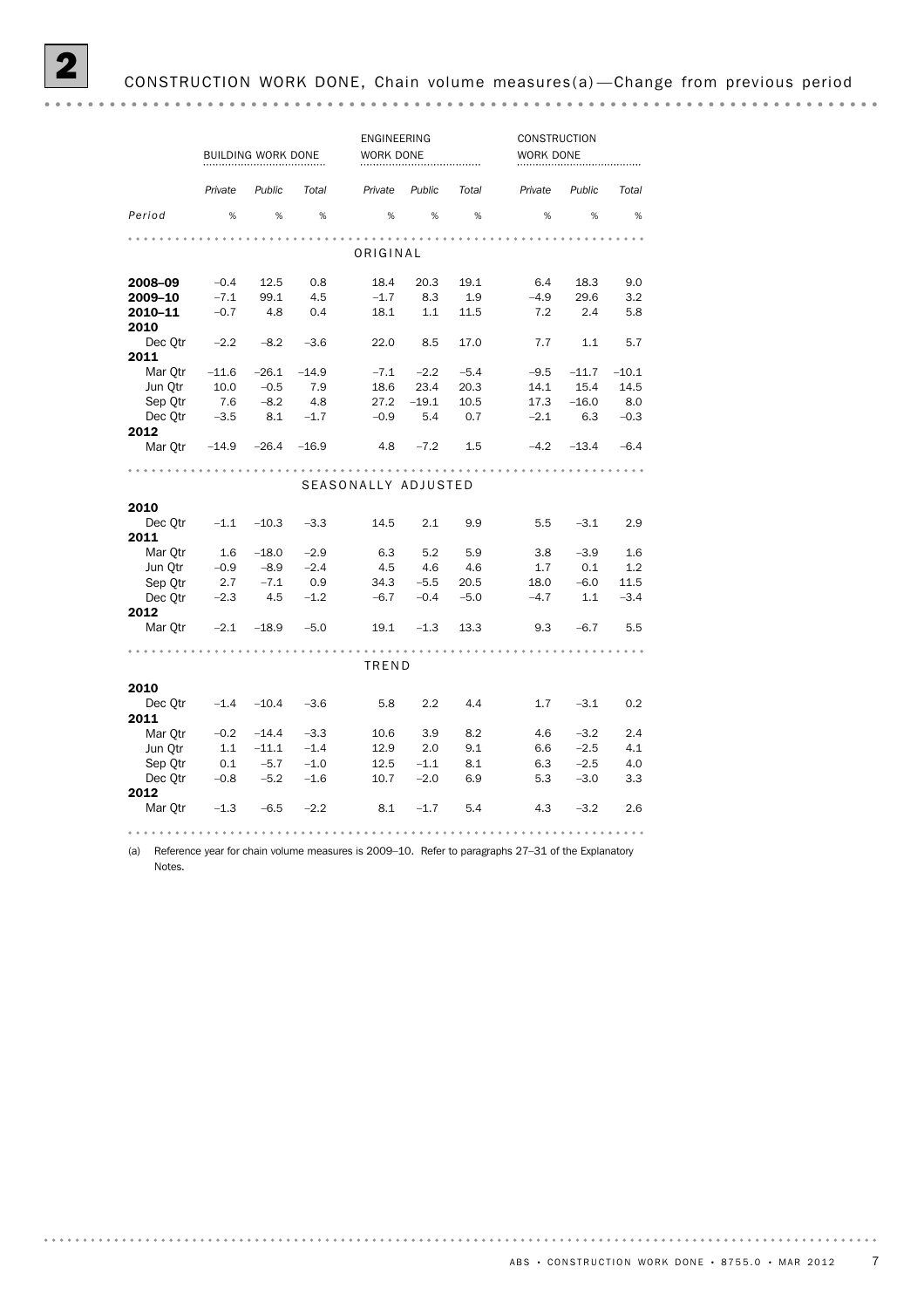# **3** CONSTRUCTION WORK DONE, Current prices

|                 |           | BUILDING WORK DONE |           |                     | ENGINEERING WORK DONE |          | CONSTRUCTION WORK DONE |            |           |  |
|-----------------|-----------|--------------------|-----------|---------------------|-----------------------|----------|------------------------|------------|-----------|--|
|                 | Private   | Public             | Total     | Private             | Public                | Total    | Private                | Public     | Total     |  |
| Period          | \$m       | \$m                | \$m       | \$m\$               | \$m                   | \$m      | \$m                    | \$m        | \$m\$     |  |
|                 |           |                    |           |                     |                       |          |                        |            |           |  |
| ORIGINAL        |           |                    |           |                     |                       |          |                        |            |           |  |
| 2008-09         | 69 679.0  | 8 5 3 4 . 3        | 78 213.3  | 48 316.2            | 27 717.8              | 76 033.9 | 117 995.2              | 36 252.0   | 154 247.2 |  |
| 2009-10         | 64 531.5  | 16 4 46.1          | 80 977.6  | 46 324.3            | 29 668.5              | 75 992.8 | 110 855.8              | 46 114.6   | 156 970.4 |  |
| 2010-11<br>2010 | 65 766.8  | 17 531.9           | 83 298.6  | 55 142.6            | 30 850.9              | 85 993.5 | 120 909.4              | 48 382.7   | 169 292.1 |  |
| Dec Otr         | 16 940.4  | 4923.1             | 21 863.5  | 14 288.8            | 7451.1                | 21 739.8 | 31 229.2               | 12 374.2   | 43 603.4  |  |
| 2011            |           |                    |           |                     |                       |          |                        |            |           |  |
| Mar Otr         | 14 999.6  | 3632.3             | 18 631.9  | 13 285.6            | 7 340.6               | 20 626.2 | 28 28 5.2              | 10 972.9   | 39 258.1  |  |
| Jun Otr         | 16 623.0  | 3 641.6            | 20 264.6  | 15 848.0            | 9 2 2 4.1             | 25 072.1 | 32 471.0               | 12 865.8   | 45 336.8  |  |
| Sep Qtr         | 17886.4   | 3 3 4 0.2          | 21 226.6  | 20 178.7            | 7 4 7 6.3             | 27 655.0 | 38 065.1               | 10 816.5   | 48 881.6  |  |
| Dec Otr         | 17 293.5  | 3 6 29.9           | 20 923.5  | 20 147.9            | 7 9 64.1              | 28 112.0 | 37 441.4               | 11 594.0   | 49 035.4  |  |
| 2012            |           |                    |           |                     |                       |          |                        |            |           |  |
| Mar Qtr         | 14 671.8  | 2 645.5            | 17 317.3  | 21 124.5            | 7 470.1               | 28 594.7 | 35 796.3               | 10 115.6   | 45 912.0  |  |
|                 |           |                    |           |                     |                       |          |                        |            |           |  |
|                 |           |                    |           | SEASONALLY ADJUSTED |                       |          |                        |            |           |  |
| 2010            |           |                    |           |                     |                       |          |                        |            |           |  |
| Dec Otr         | 16 294.5  | 4 7 5 6.0          | 21 050.5  | 13 592.9            | 7 390.6               | 20 983.5 | 29 887.4               | 12 146.7   | 42 034.0  |  |
| 2011            |           |                    |           |                     |                       |          |                        |            |           |  |
| Mar Otr         | 16 581.8  | 3884.1             | 20 4 65.9 | 14 4 54.4           | 7825.3                | 22 279.7 | 31 036.1               | 11 709.4   | 42 745.6  |  |
| Jun Qtr         | 16 551.7  | 3 562.0            | 20 113.7  | 15 201.4            | 8 3 3 4 . 3           | 23 535.7 | 31 753.1               | 11 896.3   | 43 649.4  |  |
| Sep Otr         | 17 003.8  | 3 3 3 4.4          | 20 338.2  | 20 431.5            | 7886.2                | 28 317.6 | 37 435.3               | 11 2 2 0.5 | 48 655.8  |  |
| Dec Otr         | 16 639.6  | 3 501.7            | 20 141.3  | 19 216.3            | 7936.8                | 27 153.1 | 35 855.9               | 11 438.5   | 47 294.4  |  |
| 2012            |           |                    |           |                     |                       |          |                        |            |           |  |
| Mar Qtr         | 16 234.2  | 2813.7             | 19 048.0  | 22 899.5            | 7922.3                | 30 821.8 | 39 133.7               | 10 736.0   | 49 869.7  |  |
|                 |           |                    |           |                     |                       |          |                        |            |           |  |
|                 |           |                    |           |                     | TREND                 |          |                        |            |           |  |
| 2010            |           |                    |           |                     |                       |          |                        |            |           |  |
| Dec Otr<br>2011 | 16 4 18.8 | 4 698.3            | 21 117.1  | 13 079.7            | 7 4 8 4 .5            | 20 564.1 | 29 4 98.5              | 12 182.8   | 41 681.3  |  |
| Mar Otr         | 16 475.1  | 4 0 3 3.0          | 20 508.1  | 14 491.1            | 7838.4                | 22 329.5 | 30 966.2               | 11871.5    | 42 837.6  |  |
| Jun Otr         | 16 713.1  | 3 599.2            | 20 312.4  | 16 402.5            | 8 0 64.6              | 24 467.1 | 33 115.6               | 11 663.8   | 44 779.4  |  |
| Sep Qtr         | 16 760.8  | 3 4 1 1.7          | 20 172.4  | 18 521.3            | 8 0 4 6.7             | 26 567.9 | 35 282.1               | 11 458.3   | 46 740.4  |  |
| Dec Otr         | 16 629.4  | 3 2 4 3 . 2        | 19872.6   | 20 581.9            | 7948.5                | 28 530.5 | 37 211.3               | 11 191.7   | 48 403.1  |  |
| 2012            |           |                    |           |                     |                       |          |                        |            |           |  |
| Mar Otr         | 16 404.6  | 3 0 3 1.7          | 19 436.3  | 22 451.0            | 7870.2                | 30 321.2 | 38 855.6               | 10 901.9   | 49 757.5  |  |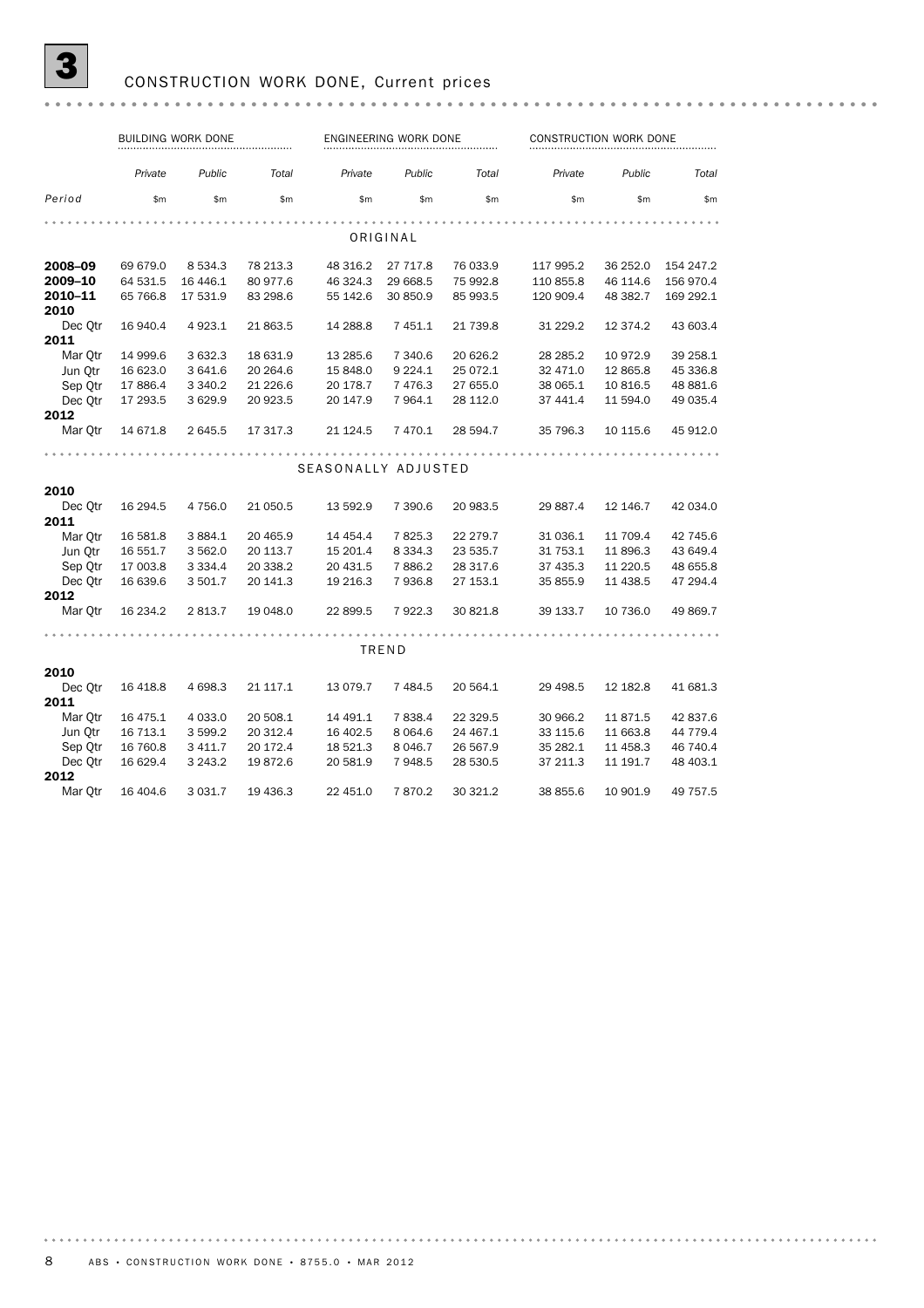ENGINEERING CONSTRUCTION BUILDING WORK DONE WORK DONE *Private Public Total Private Public Total Private Public Total Period* % % % % % % % % % ORIGINAL **2008–09** 2.7 15.0 3.9 24.0 25.2 24.4 10.5 22.6 13.1 <br>**2009–10** -7.4 92.7 3.5 -4.1 7.0 -0.1 -6.1 27.2 1.8<br>**2010–11** 1.9 6.6 2.9 19.0 4.0 13.2 9.1 4.9 7.8 **2009–10** –7.4 92.7 3.5 –4.1 7.0 –0.1 –6.1 27.2 1.8 **2010–11** 1.9 6.6 2.9 19.0 4.0 13.2 9.1 4.9 7.8 2010 Dec Qtr –1.5 –7.7 –3.0 21.9 9.0 17.2 8.0 1.7 6.1 **2011**<br>Mar Otr  $-11.5$   $-26.2$   $-14.8$ Mar Qtr –11.5 –26.2 –14.8 –7.0 –1.5 –5.1 –9.4 –11.3 –10.0 <table>\n<tbody>\n<tr>\n<th>Jun Qtr</th>\n<td>10.6</td>\n<td>0.6</td>\n</tr>\n<tr>\n<th>Sep Qtr</th>\n<td>7.6</td>\n<td>-8.3</td>\n<td>4.7</td>\n<td>27.3</td>\n<td>-18.9</td>\n<td>10.3</td>\n<td>1/1.2</td>\n<td>-10.6</td>\n</tr>\n<tr>\n<th>Dec Qtr</th>\n<td>-3.3</td>\n<td>8.7</td>\n<td>-1.4</td>\n<td>-0.2</td>\n<td>6.5</td>\n<td>1.7</td>\n<td>-1.6</td>\n<td>7.2</td>\n<td Jun Qtr 10.8 0.3 8.8 19.3 25.7 21.6 14.8 17.3 15.5 Sep Qtr 7.6 –8.3 4.7 27.3 –18.9 10.3 17.2 –15.9 7.8 2012 Mar Qtr –15.2 –27.1 –17.2 4.8 –6.2 1.7 –4.4 –12.8 –6.4 SEASONALLY ADJUSTED 2010 Dec Qtr –0.4 –10.0 –2.7 14.4 2.5 9.9 5.8 –2.8 3.2 2011 Mar Qtr 1.8 −18.3 −2.8 6.3 5.9 6.2 3.8 −3.6 1.7<br>
Jun Qtr −0.2 −8.3 −1.7 5.2 6.5 5.6 2.3 1.6 2.1 Jun Qtr –0.2 –8.3 –1.7 5.2 6.5 5.6 2.3 1.6 2.1 Sep Qtr 2.7 –6.4 1.1 34.4 –5.4 20.3 17.9 –5.7 11.5 Dec Qtr –2.1 5.0 –1.0 –5.9 0.6 –4.1 –4.2 1.9 –2.8 2012 Mar Qtr –2.4 –19.6 –5.4 19.2 –0.2 13.5 9.1 –6.1 5.4 TREND 2010 Dec Qtr –0.7 –10.2 –3.0 6.1 2.9 4.9 2.2 –2.6 0.7 **2011**<br>Mar Otr Mar Qtr 0.3 –14.2 –2.9 10.8 4.7 8.6 5.0 –2.6 2.8 Jun Qtr 1.4 –10.8 –1.0 13.2 2.9 9.6 6.9 –1.7 4.5 Sep Qtr 0.3 –5.2 –0.7 12.9 –0.2 8.6 6.5 –1.8 4.4 Dec Qtr –0.8 –4.9 –1.5 11.1 –1.2 7.4 5.5 –2.3 3.6 2012 Mar Qtr –1.4 –6.5 –2.2 9.1 –1.0 6.3 4.4 –2.6 2.8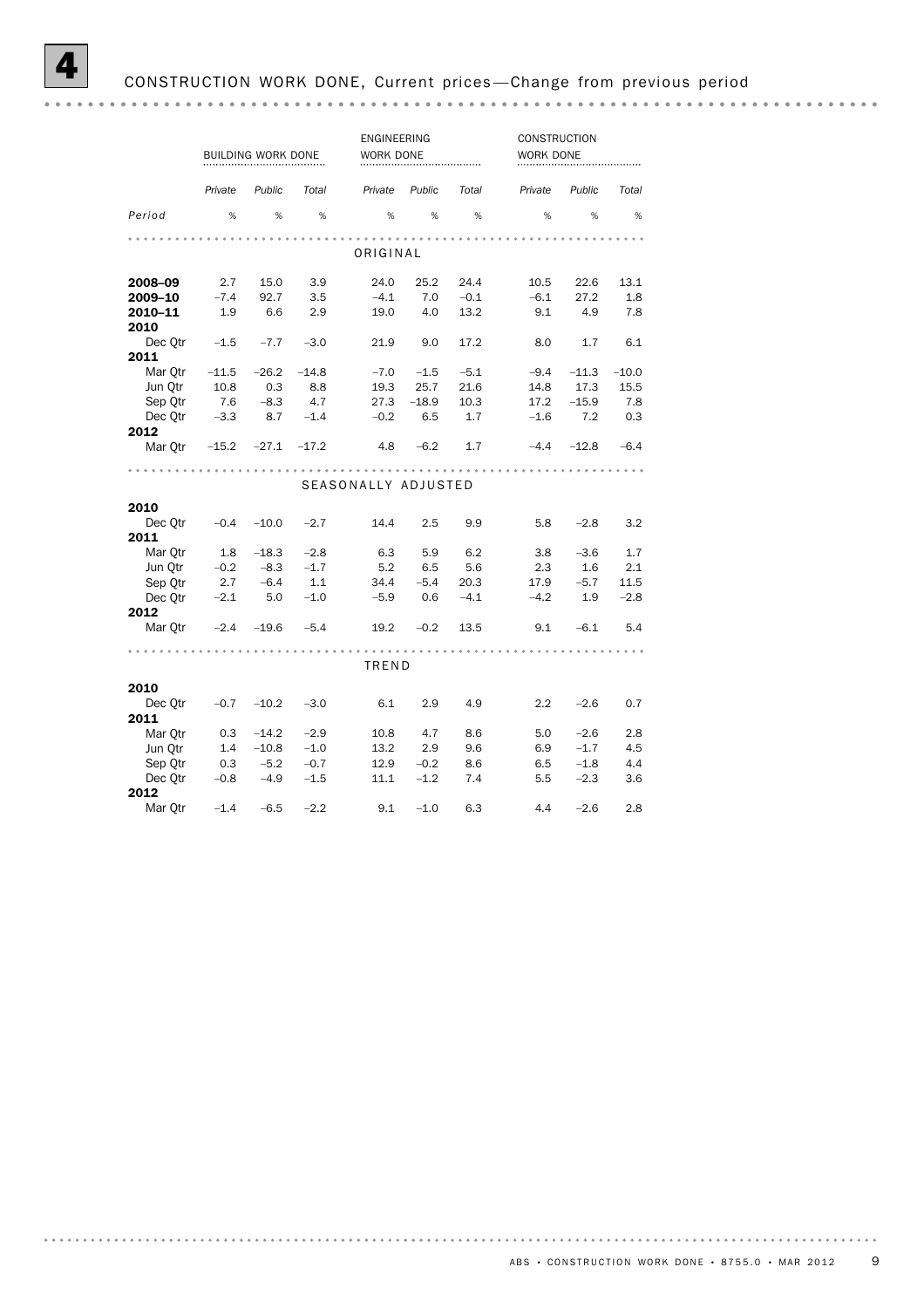# **5** VALUE OF BUILDING WORK DONE, Chain volume measures(a)

|                 | NEW RESIDENTIAL<br><b>BUILDING</b> |           | <b>ALTERATIONS</b><br>AND ADDITIONS |            | <b>RESIDENTIAL</b><br><b>BUILDING</b> |           | NON-RESIDENTIAL<br><b>BUILDING</b> |             | <b>TOTAL BUILDING</b> |           |
|-----------------|------------------------------------|-----------|-------------------------------------|------------|---------------------------------------|-----------|------------------------------------|-------------|-----------------------|-----------|
|                 | Private                            | Total     | Private                             | Total      | Private                               | Total     | Private                            | Total       | Private               | Total     |
|                 | \$m                                | \$m       | \$m                                 | \$m        | \$m                                   | \$m       | \$m                                | \$m\$       | \$m                   | \$m       |
|                 |                                    |           |                                     |            | ORIGINAL                              |           |                                    |             |                       |           |
| 2008–09         | 37 291.6                           | 38 039.5  | 6855.5                              | 7 006.3    | 44 145.6                              | 45 039.8  | 25 175.1                           | 32 515.2    | 69 472.8              | 77 509.6  |
| 2009–10         | 37 119.2                           | 39 197.4  | 6734.9                              | 6877.9     | 43 854.2                              | 46 075.3  | 20 677.3                           | 34 902.3    | 64 531.5              | 80 977.6  |
| 2010-11         | 37 399.7                           | 39 979.1  | 7 047.3                             | 7 200.8    | 44 44 7.0                             | 47 179.9  | 19 656.9                           | 34 153.5    | 64 103.9              | 81 333.4  |
| 2010            |                                    |           |                                     |            |                                       |           |                                    |             |                       |           |
| Dec Otr<br>2011 | 9 5 4 9.3                          | 10 309.3  | 1906.8                              | 1935.6     | 11 456.1                              | 12 244.9  | 5072.8                             | 9 1 1 7 .5  | 16 528.9              | 21 362.4  |
| Mar Otr         | 8 7 8 9.1                          | 9 2 8 2.8 | 1546.9                              | 1593.8     | 10 335.9                              | 10876.6   | 4 2 7 1 .5                         | 7 304.3     | 14 607.4              | 18 18 0.9 |
| Jun Otr         | 9 3 4 2.9                          | 9 7 9 7.6 | 1 7 7 9 . 2                         | 1836.6     | 11 122.1                              | 11 634.2  | 4945.8                             | 7988.3      | 16 067.8              | 19 622.5  |
| Sep Qtr         | 9 681.5                            | 10 015.1  | 1893.0                              | 1934.0     | 11 574.5                              | 11 949.1  | 5 7 2 0.5                          | 8 608.5     | 17 295.0              | 20 557.6  |
| Dec Otr         | 9 3 4 2.3                          |           |                                     | 1974.8     |                                       |           |                                    |             |                       | 20 215.6  |
| 2012            |                                    | 9621.5    | 1929.0                              |            | 11 271.3                              | 11 596.3  | 5 4 1 6.0                          | 8 6 19.3    | 16 687.3              |           |
| Mar Qtr         | 8 2 4 7 . 4                        | 8 4 8 4.5 | 1479.1                              | 1 5 1 4 .5 | 9 7 2 6.5                             | 9 9 9 9 0 | 4 4 8 1.4                          | 6804.6      | 14 207.9              | 16 803.7  |
|                 |                                    |           |                                     |            |                                       |           |                                    |             |                       |           |
| 2010            |                                    |           |                                     |            | SEASONALLY ADJUSTED                   |           |                                    |             |                       |           |
| Dec Otr         | 9 3 1 6 . 1                        | 10 069.1  | 1741.6                              | 1775.5     | 11 057.7                              | 11 844.6  | 4 8 3 5.7                          | 8728.9      | 15 893.3              | 20 573.5  |
| 2011            |                                    |           |                                     |            |                                       |           |                                    |             |                       |           |
| Mar Otr         | 9 5 9 9.4                          | 10 169.9  | 1754.6                              | 1808.3     | 11 354.0                              | 11 978.2  | 4 7 9 3 .5                         | 8 0 0 7.9   | 16 147.5              | 19 986.1  |
| Jun Qtr         | 9 2 8 5.1                          | 9 7 3 1.0 | 1813.9                              | 1856.5     | 11 099.0                              | 11 587.5  | 4 900.8                            | 7 909.3     | 15 999.8              | 19 49 6.8 |
| Sep Otr         | 9 1 6 3.8                          | 9468.5    | 1809.8                              | 1855.9     | 10 973.6                              | 11 324.3  | 5 4 5 0.7                          | 8 3 4 1.1   | 16 4 24.4             | 19 665.5  |
| Dec Otr         | 9 133.1                            | 9 4 0 1.1 | 1759.0                              | 1813.3     | 10 892.1                              | 11 214.4  | 5 1 4 8 .0                         | 8 2 1 3 . 0 | 16 040.1              | 19 427.4  |
| 2012            |                                    |           |                                     |            |                                       |           |                                    |             |                       |           |
| Mar Qtr         | 9 0 1 1.2                          | 9 2 7 3.6 | 1676.2                              | 1 7 1 6.3  | 10 687.4                              | 10 989.9  | 5 0 1 7 . 7                        | 7 460.9     | 15 705.1              | 18 450.8  |
|                 |                                    |           |                                     |            | <b>TREND</b>                          |           |                                    |             |                       |           |
| 2010            |                                    |           |                                     |            |                                       |           |                                    |             |                       |           |
| Dec Qtr         | 9 4 1 1.2                          | 10 151.0  | 1 744.4                             | 1 781.1    | 11 155.7                              | 11 932.2  | 4879.2                             | 8738.6      | 16 034.4              | 20 670.0  |
| 2011            |                                    |           |                                     |            |                                       |           |                                    |             |                       |           |
| Mar Otr         | 9 3 9 0.6                          | 9976.9    | 1 7 7 1 . 4                         | 1814.7     | 11 162.0                              | 11 791.5  | 4846.1                             | 8 1 8 7 .9  | 16 008.4              | 19 979.1  |
| Jun Otr         | 9 3 5 5.8                          | 9 7 9 3.8 | 1800.4                              | 1848.7     | 11 156.2                              | 11 642.6  | 5 0 2 1.3                          | 8 0 63.5    | 16 177.6              | 19 706.1  |
| Sep Qtr         | 9 2 1 0.3                          | 9544.9    | 1 7 9 3 . 7                         | 1841.9     | 11 004.1                              | 11 386.8  | 5 183.0                            | 8 1 2 5.4   | 16 187.1              | 19 513.2  |
| Dec Otr         | 9 0 9 5.3                          | 9 3 6 9.5 | 1 7 5 4 . 2                         | 1801.4     | 10 849.6                              | 11 171.0  | 5 201.1                            | 8 0 28.1    | 16 050.6              | 19 199.3  |
| 2012            |                                    |           |                                     |            |                                       |           |                                    |             |                       |           |
| Mar Otr         | 9 0 2 7 .9                         | 9 2 64.5  | 1 700.7                             | 1 746.9    | 10 725.6                              | 11 008.5  | 5 1 2 4 .0                         | 7 7 7 8.8   | 15 849.6              | 18 778.0  |

(a) Reference year for chain volume measures is 2009–10. Refer to paragraphs 27–31 of the Explanatory Notes.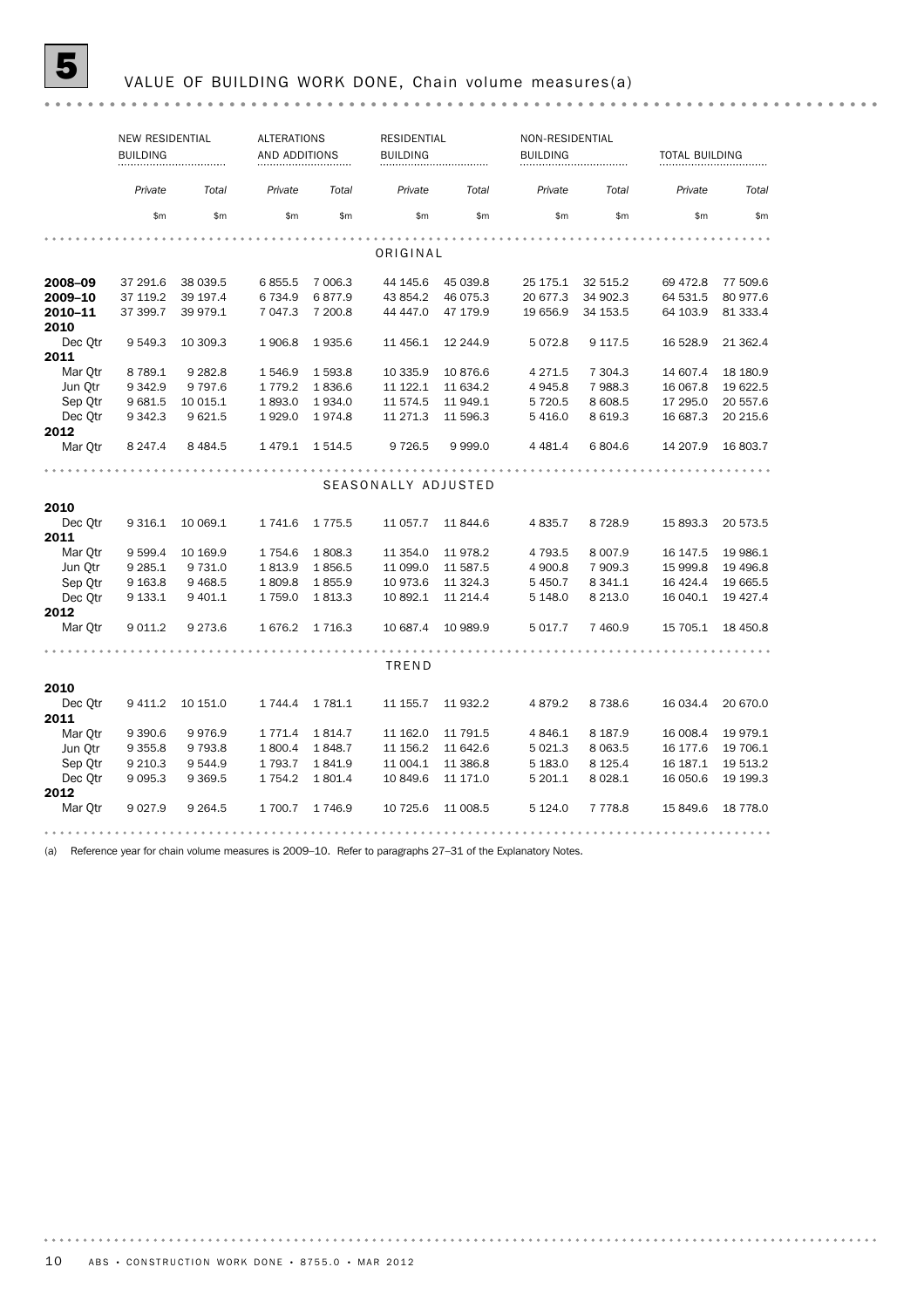|                    | <b>NEW</b>               |                  | ALTERATIONS                                   |                                 |                     |                  |                                                      |         |                 |         |
|--------------------|--------------------------|------------------|-----------------------------------------------|---------------------------------|---------------------|------------------|------------------------------------------------------|---------|-----------------|---------|
|                    | RESIDENTIAL              |                  | AND                                           |                                 | <b>RESIDENTIAL</b>  |                  | NON-RESIDENTIAL                                      |         | <b>TOTAL</b>    |         |
|                    | <b>BUILDING</b>          |                  | <b>ADDITIONS</b>                              |                                 | <b>BUILDING</b>     |                  | <b>BUILDING</b>                                      |         | <b>BUILDING</b> |         |
|                    |                          |                  |                                               |                                 |                     |                  |                                                      |         |                 |         |
|                    | Private                  | Total            | Private                                       | Total                           | Private             | Total            | Private                                              | Total   | Private         | Total   |
| Period             | %                        | %                | %                                             | %                               | %                   | %                | %                                                    | %       | %               | %       |
|                    |                          |                  |                                               |                                 |                     |                  |                                                      |         |                 |         |
|                    |                          |                  |                                               |                                 | ORIGINAL            |                  |                                                      |         |                 |         |
| 2008-09            | $\overline{\phantom{m}}$ | $-0.2$           | $-3.8$                                        | $-3.8$                          | $-0.6$              | $-0.7$           | $-0.2$                                               | 2.9     | $-0.4$          | 0.8     |
| 2009-10            | $-0.5$                   | 3.0              | $-1.8$                                        | $-1.8$                          | $-0.7$              | 2.3              | $-17.9$                                              | 7.3     | $-7.1$          | 4.5     |
| 2010-11<br>2010    | 0.8                      | 2.0              | 4.6                                           | 4.7                             | 1.4                 | 2.4              | $-4.9$                                               | $-2.1$  | $-0.7$          | 0.4     |
| Dec Otr            | $-1.7$                   | $-2.6$           | 5.1                                           | 5.5                             | $-0.7$              | $-1.4$           | $-5.5$                                               | $-6.4$  | $-2.2$          | $-3.6$  |
| 2011               |                          |                  |                                               |                                 |                     |                  |                                                      |         |                 |         |
| Mar Otr            | $-8.0$                   | $-10.0$          | $-18.9$                                       | $-17.7$                         | $-9.8$              | $-11.2$          | $-15.8$                                              | $-19.9$ | $-11.6$         | $-14.9$ |
| Jun Qtr            | 6.3                      | 5.5              | 15.0                                          | 15.2                            | 7.6                 | 7.0              | 15.8                                                 | 9.4     | 10.0            | 7.9     |
| Sep Qtr            | 3.6                      | 2.2              | 6.4                                           | 5.3                             | 4.1                 | 2.7              | 15.7                                                 | 7.8     | 7.6             | 4.8     |
| Dec Otr            | $-3.5$                   | $-3.9$           | 1.9                                           | 2.1                             | $-2.6$              | $-3.0$           | $-5.3$                                               | 0.1     | $-3.5$          | $-1.7$  |
| 2012               |                          |                  |                                               |                                 |                     |                  |                                                      |         |                 |         |
| Mar Otr            | $-11.7$                  | $-11.8$          | $-23.3$                                       | $-23.3$                         | $-13.7$             | $-13.8$          | $-17.3$                                              | $-21.1$ | $-14.9$         | $-16.9$ |
|                    |                          |                  |                                               |                                 |                     |                  |                                                      |         |                 |         |
|                    |                          |                  |                                               |                                 | SEASONALLY ADJUSTED |                  |                                                      |         |                 |         |
| 2010               |                          |                  |                                               |                                 |                     |                  |                                                      |         |                 |         |
| Dec Otr            | 1.3                      | 0.6              | 0.2                                           | 0.9                             | 1.1                 | 0.6              | $-5.7$                                               | $-8.2$  | $-1.1$          | $-3.3$  |
| 2011               |                          |                  |                                               |                                 |                     |                  |                                                      |         |                 |         |
| Mar Otr            | 3.0                      | 1.0              | 0.7                                           | 1.8                             | 2.7                 | 1.1              | $-0.9$                                               | $-8.3$  | 1.6             | $-2.9$  |
|                    |                          |                  | 3.4                                           |                                 | $-2.2$              |                  | 2.2                                                  | $-1.2$  | $-0.9$          | $-2.4$  |
| Jun Qtr            | $-3.3$<br>$-1.3$         | $-4.3$<br>$-2.7$ | $-0.2$                                        | 2.7<br>$\overline{\phantom{m}}$ | $-1.1$              | $-3.3$<br>$-2.3$ | 11.2                                                 | 5.5     | 2.7             | 0.9     |
| Sep Qtr<br>Dec Otr | $-0.3$                   | $-0.7$           | $-2.8$                                        | $-2.3$                          | $-0.7$              | $-1.0$           | $-5.6$                                               | $-1.5$  | $-2.3$          | $-1.2$  |
| 2012               |                          |                  |                                               |                                 |                     |                  |                                                      |         |                 |         |
| Mar Otr            | $-1.3$                   | $-1.4$           | $-4.7$                                        | $-5.3$                          | $-1.9$              | $-2.0$           | $-2.5$                                               | $-9.2$  | $-2.1$          | $-5.0$  |
|                    |                          |                  |                                               |                                 |                     |                  |                                                      |         |                 |         |
|                    |                          |                  |                                               |                                 | TREND               |                  |                                                      |         |                 |         |
| 2010               |                          |                  |                                               |                                 |                     |                  |                                                      |         |                 |         |
| Dec Qtr            | $-0.2$                   | $-1.1$           | 0.4                                           | 0.7                             | $-0.1$              | $-0.9$           | $-4.1$                                               | $-7.0$  | $-1.4$          | $-3.6$  |
| 2011               |                          |                  |                                               |                                 |                     |                  |                                                      |         |                 |         |
| Mar Otr            | $-0.2$                   | $-1.7$           | 1.5                                           | 1.9                             | 0.1                 | $-1.2$           | $-0.7$                                               | $-6.3$  | $-0.2$          | $-3.3$  |
| Jun Qtr            | $-0.4$                   | $-1.8$           | 1.6                                           | 1.9                             | $-0.1$              | $-1.3$           | 3.6                                                  | $-1.5$  | 1.1             | $-1.4$  |
| Sep Qtr            | $-1.6$                   | $-2.5$           | $-0.4$                                        | $-0.4$                          | $-1.4$              | $-2.2$           | 3.2                                                  | 0.8     | 0.1             | $-1.0$  |
| Dec Qtr            | $-1.2$                   | $-1.8$           | $-2.2$                                        | $-2.2$                          | $-1.4$              | $-1.9$           | 0.3                                                  | $-1.2$  | $-0.8$          | $-1.6$  |
| 2012               |                          |                  |                                               |                                 |                     |                  |                                                      |         |                 |         |
| Mar Otr            | $-0.7$                   | $-1.1$           | $-3.0$                                        | $-3.0$                          | $-1.1$              | $-1.5$           | $-1.5$                                               | $-3.1$  | $-1.3$          | $-2.2$  |
|                    |                          |                  |                                               |                                 |                     |                  |                                                      |         |                 |         |
|                    |                          |                  | nil or rounded to zero (including null cells) |                                 | (a)                 |                  | Reference year for chain volume measures is 2009-10. |         |                 |         |

Refer to paragraphs 27–31 of the Explanatory Notes.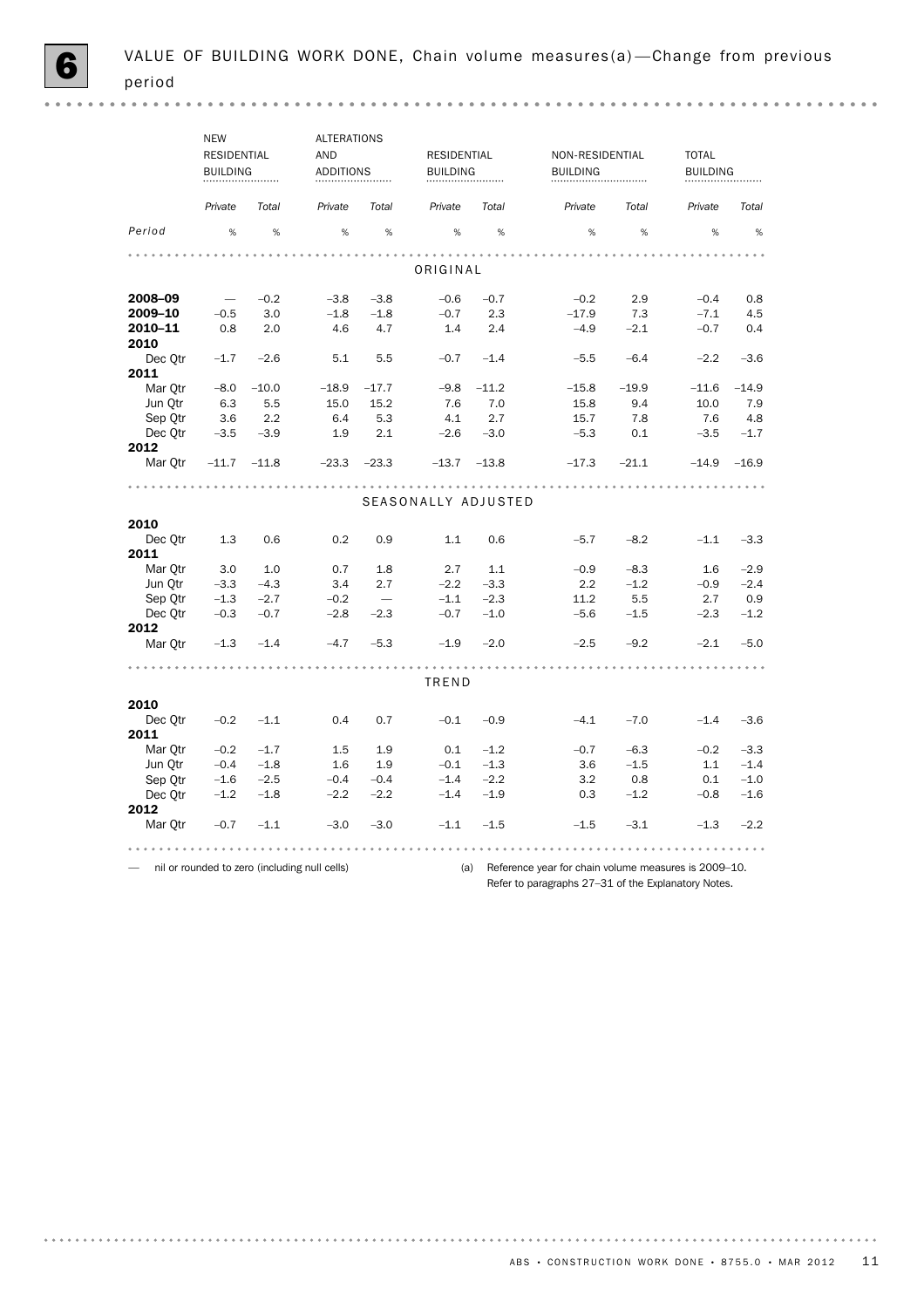

## 7 VALUE OF BUILDING WORK DONE, Current prices

|                 | <b>NEW RESIDENTIAL</b><br><b>BUILDING</b> |             | <b>ALTERATIONS</b><br>AND ADDITIONS |           | <b>RESIDENTIAL</b><br><b>BUILDING</b> |           | NON-RESIDENTIAL<br><b>BUILDING</b> | <b>TOTAL BUILDING</b> |           |          |
|-----------------|-------------------------------------------|-------------|-------------------------------------|-----------|---------------------------------------|-----------|------------------------------------|-----------------------|-----------|----------|
|                 | Private                                   | Total       | Private                             | Total     | Private                               | Total     | Private                            | Total                 | Private   | Total    |
| Period          | \$m                                       | \$m         | \$m                                 | \$m       | \$m                                   | \$m       | \$m                                | \$m                   | \$m       | \$m      |
|                 |                                           |             |                                     |           |                                       |           |                                    |                       |           |          |
|                 |                                           |             |                                     |           | ORIGINAL                              |           |                                    |                       |           |          |
| 2008-09         | 36 901.3                                  | 37 681.8    | 6646.8                              | 6 7 9 2.3 | 43 548.1                              | 44 474.2  | 26 131.0                           | 33 739.1              | 69 679.0  | 78 213.3 |
| 2009-10         | 37 119.2                                  | 39 197.4    | 6734.9                              | 6877.9    | 43 854.2                              | 46 075.4  | 20 677.3                           | 34 902.3              | 64 531.5  | 80 977.6 |
| 2010-11<br>2010 | 38 467.2                                  | 41 084.6    | 7 247.0                             | 7 405.7   | 45 714.2                              | 48 490.3  | 20 052.5                           | 34 808.3              | 65 766.8  | 83 298.6 |
| Dec Otr         | 9800.8                                    | 10 572.4    | 1952.6                              | 1982.1    | 11 753.4                              | 12 554.5  | 5 187.1                            | 9 309.0               | 16 940.4  | 21 863.5 |
| 2011            |                                           |             |                                     |           |                                       |           |                                    |                       |           |          |
| Mar Otr         | 9 0 5 5.5                                 | 9 5 5 5 1   | 1597.4                              | 1646.0    | 10 652.9                              | 11 201.1  | 4 3 4 6.7                          | 7 430.8               | 14 999.6  | 18 631.9 |
| Jun Otr         | 9698.3                                    | 10 164.8    | 1850.8                              | 1910.5    | 11 549.1                              | 12 075.4  | 5073.9                             | 8 189.2               | 16 623.0  | 20 264.6 |
| Sep Qtr         | 10 058.3                                  | 10 401.5    | 1973.6                              | 2 0 16.6  | 12 032.0                              | 12 4 18.1 | 5854.5                             | 8 8 0 8.5             | 17886.4   | 21 226.6 |
| Dec Otr         | 9709.9                                    | 9 9 9 8.1   | 2 0 1 2.0                           | 2 0 5 9.9 | 11 721.8                              | 12 058.0  | 5 5 7 1 . 7                        | 8 8 6 5.5             | 17 293.5  | 20 923.5 |
| 2012            |                                           |             |                                     |           |                                       |           |                                    |                       |           |          |
| Mar Qtr         | 8 5 6 2.1                                 | 8 806.1     | 1 543.8                             | 1 581.1   | 10 106.0                              | 10 387.2  | 4 5 6 5.8                          | 6930.1                | 14 671.8  | 17 317.3 |
|                 |                                           |             |                                     |           |                                       |           |                                    |                       |           |          |
|                 |                                           |             |                                     |           | SEASONALLY ADJUSTED                   |           |                                    |                       |           |          |
| 2010            |                                           |             |                                     |           |                                       |           |                                    |                       |           |          |
| Dec Qtr         | 9 5 68.8                                  | 10 329.7    | 1784.5                              | 1818.8    | 11 353.3                              | 12 148.5  | 4941.2                             | 8 902.0               | 16 294.5  | 21 050.5 |
| 2011            |                                           |             |                                     |           |                                       |           |                                    |                       |           |          |
| Mar Otr         | 9897.8                                    | 10 468.0    | 1812.3                              | 1867.4    | 11 710.1                              | 12 335.4  | 4871.6                             | 8 1 3 0 . 4           | 16 581.8  | 20 465.9 |
| Jun Qtr         | 9644.8                                    | 10 094.1    | 1887.0                              | 1930.8    | 11 531.8                              | 12 024.9  | 5 0 1 9.9                          | 8 0 8 8.8             | 16 551.7  | 20 113.7 |
| Sep Otr         | 9523.6                                    | 9844.5      | 1890.8                              | 1938.7    | 11 414.4                              | 11 783.1  | 5 589.5                            | 8 5 5 5 . 1           | 17 003.8  | 20 338.2 |
| Dec Otr         | 9494.7                                    | 9 7 7 9 . 1 | 1838.4                              | 1894.9    | 11 333.1                              | 11 674.0  | 5 306.5                            | 8 4 6 7 . 3           | 16 639.6  | 20 141.3 |
| 2012            |                                           |             |                                     |           |                                       |           |                                    |                       |           |          |
| Mar Otr         | 9 3 5 8.7                                 | 9636.2      | 1753.2                              | 1 7 9 5.0 | 11 111.9                              | 11 431.2  | 5 1 2 2.3                          | 7 616.8               | 16 234.2  | 19 048.0 |
|                 |                                           |             |                                     |           | TREND                                 |           |                                    |                       |           |          |
|                 |                                           |             |                                     |           |                                       |           |                                    |                       |           |          |
| 2010            |                                           |             |                                     |           |                                       |           |                                    |                       |           |          |
| Dec Qtr         | 9 6 63.0                                  | 10 407.4    | 1789.0                              | 1826.1    | 11 452.0                              | 12 233.6  | 4 9 6 6.8                          | 8883.6                | 16 4 18.8 | 21 117.1 |
| 2011            |                                           |             |                                     |           |                                       |           |                                    |                       |           |          |
| Mar Otr         | 9698.8                                    | 10 288.8    | 1829.9                              | 1874.2    | 11 528.7                              | 12 163.0  | 4 9 4 6.4                          | 8 3 4 5 . 1           | 16 475.1  | 20 508.1 |
| Jun Otr         | 9 702.0                                   | 10 146.1    | 1872.0                              | 1921.8    | 11 574.0                              | 12 067.9  | 5 139.1                            | 8 2 4 4.5             | 16 713.1  | 20 312.4 |
| Sep Qtr         | 9570.8                                    | 9916.5      | 1872.0                              | 1921.9    | 11 442.8                              | 11 838.4  | 5 3 1 7 .9                         | 8 3 3 4 . 1           | 16 760.8  | 20 172.4 |
| Dec Otr         | 9455.5                                    | 9 7 4 5.4   | 1834.1                              | 1883.2    | 11 289.6                              | 11 628.6  | 5 3 3 9.8                          | 8 244.0               | 16 629.4  | 19872.6  |
| 2012            |                                           |             |                                     |           |                                       |           |                                    |                       |           |          |
| Mar Otr         | 9376.1                                    | 9634.0      | 1 7 7 6 .8                          | 1825.0    | 11 153.0                              | 11 459.0  | 5 251.7                            | 7977.3                | 16 404.6  | 19 436.3 |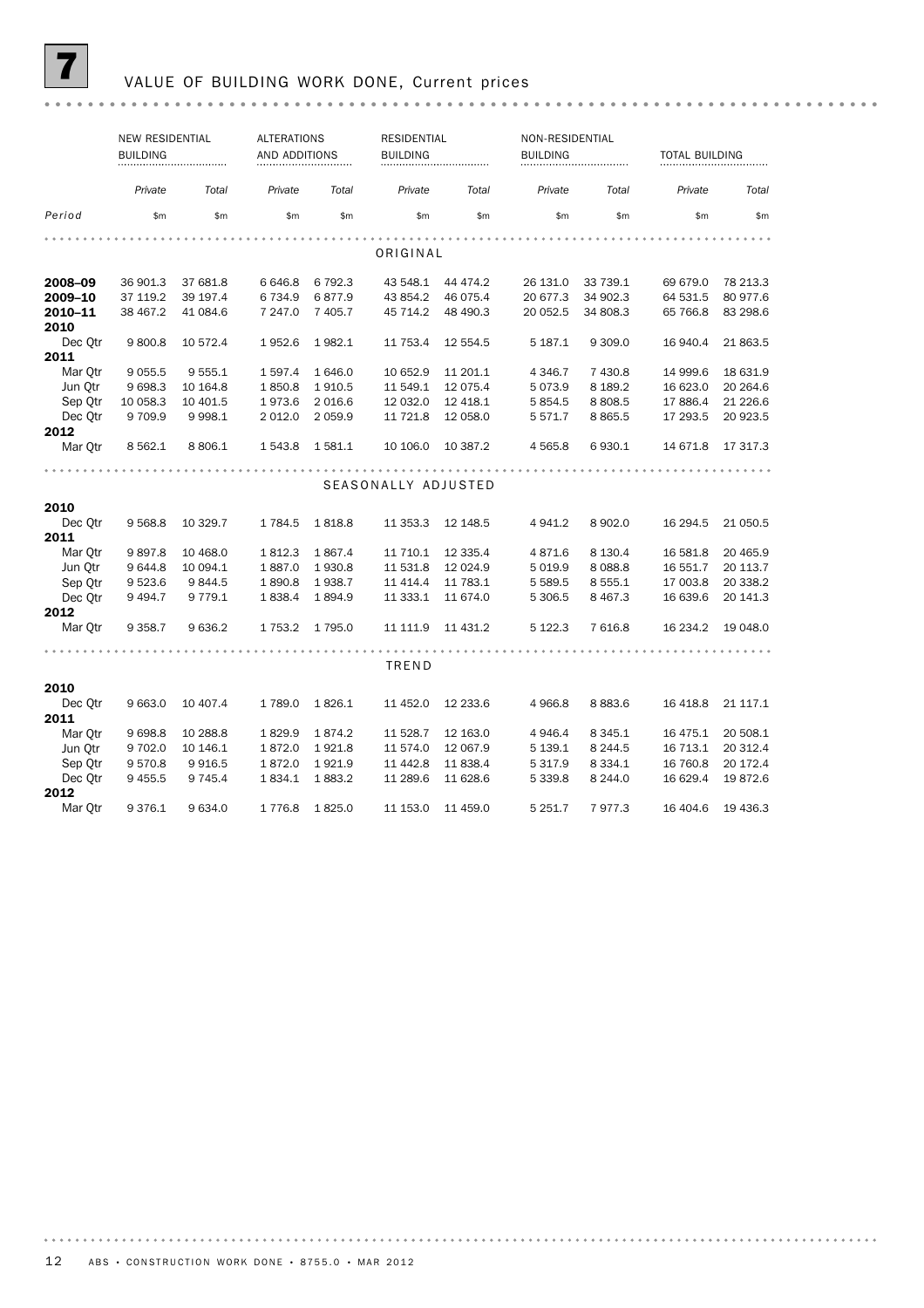|                 | <b>NEW</b><br><b>RESIDENTIAL</b><br><b>BUILDING</b> |        | AND                      | <b>ALTERATIONS</b><br><b>ADDITIONS</b> |                     | <b>RESIDENTIAL</b><br><b>BUILDING</b> |         | NON-RESIDENTIAL<br><b>BUILDING</b> | <b>TOTAL</b> | <b>BUILDING</b> |  |
|-----------------|-----------------------------------------------------|--------|--------------------------|----------------------------------------|---------------------|---------------------------------------|---------|------------------------------------|--------------|-----------------|--|
|                 | Private                                             | Total  | Private                  | Total                                  | Private             | Total                                 | Private | Total                              | Private      | Total           |  |
| Period          | %                                                   | %      | %                        | %                                      | %                   | %                                     | %       | %                                  | %            | %               |  |
|                 |                                                     |        |                          |                                        | ORIGINAL            |                                       |         |                                    |              |                 |  |
| 2008-09         | 3.5                                                 | 3.3    | 0.2                      | 0.2                                    | 3.0                 | 2.8                                   | 2.3     | 5.4                                | 2.7          | 3.9             |  |
| 2009-10         | 0.6                                                 | 4.0    | 1.3                      | 1.3                                    | 0.7                 | 3.6                                   | $-20.9$ | 3.4                                | $-7.4$       | 3.5             |  |
| 2010-11         | 3.6                                                 | 4.8    | 7.6                      | 7.7                                    | 4.2                 | 5.2                                   | $-3.0$  | $-0.3$                             | 1.9          | 2.9             |  |
| 2010            |                                                     |        |                          |                                        |                     |                                       |         |                                    |              |                 |  |
| Dec Otr         | $-1.1$                                              | $-2.0$ | 5.8                      | 6.2                                    |                     | $-0.8$                                | $-4.7$  | $-5.8$                             | $-1.5$       | $-3.0$          |  |
| 2011            |                                                     |        |                          |                                        |                     |                                       |         |                                    |              |                 |  |
| Mar Otr         | $-7.6$                                              | $-9.6$ | $-18.2$                  | $-17.0$                                | $-9.4$              | $-10.8$                               | $-16.2$ | $-20.2$                            | $-11.5$      | $-14.8$         |  |
| Jun Otr         | 7.1                                                 | 6.4    | 15.9                     | 16.1                                   | 8.4                 | 7.8                                   | 16.7    | 10.2                               | 10.8         | 8.8             |  |
| Sep Qtr         | 3.7                                                 | 2.3    | 6.6                      | 5.6                                    | 4.2                 | 2.8                                   | 15.4    | 7.6                                | 7.6          | 4.7             |  |
| Dec Otr         | $-3.5$                                              | $-3.9$ | 1.9                      | 2.1                                    | $-2.6$              | $-2.9$                                | $-4.8$  | 0.6                                | $-3.3$       | $-1.4$          |  |
| 2012            |                                                     |        |                          |                                        |                     |                                       |         |                                    |              |                 |  |
| Mar Otr         | $-11.8$ $-11.9$                                     |        |                          | $-23.3 -23.2$                          |                     | $-13.8$ $-13.9$                       | $-18.1$ | $-21.8$                            | $-15.2$      | $-17.2$         |  |
|                 |                                                     |        |                          | .                                      | .                   |                                       | .       |                                    |              |                 |  |
|                 |                                                     |        |                          |                                        | SEASONALLY ADJUSTED |                                       |         |                                    |              |                 |  |
| 2010            |                                                     |        |                          |                                        |                     |                                       |         |                                    |              |                 |  |
| Dec Otr         | 1.9                                                 | 1.2    | 0.8                      | 1.4                                    | 1.7                 | 1.2                                   | $-5.0$  | $-7.7$                             | $-0.4$       | $-2.7$          |  |
| 2011            |                                                     |        |                          |                                        |                     |                                       |         |                                    |              |                 |  |
| Mar Otr         | 3.4                                                 | 1.3    | 1.6                      | 2.7                                    | 3.1                 | 1.5                                   | $-1.4$  | $-8.7$                             | 1.8          | $-2.8$          |  |
| Jun Qtr         | $-2.6$                                              | $-3.6$ | 4.1                      | 3.4                                    | $-1.5$              | $-2.5$                                | 3.0     | $-0.5$                             | $-0.2$       | $-1.7$          |  |
| Sep Otr         | $-1.3$                                              | $-2.5$ | 0.2                      | 0.4                                    | $-1.0$              | $-2.0$                                | 11.3    | 5.8                                | 2.7          | 1.1             |  |
| Dec Otr         | $-0.3$                                              | $-0.7$ | $-2.8$                   | $-2.3$                                 | $-0.7$              | $-0.9$                                | $-5.1$  | $-1.0$                             | $-2.1$       | $-1.0$          |  |
| 2012            |                                                     |        |                          |                                        |                     |                                       |         |                                    |              |                 |  |
| Mar Otr         | $-1.4$                                              | $-1.5$ | $-4.6$                   | $-5.3$                                 | $-2.0$              | $-2.1$                                | $-3.5$  | $-10.0$                            | $-2.4$       | $-5.4$          |  |
|                 |                                                     |        |                          |                                        | TREND               |                                       |         |                                    |              |                 |  |
|                 |                                                     |        |                          |                                        |                     |                                       |         |                                    |              |                 |  |
| 2010            |                                                     |        |                          |                                        |                     |                                       |         |                                    |              |                 |  |
| Dec Otr<br>2011 | 0.5                                                 | $-0.5$ | 1.0                      | 1.3                                    | 0.6                 | $-0.2$                                | $-3.6$  | $-6.6$                             | $-0.7$       | $-3.0$          |  |
| Mar Otr         | 0.4                                                 | $-1.1$ | 2.3                      | 2.6                                    | 0.7                 | $-0.6$                                | $-0.4$  | $-6.1$                             | 0.3          | $-2.9$          |  |
| Jun Otr         | $\hspace{0.1mm}$                                    | $-1.4$ | 2.3                      | 2.5                                    | 0.4                 | $-0.8$                                | 3.9     | $-1.2$                             | 1.4          | $-1.0$          |  |
| Sep Qtr         | $-1.4$                                              | $-2.3$ | $\overline{\phantom{m}}$ | $\overline{\phantom{m}}$               | $-1.1$              | $-1.9$                                | 3.5     | 1.1                                | 0.3          | $-0.7$          |  |
| Dec Otr         | $-1.2$                                              | $-1.7$ | $-2.0$                   | $-2.0$                                 | $-1.3$              | $-1.8$                                | 0.4     | $-1.1$                             | $-0.8$       | $-1.5$          |  |
| 2012            |                                                     |        |                          |                                        |                     |                                       |         |                                    |              |                 |  |
| Mar Otr         | $-0.8$                                              | $-1.1$ | $-3.1$                   | $-3.1$                                 | $-1.2$              | $-1.5$                                | $-1.7$  | $-3.2$                             | $-1.4$       | $-2.2$          |  |
|                 |                                                     |        |                          |                                        |                     |                                       |         |                                    |              |                 |  |

— nil or rounded to zero (including null cells)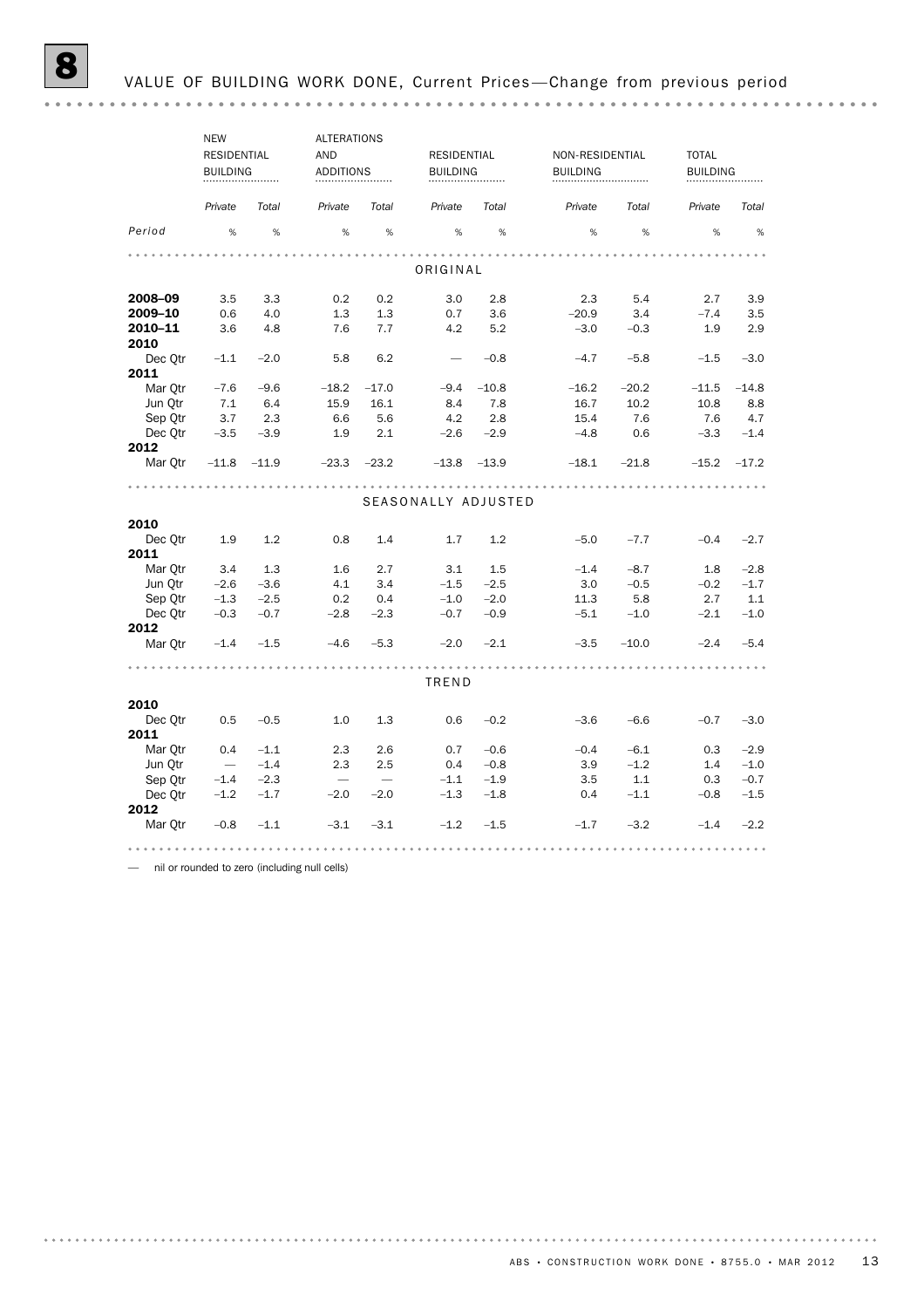## CONSTRUCTION WORK DONE, States and territories-Chain volume measures(a): Original

|                 | <b>NSW</b>  | Vic.      | Qld       | <b>SA</b>   | <b>WA</b>              | Tas.        | NT        | <b>ACT</b>  | Aust.     |
|-----------------|-------------|-----------|-----------|-------------|------------------------|-------------|-----------|-------------|-----------|
| Period          | \$m         | \$m\$     | \$m\$     | \$m         | \$m\$                  | \$m\$       | \$m       | \$m         | \$m\$     |
|                 |             |           |           |             |                        |             |           |             |           |
|                 |             |           |           |             | BUILDING WORK DONE     |             |           |             |           |
| 2008-09         | 17 897.1    | 21 278.7  | 18 005.3  | 4 5 9 7 . 1 | 11 401.1               | 1 3 3 2.5   | 918.9     | 2 0 1 4.3   | 77 509.6  |
| 2009-10         | 19 590.9    | 22 354.3  | 17 527.5  | 5 1 5 4 . 3 | 11 538.8               | 1458.9      | 961.5     | 2 3 9 1.5   | 80 977.6  |
| 2010-11         | 19 436.7    | 22 976.3  | 16 4 25.9 | 5 170.8     | 12 311.5               | 1 4 6 7 .9  | 892.0     | 2 652.3     | 81 333.4  |
| 2010            |             |           |           |             |                        |             |           |             |           |
| Dec Otr<br>2011 | 5 1 2 0.3   | 6 0 3 0.2 | 4 4 2 5.6 | 1 3 8 7 . 6 | 3 104.3                | 385.9       | 234.5     | 674.0       | 21 362.4  |
| Mar Otr         | 4 5 7 5 . 3 | 5 0 5 0.7 | 3 4 1 3.9 | 1 0 5 5.5   | 2 9 3 1.8              | 346.7       | 192.7     | 614.3       | 18 180.9  |
| Jun Otr         | 4 4 2 9.0   | 5 791.9   | 3 8 5 5.4 | 1 3 3 5 . 1 | 3 0 5 2.3              | 330.4       | 195.6     | 632.7       | 19 622.5  |
| Sep Otr         | 4 648.0     | 6 2 6 1.4 | 4 0 22.2  | 1 1 65.7    | 3 251.6                | 321.3       | 249.8     | 637.6       | 20 557.6  |
| Dec Otr         | 4 5 24.2    | 6 309.2   | 3857.4    | 1 250.1     | 2 9 9 5.8              | 337.3       | 284.2     | 657.5       | 20 215.6  |
| 2012            |             |           |           |             |                        |             |           |             |           |
| Mar Qtr         | 3 560.8     | 4 9 23.7  | 3 2 9 2.7 | 1 1 38.7    | 2 806.0                | 258.9       | 242.3     | 580.4       | 16 803.7  |
|                 |             |           |           |             |                        |             |           |             |           |
|                 |             |           |           |             | ENGINEERING WORK DONE  |             |           |             |           |
| 2008-09         | 16 066.5    | 8 2 5 5.9 | 20 626.3  | 3 580.8     | 22 080.2               | 989.0       | 2 605.5   | 356.4       | 74 574.7  |
| 2009-10         | 16 181.8    | 9 5 38.6  | 19 577.7  | 4 6 98.9    | 23 458.3               | 964.0       | 1 1 69.2  | 404.3       | 75 992.9  |
| 2010-11         | 18 124.8    | 10 904.4  | 23 561.6  | 4 5 8 5.5   | 24 941.7               | 930.8       | 916.4     | 751.4       | 84 716.6  |
| 2010            |             |           |           |             |                        |             |           |             |           |
| Dec Otr         | 4 7 9 7 . 3 | 2 768.9   | 5470.7    | 1 1 3 3.8   | 6 6 9 0.5              | 233.0       | 227.9     | 189.8       | 21 512.0  |
| 2011            |             |           |           |             |                        |             |           |             |           |
| Mar Otr         | 4 3 6 1.2   | 2 689.0   | 5 5 10.7  | 1 0 9 4.8   | 6 0 28.0               | 229.4       | 236.8     | 198.4       | 20 348.3  |
| Jun Qtr         | 5 188.4     | 2 918.1   | 7482.3    | 1 4 6 9.3   | 6 7 2 9.4              | 266.4       | 218.5     | 201.7       | 24 474.2  |
| Sep Qtr         | 4 8 1 5 .5  | 2 649.5   | 7 433.0   | 1 0 6 1.5   | 10 439.3               | 176.3       | 286.4     | 193.2       | 27 054.6  |
| Dec Otr         | 5 209.8     | 3 0 1 2.5 | 8896.1    | 1 211.3     | 7 968.0                | 217.1       | 548.7     | 193.2       | 27 256.7  |
| 2012            |             |           |           |             |                        |             |           |             |           |
| Mar Qtr         | 5 181.1     | 2 817.3   | 7 504.9   | 1 0 3 1.9   | 10 322.1               | 197.7       | 425.1     | 172.4       | 27 652.6  |
|                 |             |           |           |             |                        |             |           |             |           |
|                 |             |           |           |             | CONSTRUCTION WORK DONE |             |           |             |           |
| 2008-09         | 33 974.9    | 29 528.1  | 38 627.1  | 8 172.5     | 33 478.3               | 2 3 2 5 . 7 | 3 5 6 2.8 | 2 3 7 1 . 1 | 152 094.1 |
| 2009-10         | 35 772.6    | 31 892.9  | 37 105.2  | 9853.1      | 34 997.1               | 2 4 2 2.9   | 2 130.7   | 2 7 9 5.9   | 156 970.5 |
| 2010-11         | 37 561.5    | 33 880.7  | 39 987.5  | 9 7 5 6.3   | 37 253.2               | 2 3 9 8.7   | 1808.4    | 3 4 0 3.7   | 166 050.0 |
| 2010            |             |           |           |             |                        |             |           |             |           |
| Dec Qtr         | 9917.7      | 8 7 9 9.0 | 9896.3    | 2 5 2 1.3   | 9 7 9 4.9              | 618.9       | 462.4     | 863.8       | 42 874.4  |
| 2011            |             |           |           |             |                        |             |           |             |           |
| Mar Otr         | 8936.5      | 7 739.7   | 8924.5    | 2 150.3     | 8959.8                 | 576.2       | 429.5     | 812.7       | 38 529.2  |
| Jun Otr         | 9 617.4     | 8 7 1 0.0 | 11 337.8  | 2 804.5     | 9 7 8 1.8              | 596.8       | 414.0     | 834.4       | 44 096.7  |
| Sep Qtr         | 9 4 6 3.5   | 8910.9    | 11 455.2  | 2 2 2 7 . 2 | 13 690.9               | 497.5       | 536.2     | 830.8       | 47 612.2  |
| Dec Otr         | 9 7 3 4 .0  | 9 3 2 1.7 | 12 753.5  | 2 4 6 1.4   | 10 963.8               | 554.4       | 832.9     | 850.6       | 47 472.3  |
| 2012<br>Mar Otr | 8 741.9     | 7 741.0   | 10 797.6  | 2 170.6     | 13 128.2               | 456.6       | 667.4     | 752.8       | 44 456.2  |
|                 |             |           |           |             |                        |             |           |             |           |

(a) Reference year for chain volume measures is 2009–10. Refer to paragraphs 27–31 of the Explanatory Notes.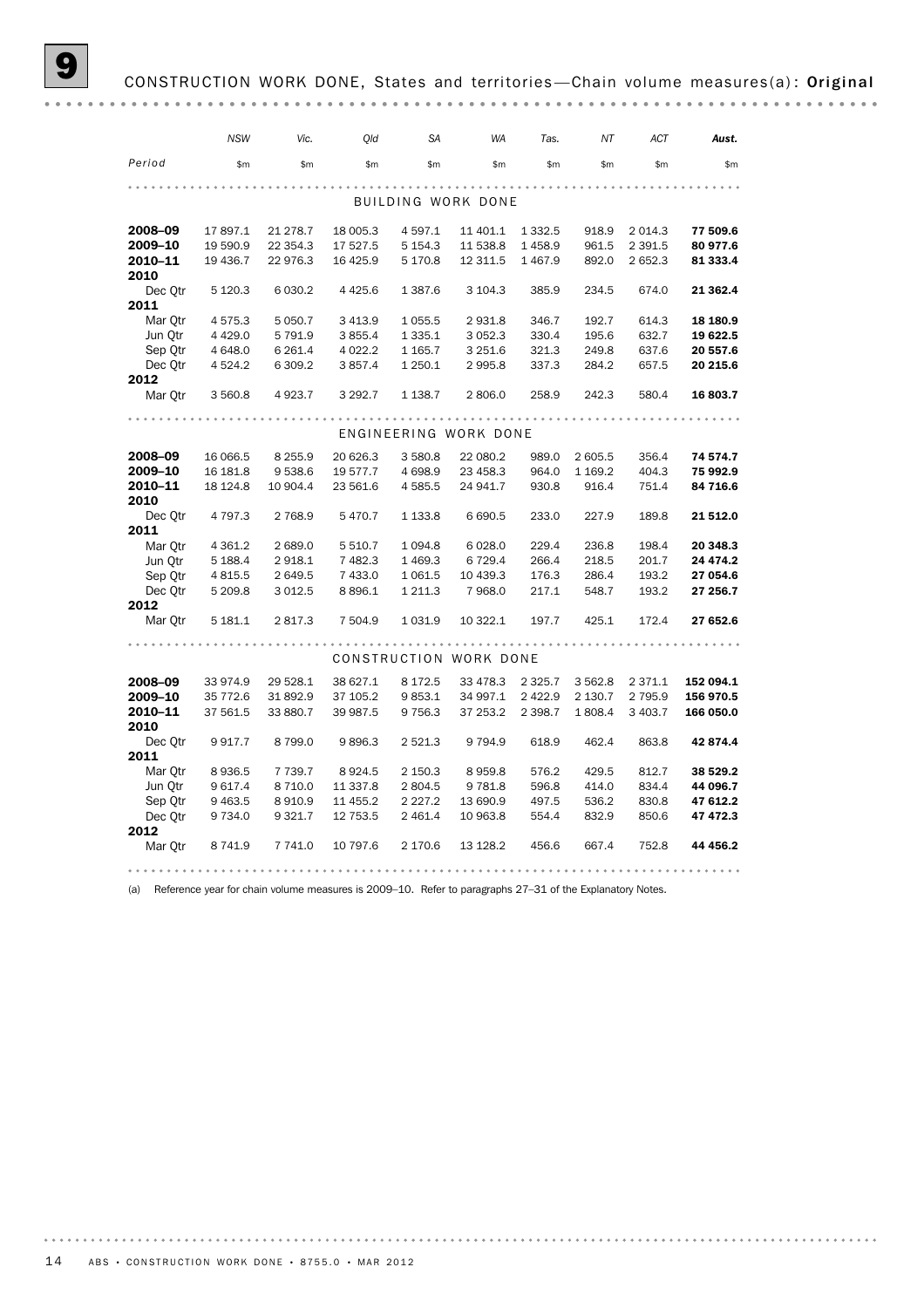CONSTRUCTION WORK DONE, States and territories—Chain volume measures—Change<br>from previous period(a): Original

*NSW Vic. Qld SA WA Tas. NT ACT Aust. Period* % % % % % % % % % BUILDING WORK DONE 2008–09 −6.6 6.4 −2.9 7.7 5.9 7.0 −4.3 6.2 0.8<br>2009–10 9.5 5.1 −2.7 12.1 1.2 9.5 4.6 18.7 4.5<br>2010–11 −0.8 2.8 −6.3 0.3 6.7 0.6 −7.2 10.9 0.4 **2009–10** 9.5 5.1 –2.7 12.1 1.2 9.5 4.6 18.7 **4.5** 2010–11 –0.8 2.8 –6.3 0.3 6.7 0.6 –7.2 10.9 0.4 2010 Dec Qtr –3.6 –1.2 –6.5 –0.4 –3.7 –4.7 –12.9 –7.8 –3.6 2011 Mar Qtr –10.6 –16.2 –22.9 –23.9 –5.6 –10.2 –17.8 –8.9 –14.9 Jun Qtr -3.2 14.7 12.9 26.5 4.1 -4.7 1.5 3.0 7.9<br>Sep Qtr 4.9 8.1 4.3 -12.7 6.5 -2.8 27.7 0.8 4.8 Sep Qtr 4.9 8.1 4.3 -12.7 6.5 -2.8 27.7 0.8 **4.8** Dec Qtr -2.7 0.8 -4.1 7.2 -7.9 5.0 13.8 3.1 **-1.7** 2012 Mar Qtr –21.3 –22.0 –14.6 –8.9 –6.3 –23.2 –14.7 –11.7 –16.9 ENGINEERING WORK DONE 2008–09 28.0 9.6 19.0 32.5 10.7 15.3 97.8 –4.8 19.1 **2009–10** 0.7 15.5 −5.1 31.2 6.2 −2.5 −55.1 13.4 **1.9**<br>**2010–11** 12.0 14.3 20.3 −2.4 6.3 −3.4 −21.6 85.8 **11.5** 2010–11 12.0 14.3 20.3 –2.4 6.3 –3.4 –21.6 85.8 11.5 2010 Dec Qtr 27.0 9.5 7.3 27.7 21.8 15.4 -2.3 17.5 17.0 2011 Mar Qtr –9.1 –2.9 0.7 –3.4 –9.9 –1.5 3.9 4.5 –5.4 Jun Qtr 19.0 8.5 35.8 34.2 11.6 16.1 -7.7 1.7 20.3 Sep Qtr -7.2 -9.2 -0.7 -27.8 55.1 -33.8 31.1 -4.2 **10.5** Dec Qtr 8.2 13.7 19.7 14.1 –23.7 23.2 91.6 – **0.7** 2012 Mar Otr -0.5 -6.5 -15.6 -14.8 29.5 -8.9 -22.5 -10.7 **1.5** CONSTRUCTION WORK DONE 2008–09 7.4 7.3 7.5 17.5 9.1 10.5 56.8 4.3 9.0 2009–10 5.3 8.0 –3.9 20.6 4.5 4.2 –40.2 17.9 3.2 2010–11 5.0 6.2 7.8 –1.0 6.4 –1.0 –15.1 21.7 5.8 2010 Dec Otr 9.1 1.9 0.7 10.6 12.4 2.0 -8.0 -3.3 **5.7** 2011 Mar Qtr -9.9 -12.0 -9.8 -14.7 -8.5 -6.9 -7.1 -5.9 -10.1 Jun Qtr 7.6 12.5 27.0 30.4 9.2 3.6 -3.6 2.7 **14.5** Sep Qtr -1.6 2.3 1.0 -20.6 40.0 -16.6 29.5 -0.4 **8.0** 2.9 4.6 11.3 10.5 –19.9 11.4 55.3 2.4 **–0.3** Dec Qtr<br>2012 Mar Qtr –10.2 –17.0 –15.3 –11.8 19.7 –17.6 –19.9 –11.5 –6.4

— nil or rounded to zero (including null cells)

(a) Reference year for chain volume measures is 2009–10. Refer to paragraphs 27–31 of the Explanatory Notes.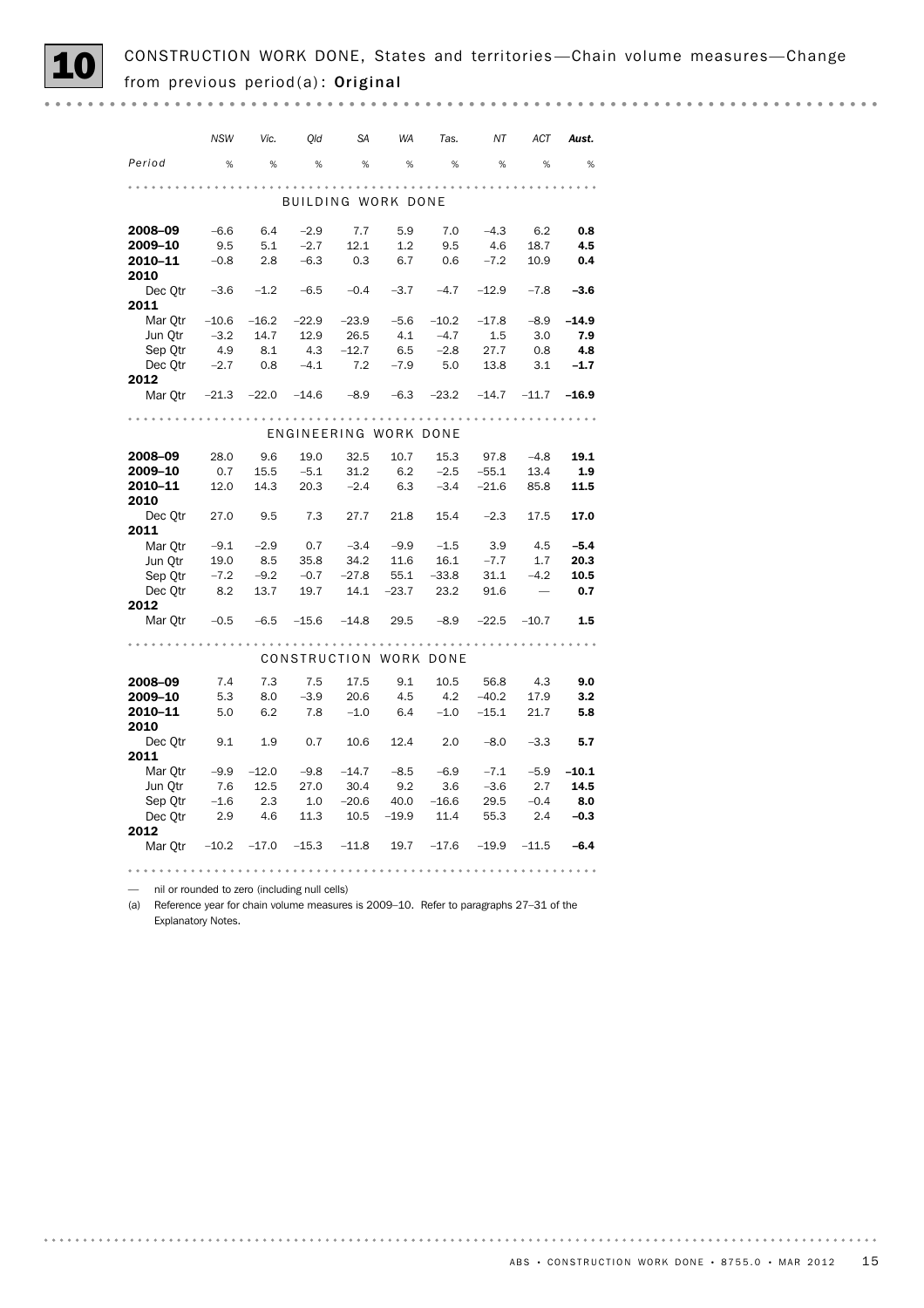## CONSTRUCTION WORK DONE, States and territories-Current prices: Original

|                 | <b>NSW</b>  | Vic.      | Old         | <b>SA</b>   | <b>WA</b>              | Tas.        | NΤ       | ACT       | Aust.     |
|-----------------|-------------|-----------|-------------|-------------|------------------------|-------------|----------|-----------|-----------|
| Period          | \$m\$       | \$m\$     | \$m\$       | \$m         | \$m\$                  | \$m\$       | \$m      | \$m       | \$m\$     |
|                 |             |           |             |             |                        |             |          |           |           |
|                 |             |           |             |             | BUILDING WORK DONE     |             |          |           |           |
| 2008-09         | 17 885.7    | 21 273.5  | 18 733.5    | 4 5 68.1    | 11 607.8               | 1 2 6 4 .5  | 884.9    | 1995.3    | 78 213.3  |
| 2009-10         | 19 590.9    | 22 354.3  | 17 527.5    | 5 1 5 4 . 3 | 11 538.8               | 1458.9      | 961.5    | 2 3 9 1.5 | 80 977.6  |
| 2010-11         | 19878.4     | 24 210.4  | 16 510.4    | 5 2 5 8.2   | 12 283.9               | 1 519.5     | 917.4    | 2 7 2 0.4 | 83 298.6  |
| 2010            |             | 6 3 5 6.9 | 4 4 2 6.0   |             | 3 106.1                |             |          | 689.4     |           |
| Dec Otr<br>2011 | 5 2 2 7 .0  |           |             | 1417.0      |                        | 399.8       | 241.3    |           | 21863.5   |
| Mar Otr         | 4 6 8 8.9   | 5 3 2 0.9 | 3 4 3 9.5   | 1 0 7 2.9   | 2918.9                 | 360.0       | 199.2    | 631.6     | 18 631.9  |
| Jun Qtr         | 4 593.8     | 6 162.3   | 3914.8      | 1 3 5 3 . 3 | 3 0 3 9.4              | 343.5       | 202.5    | 655.0     | 20 264.6  |
| Sep Qtr         | 4 842.8     | 6 6 6 2.5 | 4 0 67.5    | 1 174.8     | 3 2 2 5.8              | 333.1       | 257.1    | 663.0     | 21 226.6  |
| Dec Otr         | 4 720.6     | 6 7 2 3.4 | 3 909.2     | 1 260.9     | 2 988.0                | 350.4       | 292.6    | 678.2     | 20 923.5  |
| 2012            |             |           |             |             |                        |             |          |           |           |
| Mar Qtr         | 3 7 1 9.2   | 5 195.1   | 3 3 3 5 . 4 | 1 149.9     | 2 801.1                | 268.3       | 250.0    | 598.3     | 17 317.3  |
|                 |             |           |             |             |                        |             |          |           |           |
|                 |             |           |             |             | ENGINEERING WORK DONE  |             |          |           |           |
| 2008-09         | 16 315.8    | 8 3 4 6.0 | 21 068.9    | 3 618.0     | 22 664.2               | 1 000.1     | 2657.2   | 363.8     | 76 033.9  |
| 2009-10         | 16 181.8    | 9538.6    | 19 577.7    | 4 6 98.9    | 23 458.2               | 964.0       | 1 1 69.2 | 404.3     | 75 992.8  |
| 2010-11         | 18 469.9    | 11 188.9  | 23 818.9    | 4 6 6 9.8   | 25 189.4               | 959.8       | 927.8    | 768.9     | 85 993.5  |
| 2010            |             |           |             |             |                        |             |          |           |           |
| Dec Otr         | 4 8 6 0.2   | 2824.8    | 5 503.9     | 1 149.6     | 6 740.5                | 238.2       | 230.5    | 192.2     | 21 739.8  |
| 2011            |             |           |             |             |                        |             |          |           |           |
| Mar Otr         | 4 4 3 5 . 3 | 2 7 64.3  | 5 5 5 3.9   | 1 1 1 3 . 1 | 6 0 8 1.6              | 237.4       | 238.6    | 202.0     | 20 626.2  |
| Jun Qtr         | 5 3 5 8.9   | 3 042.3   | 7 615.4     | 1 507.9     | 6834.3                 | 278.1       | 223.8    | 211.5     | 25 072.1  |
| Sep Qtr         | 4 9 9 9.3   | 2 7 7 4.5 | 7 5 2 5.2   | 1 0 9 4.8   | 10 581.3               | 184.5       | 292.8    | 202.7     | 27 655.0  |
| Dec Otr         | 5 4 4 2.6   | 3 168.2   | 9 0 68.2    | 1 2 6 4 . 4 | 8 1 6 4 .8             | 231.7       | 565.2    | 206.8     | 28 112.0  |
| 2012<br>Mar Qtr | 5432.6      | 2 9 9 7.4 | 7679.7      | 1 086.8     | 10 563.3               | 212.2       | 438.1    | 184.6     | 28 594.7  |
|                 |             |           |             |             |                        |             |          |           |           |
|                 |             |           |             |             |                        |             |          |           |           |
|                 |             |           |             |             | CONSTRUCTION WORK DONE |             |          |           |           |
| 2008-09         | 34 201.5    | 29 619.5  | 39 802.4    | 8 186.1     | 34 272.0               | 2 2 6 4 . 6 | 3 542.1  | 2 3 5 9.1 | 154 247.2 |
| 2009-10         | 35 772.6    | 31 892.9  | 37 105.2    | 9853.1      | 34 997.1               | 2 4 2 2.9   | 2 130.7  | 2 7 9 5.9 | 156 970.4 |
| 2010-11         | 38 348.3    | 35 399.3  | 40 329.3    | 9928.0      | 37 473.2               | 2 4 7 9 . 4 | 1845.2   | 3 4 8 9.4 | 169 292.1 |
| 2010            |             |           |             |             |                        |             |          |           |           |
| Dec Qtr         | 10 087.3    | 9 181.7   | 9929.9      | 2 566.6     | 9846.6                 | 637.9       | 471.8    | 881.5     | 43 603.4  |
| 2011            |             |           |             |             |                        |             |          |           |           |
| Mar Otr         | 9 1 2 4 . 2 | 8 0 8 5.2 | 8993.3      | 2 186.1     | 9 0 0 0.5              | 597.4       | 437.8    | 833.6     | 39 258.1  |
| Jun Otr         | 9 9 5 2.7   | 9 204.6   | 11 530.2    | 2 861.2     | 9873.7                 | 621.7       | 426.2    | 866.5     | 45 336.8  |
| Sep Qtr         | 9842.1      | 9 4 3 6.9 | 11 592.7    | 2 2 6 9.6   | 13 807.0               | 517.7       | 549.9    | 865.7     | 48 881.6  |
| Dec Qtr         | 10 163.3    | 9891.6    | 12 977.4    | 2 5 2 5 . 3 | 11 152.8               | 582.1       | 857.8    | 885.1     | 49 035.4  |
| 2012            |             |           |             |             |                        |             |          |           |           |
| Mar Otr         | 9 151.8     | 8 1 9 2.5 | 11 015.1    | 2 2 3 6.8   | 13 364.4               | 480.4       | 688.1    | 782.9     | 45 912.0  |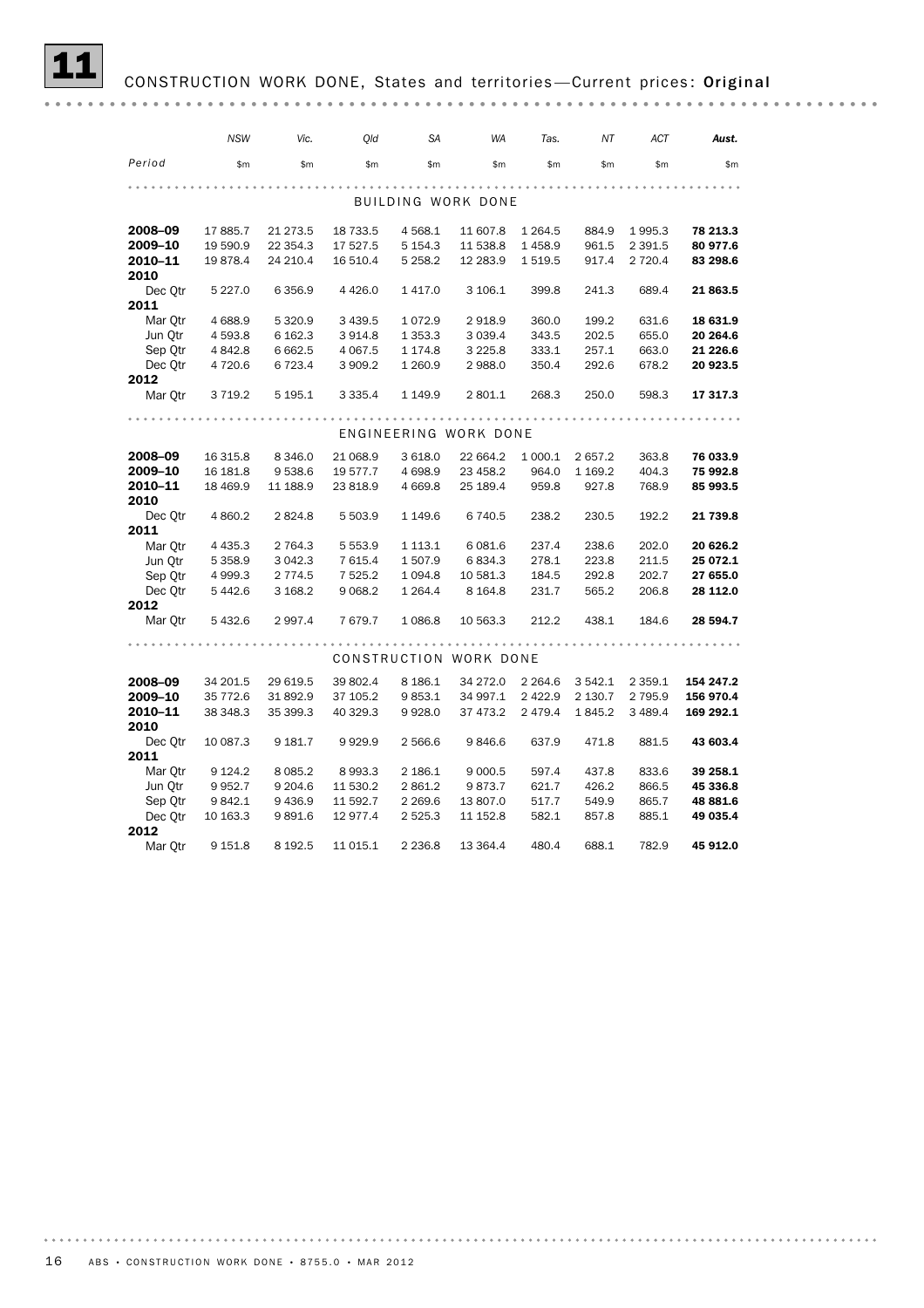|                                                             | <b>NSW</b> | Vic.     | Qld         | <b>SA</b>             | <b>WA</b>    | Tas.                     | NT             | <b>ACT</b> | Aust.   |
|-------------------------------------------------------------|------------|----------|-------------|-----------------------|--------------|--------------------------|----------------|------------|---------|
| Period                                                      | %          | %        | %           | %                     | %            | %                        | %              | %          | %       |
|                                                             |            |          |             |                       |              |                          |                |            |         |
|                                                             |            |          |             | BUILDING WORK DONE    |              |                          |                |            |         |
|                                                             |            |          |             |                       |              |                          |                |            |         |
| 2008–09                                                     | $-1.9$     | 6.3      | 0.2         | 13.7                  | 10.4         | 12.5                     | 2.9            | 11.2       | 3.9     |
| 2009–10                                                     | 9.5        | 5.1      |             | $-6.4$ 12.8           | $-0.6$       | 15.4                     | 8.7            | 19.9       | 3.5     |
| 2010-11                                                     | 1.5        | 8.3      | $-5.8$      | 2.0                   | 6.5          | 4.2                      | $-4.6$         | 13.8       | 2.9     |
| 2010                                                        |            |          |             |                       |              |                          |                |            |         |
| Dec $Qtr$ $-2.6$<br>2011                                    |            | $-0.2$   | $-6.4$      | 0.1                   | $-3.5$       | $-4.0$                   | $-12.1$        | $-7.4$     | $-3.0$  |
| Mar Otr                                                     | $-10.3$    | $-16.3$  | $-22.3$     | $-24.3$               | $-6.0$       | $-9.9$                   | $-17.5$        | $-8.4$     | $-14.8$ |
| Jun Otr                                                     | $-2.0$     | 15.8     | 13.8        | 26.1                  | 4.1          | $-4.6$                   | 1.6            | 3.7        | 8.8     |
|                                                             |            |          | 3.9         | $-13.2$               | 6.1          | $-3.0$                   | 27.0           | 1.2        | 4.7     |
| Sep Qtr 5.4 8.1<br>Dec Qtr -2.5 0.9                         |            |          | $-3.9$      | 7.3                   |              | $-7.4$ 5.2 13.8 2.3 -1.4 |                |            |         |
| 2012                                                        |            |          |             |                       |              |                          |                |            |         |
| Mar Otr -21.2 -22.7 -14.7 -8.8 -6.3 -23.4 -14.6 -11.8 -17.2 |            |          |             |                       |              |                          |                |            |         |
|                                                             |            |          |             |                       |              |                          |                |            |         |
|                                                             |            |          |             |                       |              |                          |                |            |         |
|                                                             |            |          |             | ENGINEERING WORK DONE |              |                          |                |            |         |
| 2008-09                                                     | 32.2       | 14.0     | 25.5        | 39.1                  | 15.9         | 19.5                     | 107.7          | $-1.6$     | 24.4    |
| 2009–10                                                     | $-0.8$     |          | $14.3 -7.1$ | 29.9                  |              | $3.5 -3.6 -56.0$         |                | 11.2       | $-0.1$  |
| 2010-11                                                     | 14.1       | 17.3     | 21.7        | $-0.6$                | 7.4          |                          | $-0.4$ $-20.7$ | 90.2       | 13.2    |
| 2010                                                        |            |          |             |                       |              |                          |                |            |         |
| Dec Qtr 27.4                                                |            | 10.4     | 7.0         | 27.8                  |              | $21.8$ $15.5$ $-1.9$     |                | 17.7       | 17.2    |
| 2011                                                        |            |          |             |                       |              |                          |                |            |         |
| Mar Qtr                                                     | $-8.7$     |          | $-2.1$ 0.9  | $-3.2$                | $-9.8$       | $-0.3$                   | 3.5            | 5.1        | $-5.1$  |
| Jun Otr                                                     | 20.8       | 10.1     | 37.1        | 35.5                  | 12.4         | 17.2                     | $-6.2$         | 4.7        | 21.6    |
| Sep Qtr                                                     | $-6.7$     | $-8.8$   | $-1.2$      | $-27.4$               | 54.8         | $-33.6$                  | 30.8           | $-4.1$     | 10.3    |
| Dec Qtr 8.9                                                 |            | 14.2     | 20.5        | 15.5                  |              | $-22.8$ 25.6             | 93.0           | 2.0        | 1.7     |
| 2012                                                        |            |          |             |                       |              |                          |                |            |         |
| Mar Qtr -0.2                                                |            | $-5.4$   | $-15.3$     | $-14.0$               | 29.4         | $-8.4$                   | $-22.5$        | $-10.8$    | 1.7     |
|                                                             |            |          |             |                       |              |                          |                |            |         |
|                                                             |            |          |             |                       |              | CONSTRUCTION WORK DONE   |                |            |         |
|                                                             |            |          |             |                       |              |                          |                |            |         |
| 2008–09                                                     | 11.8       | 8.3      | 12.2        | 23.7                  | 14.0         | 15.5                     | 65.6           | 9.0        | 13.1    |
| 2009-10                                                     | 4.6        | 7.7      | $-6.8$      | 20.4                  | 2.1          | 7.0                      | $-39.8$        | 18.5       | 1.8     |
| 2010-11<br>2010                                             | 7.2        | 11.0     | 8.7         | 0.8                   | 7.1          | 2.3                      | $-13.4$        | 24.8       | 7.8     |
| Dec Qtr 9.8 2.8                                             |            |          | 0.5         | 10.9                  | 12.5         | 2.5                      | $-7.4$         | $-2.9$     | 6.1     |
| 2011                                                        |            |          |             |                       |              |                          |                |            |         |
| Mar $Qtr$ $-9.5$                                            |            | $-11.9$  | $-9.4$      | $-14.8$               | $-8.6$       | $-6.4$                   | $-7.2$         | $-5.4$     | $-10.0$ |
| Jun Qtr                                                     |            | 9.1 13.8 | 28.2        | 30.9                  | 9.7          | 4.1                      | $-2.6$         | 3.9        | 15.5    |
| Sep Qtr                                                     | $-1.1$     | 2.5      | 0.5         | $-20.7$               | 39.8         | $-16.7$                  | 29.0           | $-0.1$     | 7.8     |
| Dec Qtr 3.3                                                 |            | 4.8      |             | 11.9 11.3             | $-19.2$ 12.4 |                          | 56.0           | 2.2        | 0.3     |
| 2012                                                        |            |          |             |                       |              |                          |                |            |         |
| Mar Otr                                                     | $-10.0$    | $-17.2$  | $-15.1$     | $-11.4$               | 19.8         | $-17.5$                  | $-19.8$        | $-11.5$    | $-6.4$  |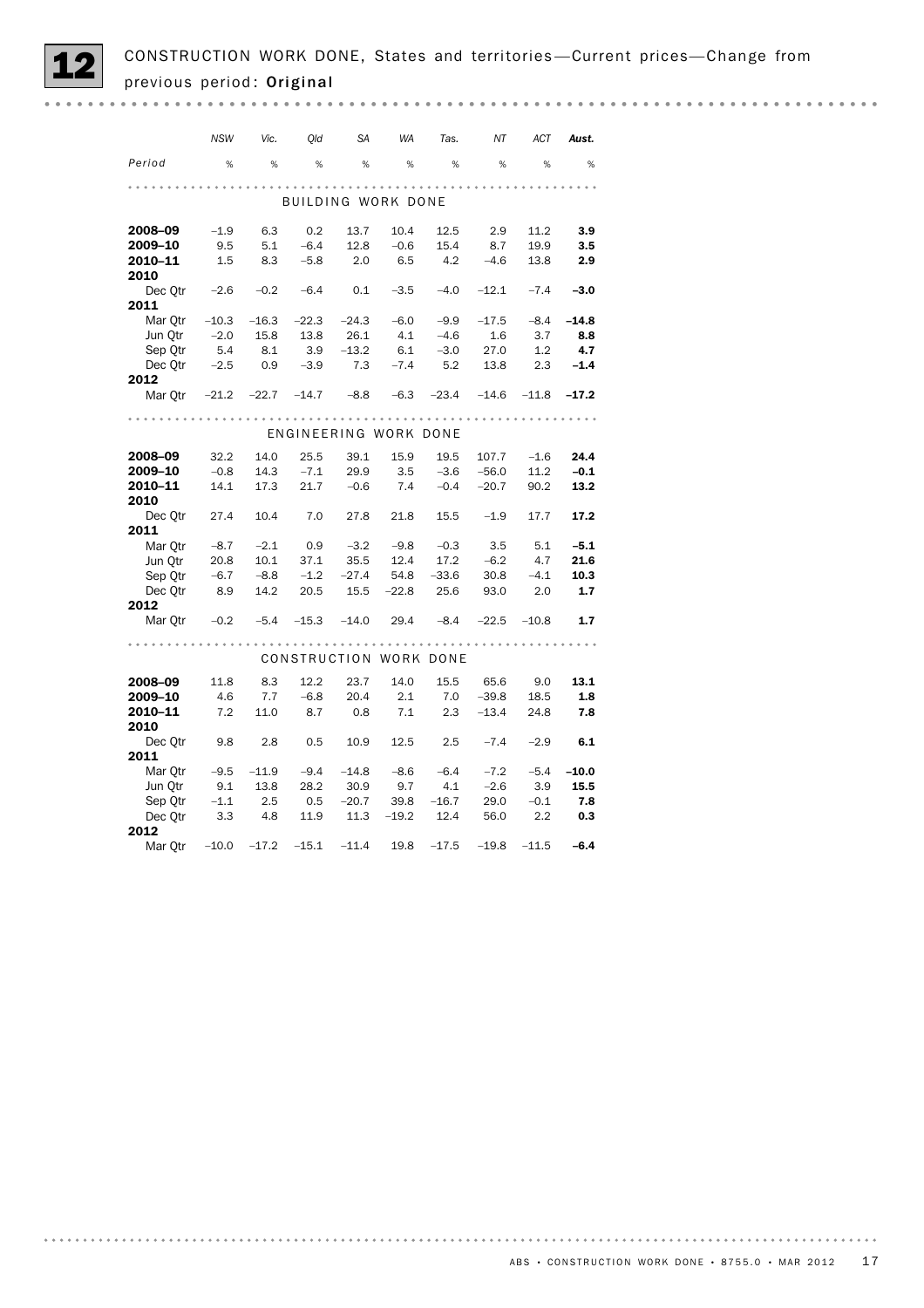|         | <b>NSW</b>  | Vic.        | Qld       | <b>SA</b>   | <b>WA</b>           | Tas.      | ΝT        | ACT         | Aust.     |
|---------|-------------|-------------|-----------|-------------|---------------------|-----------|-----------|-------------|-----------|
| Period  | \$m         | \$m\$       | \$m       | \$m\$       | \$m\$               | \$m\$     | \$m\$     | \$m\$       | \$m       |
|         |             |             |           |             |                     |           |           |             |           |
|         |             |             |           | ORIGINAL    |                     |           |           |             |           |
| 2008-09 | 33 974.9    | 29 528.1    | 38 627.1  | 8 1 7 2.5   | 33 478.3            | 2 3 2 5.7 | 3 5 6 2.8 | 2 3 7 1 . 1 | 152 094.1 |
| 2009-10 | 35 772.6    | 31 892.9    | 37 105.2  | 9853.1      | 34 997.1            | 2 4 2 2.9 | 2 130.7   | 2 7 9 5.9   | 156 970.5 |
| 2010-11 | 37 561.5    | 33 880.7    | 39 987.5  | 9 7 5 6.3   | 37 253.2            | 2 3 9 8.7 | 1808.4    | 3 403.7     | 166 050.0 |
| 2010    |             |             |           |             |                     |           |           |             |           |
| Dec Qtr | 9917.7      | 8799.0      | 9896.3    | 2 5 2 1.3   | 9 7 9 4.9           | 618.9     | 462.4     | 863.8       | 42 874.4  |
| 2011    |             |             |           |             |                     |           |           |             |           |
| Mar Otr | 8936.5      | 7 7 3 9.7   | 8924.5    | 2 150.3     | 8959.8              | 576.2     | 429.5     | 812.7       | 38 529.2  |
| Jun Otr | 9 617.4     | 8 7 1 0.0   | 11 337.8  | 2804.5      | 9781.8              | 596.8     | 414.0     | 834.4       | 44 096.7  |
| Sep Qtr | 9 4 63.5    | 8910.9      | 11 455.2  | 2 2 2 7 . 2 | 13 690.9            | 497.5     | 536.2     | 830.8       | 47 612.2  |
| Dec Otr | 9 7 3 4 . 0 | 9 3 2 1.7   | 12 753.5  | 2 4 6 1.4   | 10 963.8            | 554.4     | 832.9     | 850.6       | 47 472.3  |
| 2012    |             |             |           |             |                     |           |           |             |           |
| Mar Qtr | 8 741.9     | 7 741.0     | 10 797.6  | 2 170.6     | 13 128.2            | 456.6     | 667.4     | 752.8       | 44 456.2  |
|         |             |             |           |             |                     |           |           |             |           |
|         |             |             |           |             | SEASONALLY ADJUSTED |           |           |             |           |
| 2010    |             |             |           |             |                     |           |           |             |           |
| Dec Qtr | 9738.8      | 8 4 8 7 . 3 | 9 5 24.0  | 2 4 2 4 .5  | 9 2 5 2.7           | 594.9     | 426.8     | 841.2       | 41 351.5  |
| 2011    |             |             |           |             |                     |           |           |             |           |
| Mar Otr | 9 4 9 4.7   | 8 5 8 8.5   | 9823.4    | 2 3 3 3.2   | 9676.7              | 597.3     | 472.2     | 893.0       | 41 994.7  |
| Jun Otr | 9 133.9     | 8 4 2 5.0   | 11 228.1  | 2 613.4     | 9579.1              | 573.6     | 413.4     | 814.9       | 42 512.5  |
| Sep Qtr | 9 602.5     | 8 6 4 9.5   | 11 006.1  | 2 3 7 5 . 4 | 13872.8             | 521.3     | 531.6     | 799.6       | 47 397.4  |
| Dec Otr | 9 5 9 3.2   | 8971.1      | 12 28 6.8 | 2 3 7 0.4   | 10 292.3            | 531.1     | 757.5     | 831.5       | 45 780.2  |
| 2012    |             |             |           |             |                     |           |           |             |           |
| Mar Qtr | 9 2 8 6.4   | 8 5 5 7 . 6 | 11 861.5  | 2 3 5 0.5   | 14 288.6            | 471.9     | 722.3     | 822.4       | 48 300.4  |
|         |             |             |           |             |                     |           |           |             |           |
|         |             |             |           | TREND       |                     |           |           |             |           |
| 2010    |             |             |           |             |                     |           |           |             |           |
| Dec Qtr | 9 4 9 9.4   | 8 4 9 7.2   | 9 6 10.4  | 2 399.0     | 9 0 38.0            | 610.1     | 464.0     | 866.0       | 41 018.9  |
| 2011    |             |             |           |             |                     |           |           |             |           |
| Mar Otr | 9 4 4 0.8   | 8 4 8 4 .9  | 10 066.1  | 2 4 3 5.3   | 9682.9              | 589.7     | 424.0     | 856.0       | 41 987.1  |
| Jun Otr | 9 4 2 7 .5  | 8 5 6 9.6   | 10 781.9  | 2 4 64.7    | 10 664.0            | 566.5     | 463.4     | 833.1       | 43 715.3  |
| Sep Qtr | 9 4 4 5.0   | 8 671.2     | 11 410.6  | 2 437.6     | 11 596.0            | 540.0     | 562.4     | 817.3       | 45 45 4.3 |
| Dec Otr | 9484.4      | 8 7 4 3.1   | 11 839.5  | 2 3 8 3 . 6 | 12 459.5            | 511.0     | 673.0     | 815.5       | 46 937.0  |
| 2012    |             |             |           |             |                     |           |           |             |           |
| Mar Qtr | 9 4 63.3    | 8 7 5 9.2   | 12 090.5  | 2 3 2 1.2   | 13 278.4            | 485.4     | 767.2     | 824.9       | 48 137.4  |
|         |             |             |           |             |                     |           |           |             |           |

(a) Reference year for Chain Volume Measures is 2009–10. See paragraphs 27–31 of the Explanatory Notes.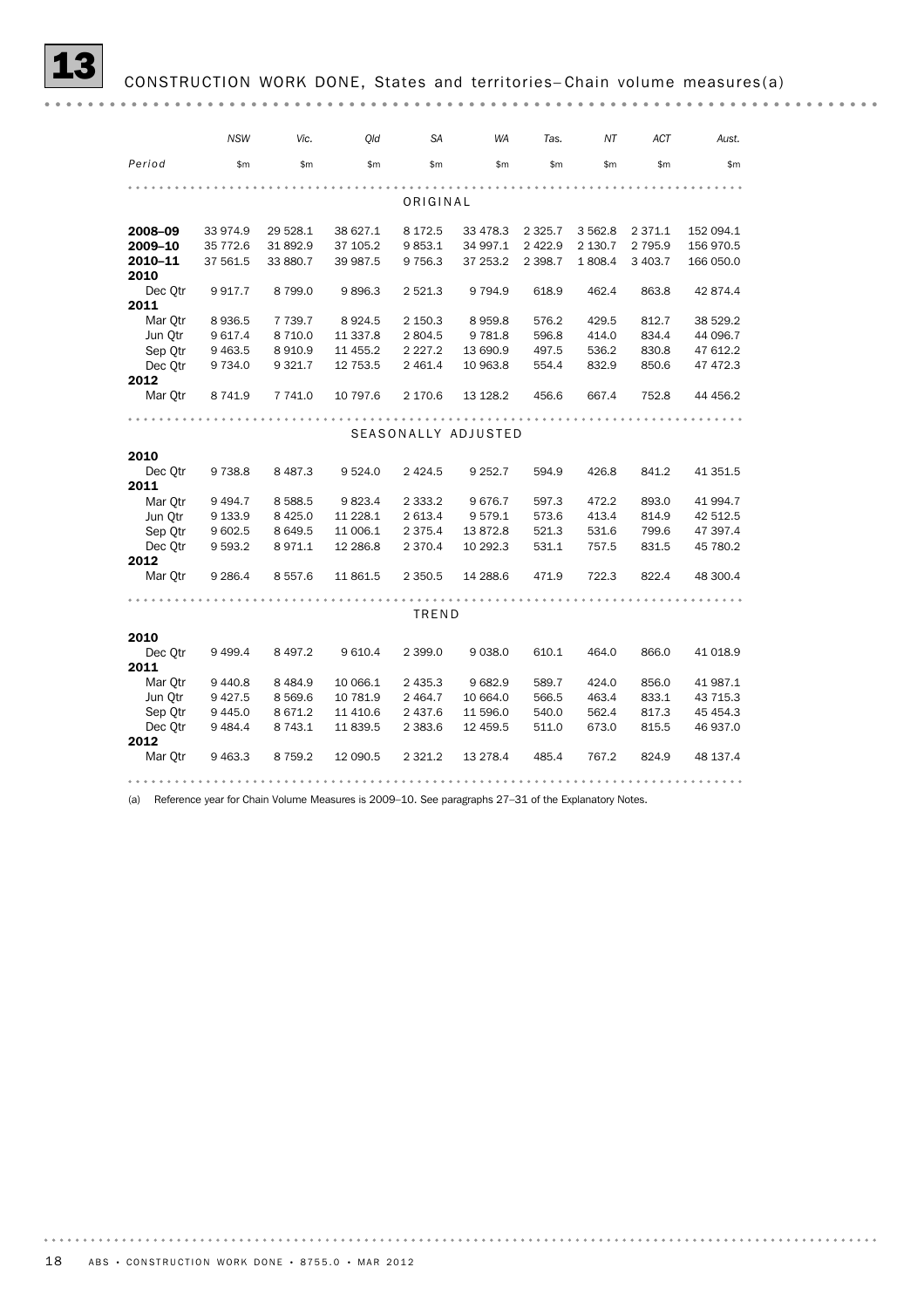

CONSTRUCTION WORK DONE, States and Territories–Chain volume measures—Change from previous period(a)

|                                                                  | <b>NSW</b> | Vic.         | Old              | SA                              | <b>WA</b> | Tas.    | NT      | ACT        | Aust.   |
|------------------------------------------------------------------|------------|--------------|------------------|---------------------------------|-----------|---------|---------|------------|---------|
| Period                                                           | %          | %            | %                | %                               | %         | %       | %       | %          | %       |
|                                                                  |            |              |                  |                                 |           |         |         |            |         |
|                                                                  |            |              |                  | ORIGINAL                        |           |         |         |            |         |
| 2008-09                                                          | 7.4        | 7.3          | 7.5              | 17.5                            | 9.1       | 10.5    | 56.8    | 4.3        | 9.0     |
| 2009-10                                                          | 5.3        | 8.0          | $-3.9$           | 20.6                            | 4.5       | 4.2     | $-40.2$ | 17.9       | 3.2     |
| 2010-11                                                          | 5.0        | 6.2          | 7.8              | $-1.0$                          | 6.4       | $-1.0$  | $-15.1$ | 21.7       | 5.8     |
| 2010                                                             |            |              |                  |                                 |           |         |         |            |         |
| Dec Otr                                                          | 9.1        | 1.9          | 0.7              | 10.6                            | 12.4      | 2.0     | $-8.0$  | $-3.3$     | 5.7     |
| 2011                                                             |            |              |                  |                                 |           |         |         |            |         |
| Mar Otr $-9.9$                                                   |            | $-12.0 -9.8$ |                  | $-14.7 -8.5$                    |           | $-6.9$  | $-7.1$  | $-5.9$     | $-10.1$ |
| Jun Otr                                                          | 7.6        | 12.5         | 27.0             | 30.4                            | 9.2       | 3.6     | $-3.6$  | 2.7        | 14.5    |
| Sep Qtr                                                          | $-1.6$     | 2.3          | 1.0              | $-20.6$                         | 40.0      | $-16.6$ | 29.5    | $-0.4$     | 8.0     |
| Dec Otr                                                          | 2.9        | 4.6          | 11.3             | $10.5 -19.9$                    |           | 11.4    | 55.3    | 2.4        | $-0.3$  |
| 2012                                                             |            |              |                  |                                 |           |         |         |            |         |
| Mar Otr -10.2 -17.0 -15.3 -11.8 19.7 -17.6 -19.9 -11.5 -6.4      |            |              |                  |                                 |           |         |         |            |         |
|                                                                  |            |              |                  |                                 |           |         |         |            |         |
|                                                                  |            |              |                  | SEASONALLY ADJUSTED             |           |         |         |            |         |
| 2010                                                             |            |              |                  |                                 |           |         |         |            |         |
| Dec Qtr 5.9 1.3                                                  |            |              | 1.2              | $1.7$ 5.8 $-6.0$ $-14.0$ $-1.6$ |           |         |         |            | 2.9     |
| 2011                                                             |            |              |                  |                                 |           |         |         |            |         |
| Mar Otr $-2.5$                                                   |            | $1.2$ $3.1$  |                  | $-3.8$ 4.6                      |           | 0.4     | 10.6    | 6.2        | 1.6     |
| Jun Qtr                                                          | $-3.8$     | $-1.9$       | 14.3             | 12.0                            | $-1.0$    | $-4.0$  | $-12.5$ | $-8.7$     | 1.2     |
| Sep Otr                                                          | 5.1        | 2.7          | $-2.0$           | $-9.1$                          | 44.8      | $-9.1$  | 28.6    | $-1.9$     | 11.5    |
| Dec Qtr $-0.1$                                                   |            | 3.7          | 11.6             | $-0.2$ $-25.8$                  |           | 1.9     | 42.5    | -4.0       | $-3.4$  |
| 2012                                                             |            |              |                  |                                 |           |         |         |            |         |
| Mar Otr $-3.2$ $-4.6$ $-3.5$ $-0.8$ $38.8$ $-11.1$ $-4.7$ $-1.1$ |            |              |                  |                                 |           |         |         |            | 5.5     |
|                                                                  |            |              |                  |                                 |           |         |         |            |         |
|                                                                  |            |              |                  | TREND                           |           |         |         |            |         |
| 2010                                                             |            |              |                  |                                 |           |         |         |            |         |
| Dec Qtr                                                          |            | $-0.2$ 0.3   | $2.2\phantom{0}$ | $-0.9$                          | $-1.4$    | $-1.8$  |         | $-6.0$ 2.7 | 0.2     |
| 2011                                                             |            |              |                  |                                 |           |         |         |            |         |
| Mar Otr $-0.6$                                                   |            | $-0.1$       | 4.7              | 1.5                             | 7.1       | $-3.3$  | $-8.6$  | $-1.2$     | 2.4     |
| Jun Otr                                                          | $-0.1$     | 1.0          | 7.1              | 1.2                             | 10.1      | $-3.9$  | 9.3     | $-2.7$     | 4.1     |
| Sep Qtr                                                          | 0.2        | 1.2          | 5.8              | $-1.1$                          | 8.7       | $-4.7$  | 21.4    | $-1.9$     | 4.0     |
| Dec Otr 0.4                                                      |            | 0.8          | 3.8              | $-2.2$                          | 7.4       | $-5.4$  | 19.7    | $-0.2$     | 3.3     |
| 2012                                                             |            |              |                  |                                 |           |         |         |            |         |
| Mar Otr $-0.2$                                                   |            | 0.2          | 2.1              | $-2.6$                          | 6.6       | $-5.0$  | 14.0    | 1.2        | 2.6     |
|                                                                  |            |              |                  |                                 |           |         |         |            |         |

(a) Reference year for Chain Volume Measures is 2009–10. See paragraphs 27–31 of the Explanatory Notes.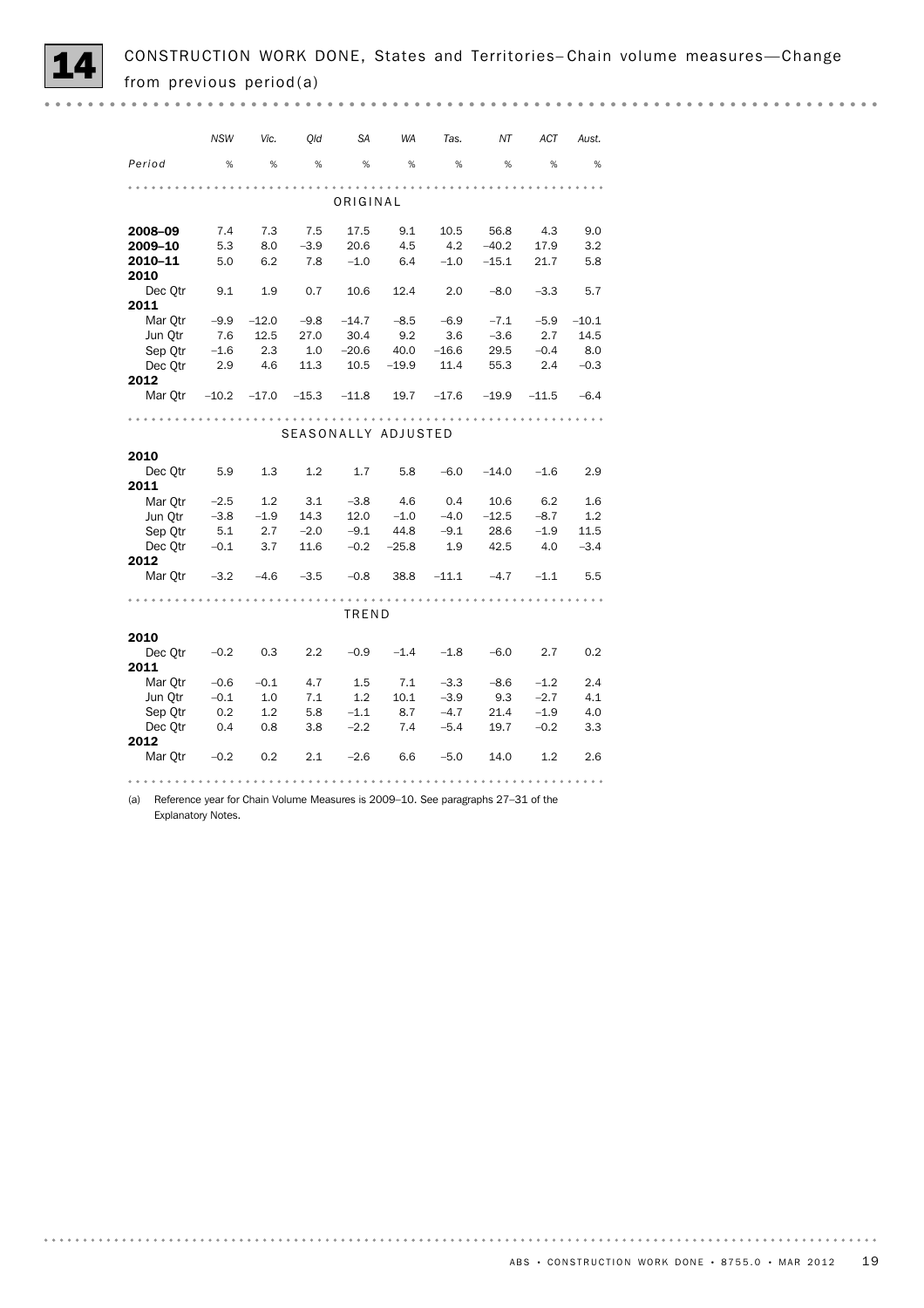*Alterations New other New and additions Total New Total residential residential to residential residential Non-residential houses building building building building building building Period* \$m \$m \$m \$m \$m \$m \$m WORK YET TO BE DONE AT END OF QUARTER (a) 2010 Dec Qtr 8 941.1 9 716.2 18 657.3 2 406.9 21 064.3 20 996.8 42 061.1 **2011**<br>Mar Otr 8938.3 Mar Qtr 8 938.3 10 402.7 19 341.1 2 247.8 21 588.8 20 625.7 42 214.5 Jun Qtr 8 608.7 10 476.4 19 085.0 2 290.7 21 375.8 19 872.8 41 248.6 Sep Qtr 8 276.8 10 686.5 18 963.3 2 308.4 21 271.7 20 080.6 41 352.3 Dec Qtr 8 289.5 10 760.9 19 050.3 2 104.9 21 155.2 18 667.4 39 822.7 2012 Mar Qtr 7 765.4 10 115.8 17 881.3 2 025.5 19 906.8 19 621.3 39 528.1 WORK APPROVED BUT NOT YET COMMENCED AT END OF QUARTER (a) 2010 Dec Qtr 3 407.5 3 291.1 6 698.6 1 002.2 7 700.8 4 038.9 11 739.7 2011 Nar Qtr 2 852.2 3 513.2 6 365.3 935.1 7 300.4 4 070.1 11 370.5<br>
Jun Qtr 3 027.8 3 630.8 6 658.6 959.4 7 618.0 4 598.7 12 216.7 Jun Qtr 3 027.8 3 630.8 6 658.6 959.4 7 618.0 4 598.7 12 216.7 Process of the contract of the contract of the contract of the contract of the contract of the contract of the contract of the contract of the contract of the contract of the contract of the contract of the contract of the Sep Qtr 3 379.8 4 006.0 7 385.8 966.9 8 352.7 7 370.0 15 722.6 2012 Mar Qtr 3 175.5 3 730.3 6 905.8 872.4 7 778.2 4 769.4 12 547.5 WORK IN THE PIPELINE AT END OF QUARTER (a) 2010 Dec Qtr 12 348.6 13 007.4 25 355.9 3 409.1 28 765.0 25 035.7 53 800.8 2011 Mar Qtr 11 790.5 13 915.9 25 706.4 3 182.9 28 889.3 24 695.8 53 585.1 Jun Qtr 11 636.5 14 107.1 25 743.7 3 250.1 28 993.8 24 471.5 53 465.3 Sep Qtr 11 656.6 14 692.4 26 349.1 3 275.3 29 624.4 27 450.5 57 074.9 Dec Qtr 11 410.0 14 655.9 26 065.8 3 086.2 29 152.0 23 834.5 52 986.5 2012 Mar Qtr 10 940.9 13 846.1 24 787.0 2 897.9 27 684.9 24 390.7 52 075.6 

(a) See Glossary for definitions.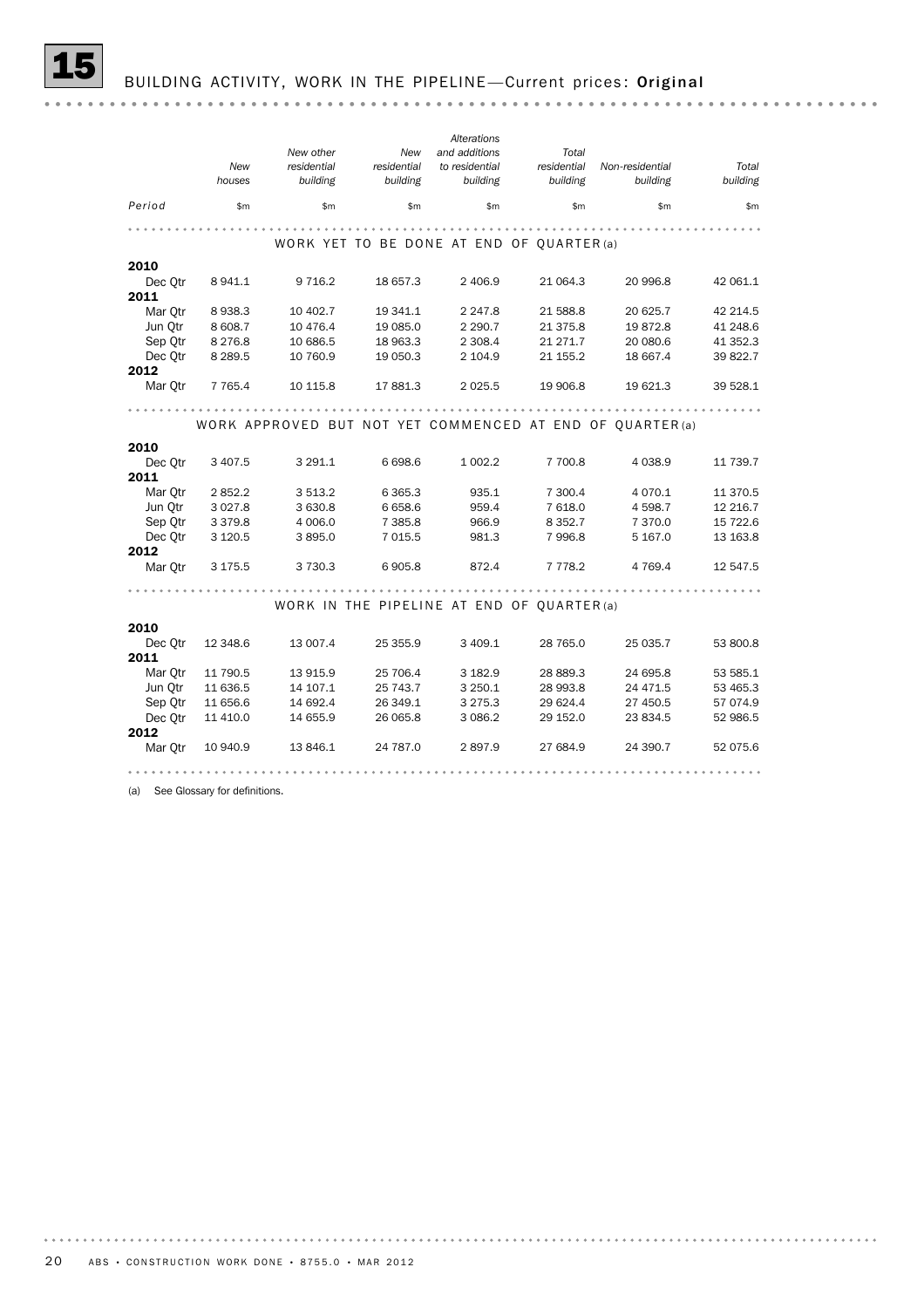|                 |         |         |                                |           |         | Tas., NT |          |
|-----------------|---------|---------|--------------------------------|-----------|---------|----------|----------|
| Period          | NSW     | Vic.    | <i>Old</i>                     | <b>SA</b> | WA      | & ACT    | Aust.    |
|                 |         |         |                                |           | .       |          |          |
|                 |         |         | NEW HOUSES                     |           |         |          |          |
| 2010            |         |         |                                |           |         |          |          |
| Dec Otr         | 3 4 0 4 | 2 6 0 4 | 1547                           | 1741      | 2 4 1 6 | 449      | 12 162   |
| 2011            |         |         |                                |           |         |          |          |
| Mar Qtr         | 2935    | 2 3 8 9 | 1 0 5 0                        | 1504      | 2 0 2 0 | 446      | 10 344   |
| Jun Qtr         | 3 2 4 9 | 2 4 8 8 | 1 0 2 0                        | 1511      | 1958    | 479      | 10 706   |
| Sep Otr         | 3 3 4 3 | 2 7 2 3 | 1 3 1 8                        | 1614      | 2 173   | 623      | 11 793   |
| Dec Qtr         | 3 3 7 5 | 2 1 4 3 | 1 2 7 7                        | 1731      | 2 3 7 8 | 570      | 11 473   |
| 2012            |         |         |                                |           |         |          |          |
| Mar Otr         | 3 603   | 2 2 4 5 | 1612                           | 1564      | 1844    | 504      | 11 371   |
|                 |         |         |                                |           |         |          |          |
|                 |         |         | NEW OTHER RESIDENTIAL BUILDING |           |         |          |          |
|                 |         |         |                                |           |         |          |          |
| 2010            |         |         |                                |           |         |          |          |
| Dec Qtr         | 6 3 3 3 | 2 4 1 9 | 1685                           | 1782      | 1 2 3 4 | 356      | 13810    |
| 2011            |         |         |                                |           |         |          |          |
| Mar Otr         | 6 154   | 2 5 5 7 | 1781                           | 1839      | 1 1 0 2 | 351      | 13 785   |
| Jun Qtr         | 6 3 5 7 | 1720    | 1803                           | 2 0 6 6   | 1 2 5 1 | 763      | 13 960   |
| Sep Qtr         | 7 287   | 2 1 6 5 | 2 2 6 3                        | 1497      | 1 2 9 4 | 920      | 15 4 27  |
| Dec Otr         | 6805    | 2 2 2 2 | 2422                           | 1455      | 1 3 6 9 | 949      | 15 222   |
| 2012            |         |         |                                |           |         |          |          |
| Mar Qtr         | 7 2 2 7 | 922     | 2 4 9 8                        | 1371      | 1473    | 991      | 14 4 8 1 |
|                 |         |         |                                |           |         |          |          |
|                 |         |         | TOTAL DWELLINGS (a)            |           |         |          |          |
|                 |         |         |                                |           |         |          |          |
| 2010            |         |         |                                |           | 3674    | 818      |          |
| Dec Qtr<br>2011 | 9 823   | 5 0 5 6 | 3 2 4 5                        | 3 5 5 3   |         |          | 26 170   |
| Mar Otr         | 9 1 9 5 | 5071    | 2846                           | 3 3 6 5   | 3 1 4 9 | 806      | 24 432   |
| Jun Otr         | 9 7 1 4 | 4 300   | 2840                           | 3 602     | 3 2 2 6 | 1 2 5 7  | 24 939   |
| Sep Qtr         | 10 761  | 4 9 6 5 | 3 6 0 2                        | 3 1 2 5   | 3 4 8 3 | 1569     | 27 505   |
| Dec Otr         | 10 310  | 4 6 6 5 | 3731                           | 3 2 1 1   | 3756    | 1538     | 27 210   |
| 2012            |         |         |                                |           |         |          |          |
| Mar Otr         | 10 948  | 3 3 9 9 | 4 132                          | 2953      | 3 3 2 8 | 1507     | 26 267   |
|                 |         |         |                                |           |         |          |          |
|                 |         |         |                                |           |         |          |          |

(a) Includes Conversions etc.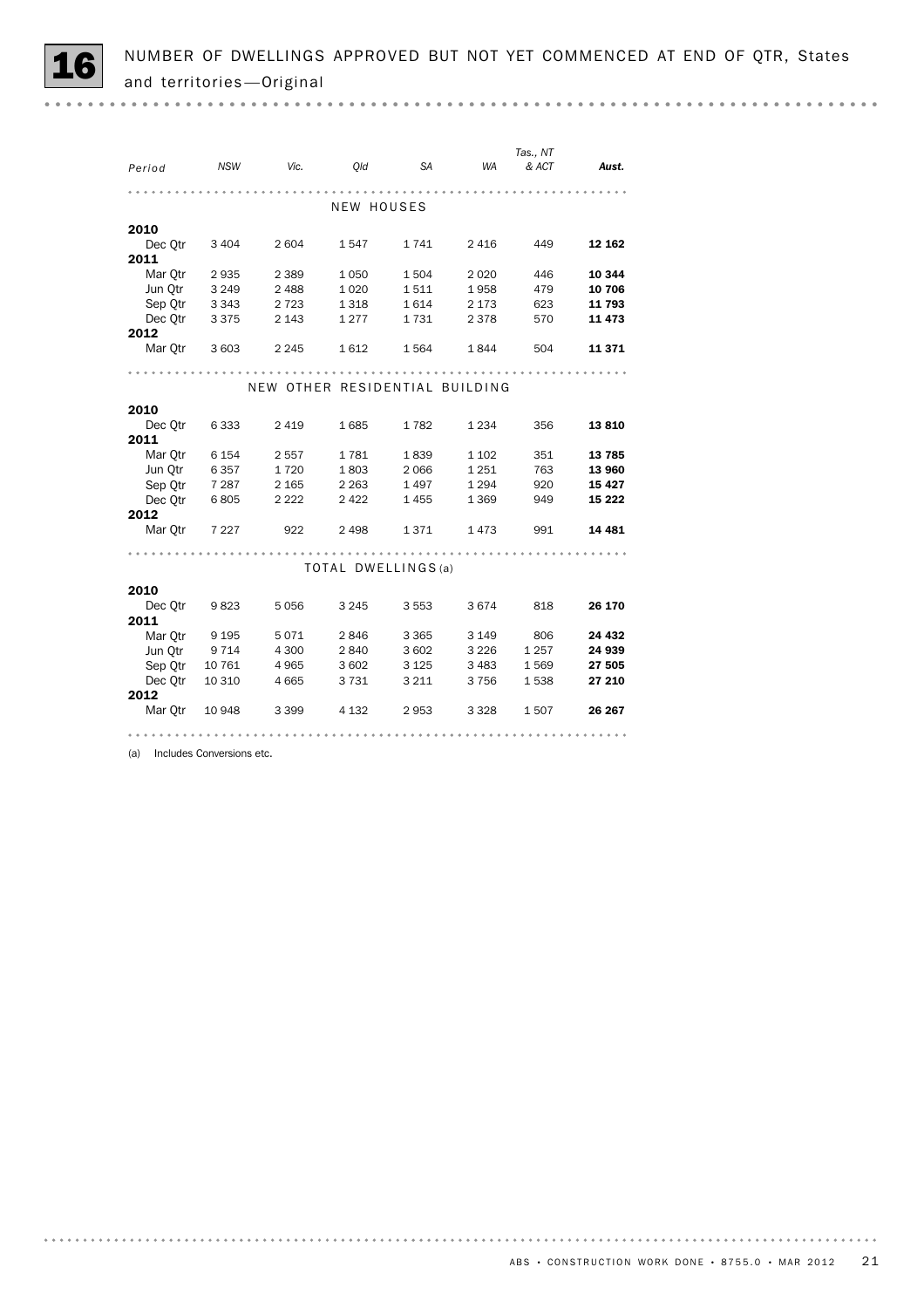### EXPLANATORY NOTES

| <b>INTRODUCTION</b> | <b>1</b> This publication contains preliminary estimates of building and engineering<br>construction work done during the current quarter and revised estimates for the<br>previous two quarters. The estimates of building work done and engineering work done<br>are from the quarterly Building Activity Survey and the quarterly Engineering<br>Construction Survey respectively. Estimates of work done are based upon a response<br>from each survey of approximately 80% of the value of work done during the current<br>quarter. More comprehensive and updated results will be available shortly in Building<br>Activity, Australia (cat. no. 8752.0) and Engineering Construction Activity, Australia<br>(cat. no. 8762.0).                                                                                                                                                                                                                                                                                                                                                                                                                                                                                                                                                                                                                                                                                                                |
|---------------------|------------------------------------------------------------------------------------------------------------------------------------------------------------------------------------------------------------------------------------------------------------------------------------------------------------------------------------------------------------------------------------------------------------------------------------------------------------------------------------------------------------------------------------------------------------------------------------------------------------------------------------------------------------------------------------------------------------------------------------------------------------------------------------------------------------------------------------------------------------------------------------------------------------------------------------------------------------------------------------------------------------------------------------------------------------------------------------------------------------------------------------------------------------------------------------------------------------------------------------------------------------------------------------------------------------------------------------------------------------------------------------------------------------------------------------------------------|
| SCOPE AND COVERAGE  | The scope of the Building Activity Survey is all approved building activity involving<br>$\mathbf{z}$<br>the construction of new buildings or structural alterations, extensions or other additions<br>made to existing buildings. Maintenance work is excluded but major repairs involving<br>partial demolition and reconstruction are included.                                                                                                                                                                                                                                                                                                                                                                                                                                                                                                                                                                                                                                                                                                                                                                                                                                                                                                                                                                                                                                                                                                   |
|                     | As of the June quarter 2006, the survey has consisted of:<br>3<br>• an indirect, modelled component comprising residential building work with<br>approval values from \$10,000 to less than \$50,000 and non-residential building work<br>with approval values from \$50,000 to less than \$250,000. The contributions from<br>these building jobs are modelled based on their building approval details.<br>a direct collection of all identified building work having approval values of<br>\$2,000,000 or more.<br>• a sample survey, selected from other identified building work.                                                                                                                                                                                                                                                                                                                                                                                                                                                                                                                                                                                                                                                                                                                                                                                                                                                               |
|                     | For any particular quarter the Building Activity Survey includes newly selected jobs<br>4<br>appearing in the survey for the first time and all incomplete building jobs which were<br>selected in previous quarters. New selections are drawn from building jobs approved in<br>the 3 month period prior to the last month in the quarter (e.g. up to the end of August<br>for new selections in the September quarter survey) using the rules presented in<br>paragraph 3, and any jobs otherwise identified to have commenced with approval values<br>in excess of \$2 million, irrespective of the approval month. This may result in some jobs<br>both approved and commencing in the last month of the quarter being shown as<br>commencements in the following quarter.                                                                                                                                                                                                                                                                                                                                                                                                                                                                                                                                                                                                                                                                       |
|                     | The scope of the Engineering Construction Survey is all engineering construction<br>5<br>activity undertaken in Australia. This incorporates all construction activity except the<br>construction of new buildings or structural alterations, extensions or other additions<br>made to existing buildings. Maintenance work is excluded but major repairs involving<br>partial demolition and reconstruction are included.                                                                                                                                                                                                                                                                                                                                                                                                                                                                                                                                                                                                                                                                                                                                                                                                                                                                                                                                                                                                                           |
| STATISTICAL UNIT    | In the Engineering Construction Survey, the statistical unit used to represent<br>6<br>businesses, and for which statistics are reported, is the Australian Business Number<br>(ABN) unit, in most cases. The ABN unit is the business unit which has registered for an<br>ABN, and thus appears on the Australian Taxation Office (ATO) administered Australian<br>Business Register. This unit is suitable for Australian Bureau of Statistics statistical needs<br>when the business is simple in structure. For more significant and diverse businesses<br>where the ABN unit is not suitable for Australian Bureau of Statistics statistical needs, the<br>statistical unit used is the Type of Activity Unit (TAU). A TAU is comprised of one or<br>more business entities, sub-entities or branches of a business entity within an enterprise<br>group that can report production and employment data for similar economic activities.<br>When a minimum set of data items is available, a TAU is created which covers all the<br>operations within an industry subdivision - and the TAU is classified to the relevant<br>subdivision of the Australian and New Zealand Standard Industrial Classification<br>(ANZSIC). Where a business cannot supply adequate data for each industry, a TAU is<br>formed which contains activity in more than one industry subdivision and the TAU is<br>classified to the predominant ANZSIC subdivision. |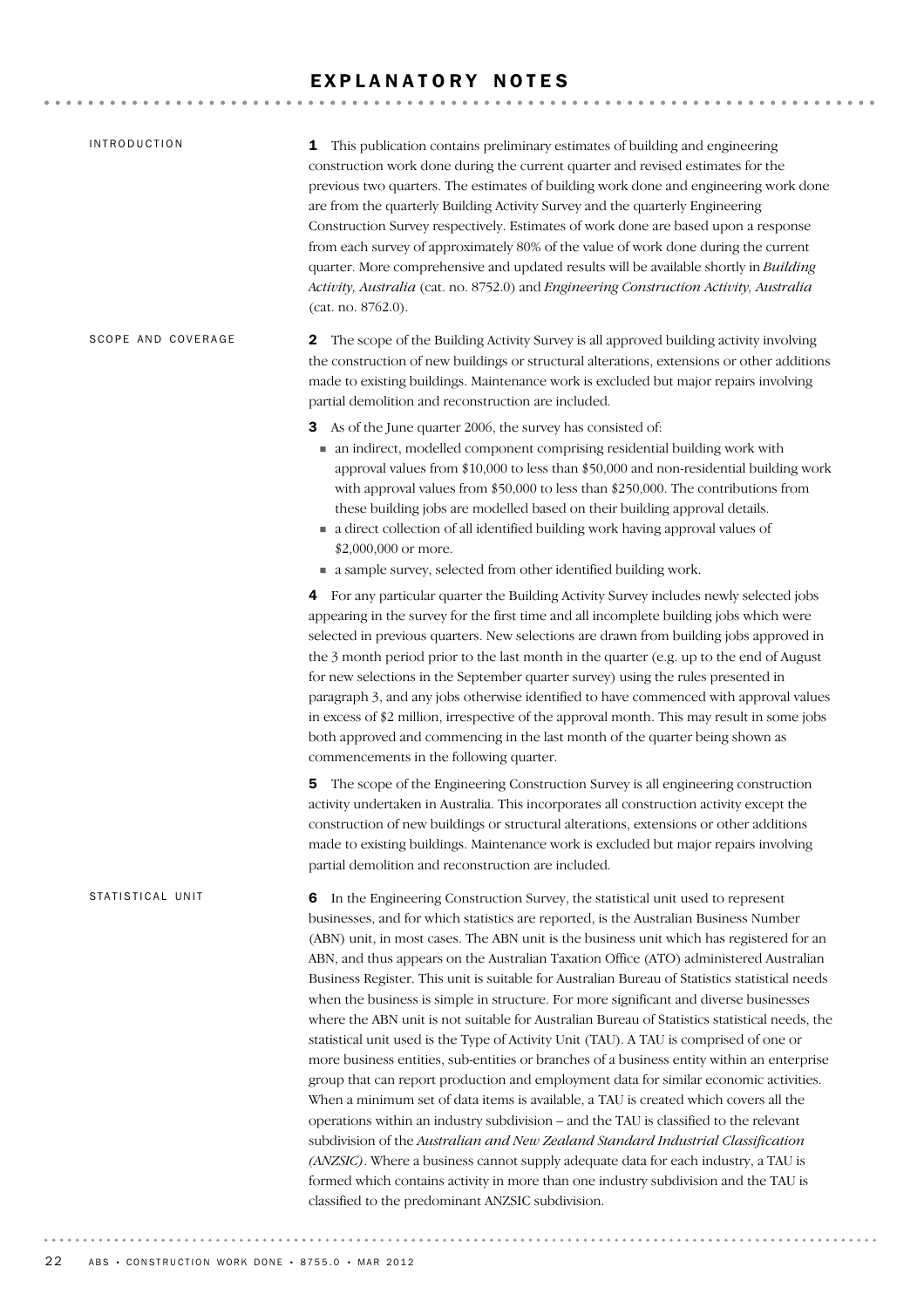| STATISTICAL UNIT continued             | Further details about the ABS economic statistical units used in the Engineering<br>7<br>Construction Survey, and in other ABS economic surveys (both sample surveys and<br>censuses), can be found in Chapter 2 of the Standard Economic Sector Classifications of<br>Australia (SESCA) 2008 (cat. no. 1218.0).                                                                                                                                                                                                                                                                                                                                                                                                                                                                                                                                                                                                                                                                                                                                                                                                                                                                                                     |
|----------------------------------------|----------------------------------------------------------------------------------------------------------------------------------------------------------------------------------------------------------------------------------------------------------------------------------------------------------------------------------------------------------------------------------------------------------------------------------------------------------------------------------------------------------------------------------------------------------------------------------------------------------------------------------------------------------------------------------------------------------------------------------------------------------------------------------------------------------------------------------------------------------------------------------------------------------------------------------------------------------------------------------------------------------------------------------------------------------------------------------------------------------------------------------------------------------------------------------------------------------------------|
| RELATIONSHIP WITH<br>NATIONAL ACCOUNTS | Data on the value of work done on the construction of new residential buildings,<br>8<br>alterations and additions to residential buildings, private sector non-residential buildings<br>and the value of engineering construction activity are the major sources of data which<br>are used to compile the national accounts estimates for private gross fixed capital<br>formation on dwellings, and other buildings and structures. However, there are some<br>adjustments to the survey data which are made in the process of compiling these<br>national accounts series. Allowances are made for the value of activity which is out of<br>scope of the Building Activity Survey and the Engineering Construction Survey. Such<br>activity includes work done on projects which fall below the size cut-offs used for the<br>Building Activity survey and also the value of building work done which is undertaken<br>without obtaining a building permit, either because such a permit is not required or<br>because the requisite permit is not obtained. The national accounts estimates also make<br>allowances for purchases (less sales) of buildings and other structures from (to) the<br>public sector. |
| TREATMENT OF THE GST                   | 9<br>Statistics on the value of work (current prices) show residential building work done<br>on a GST inclusive basis and non-residential work and engineering construction work<br>done on a GST exclusive basis. This approach is consistent with that adopted in the<br>Australian National Accounts which is based on the conceptual framework described in<br>the 2008 edition of the international statistical standard System of National Accounts<br>$(SNA08)$ .                                                                                                                                                                                                                                                                                                                                                                                                                                                                                                                                                                                                                                                                                                                                             |
|                                        | <b>10</b> SNA08 requires value added taxes (VAT), such as the GST, to be recorded on a net<br>basis where:<br>(a) both outputs of goods and services and imports are valued excluding invoiced<br><b>VAT</b>                                                                                                                                                                                                                                                                                                                                                                                                                                                                                                                                                                                                                                                                                                                                                                                                                                                                                                                                                                                                         |
|                                        | (b) purchases of goods and services are recorded including non-deductible VAT.                                                                                                                                                                                                                                                                                                                                                                                                                                                                                                                                                                                                                                                                                                                                                                                                                                                                                                                                                                                                                                                                                                                                       |
|                                        | 11 Under the net system, VAT is recorded as being payable by purchasers, not sellers,<br>and then only by those purchasers who are not able to deduct it. Almost all VAT is<br>therefore recorded in the SNA08 as being paid on final uses - mainly on household<br>consumption. Small amounts of VAT, may however, be paid by businesses in respect of<br>certain kinds of purchases on which VAT may not be deductible.                                                                                                                                                                                                                                                                                                                                                                                                                                                                                                                                                                                                                                                                                                                                                                                            |
|                                        | 12 The ABS records value of work done inclusive of GST in respect of residential<br>construction and exclusive of GST in respect of non-residential construction and<br>engineering construction. Purchasers of residential structures are unable to deduct GST<br>from the purchase price. For non-residential structures and engineering construction,<br>the reverse is true in most circumstances.                                                                                                                                                                                                                                                                                                                                                                                                                                                                                                                                                                                                                                                                                                                                                                                                               |
|                                        | Total construction work is derived by adding total building work and total<br>13<br>engineering construction work. To derive total building activity it is appropriate to add<br>the residential and non-residential components. Valuation of the components of the<br>total is consistent, since, for both components, the value of work done is recorded<br>inclusive of non-deductible GST paid by the purchaser. As such, total building activity<br>and total construction includes the non-deductible GST payable on residential building.                                                                                                                                                                                                                                                                                                                                                                                                                                                                                                                                                                                                                                                                     |
|                                        | <b>14</b> As estimates for engineering work are provided on a GST exclusive basis, and the<br>majority of construction materials used were exempt from Wholesale Sales Tax, the<br>introduction of the GST had little direct effect on the estimates of engineering<br>construction.                                                                                                                                                                                                                                                                                                                                                                                                                                                                                                                                                                                                                                                                                                                                                                                                                                                                                                                                 |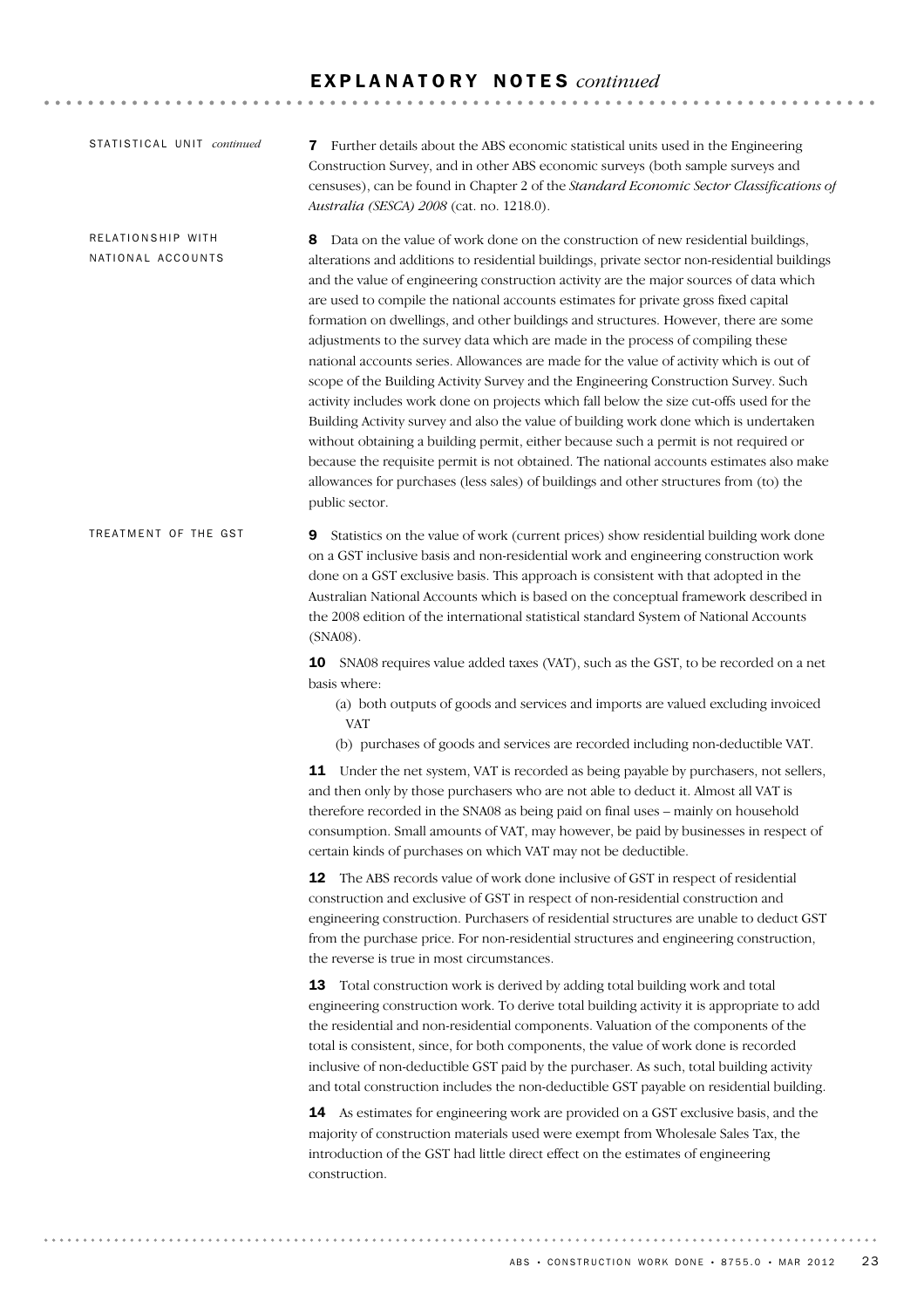| CLASSIFICATION                         | Ownership. The ownership of a building is classified as either private sector or<br>15<br>public sector, according to the sector of the intended owner of the completed building<br>as evident at the time of approval. Engineering projects are classified as either private<br>sector or public sector according to the expected ownership of the project at the time of<br>completion.                                                                                                                                                                                                                                                                                                                                                                                                                                                                                                                                                                                                                                                                                        |
|----------------------------------------|----------------------------------------------------------------------------------------------------------------------------------------------------------------------------------------------------------------------------------------------------------------------------------------------------------------------------------------------------------------------------------------------------------------------------------------------------------------------------------------------------------------------------------------------------------------------------------------------------------------------------------------------------------------------------------------------------------------------------------------------------------------------------------------------------------------------------------------------------------------------------------------------------------------------------------------------------------------------------------------------------------------------------------------------------------------------------------|
|                                        | Building jobs are classified both by the Type of building ('residential',<br>16<br>'non-residential', 'house', 'other residential') and by the Type of work involved ('new' and<br>'alterations and additions'). For residential buildings these classifications are used in<br>conjunction with each other. The classes are defined in the Glossary.                                                                                                                                                                                                                                                                                                                                                                                                                                                                                                                                                                                                                                                                                                                            |
| RELIABILITY OF THE<br><b>ESTIMATES</b> | The estimates of engineering activity are based on a sample survey as are the<br>17<br>estimates of private sector building activity. A complete enumeration of public sector<br>building activity is done. Because data are not collected for all engineering jobs nor for all<br>building jobs, the published estimates are subject to sampling variability. Relative<br>standard errors give a measure of this variability and therefore indicate the degree of<br>confidence that can be attached to the data.                                                                                                                                                                                                                                                                                                                                                                                                                                                                                                                                                               |
|                                        | 18 Estimates presented in the tables are subject to sampling error arising from the<br>inclusion of a sample only; that is, they may differ from the figures that would have been<br>obtained if all eligible building jobs and engineering businesses had been included in the<br>surveys. The likely differences due to the sampling process can be characterised by the<br>standard error (SE) of the estimate. To more easily determine the relative quality of an<br>estimate or to compare the quality of different estimates, the relative standard error<br>(RSE), which is obtained by expressing the SE as a percentage of the corresponding<br>estimate, is commonly used. There are about two chances in three that an estimate from<br>a sample of a group will differ by less than one RSE of the figure that would have been<br>obtained if the entire group were surveyed, and about nineteen chances in twenty that<br>the difference will be less than two RSEs of the estimate. Estimated RSEs for the value of<br>work done in this quarter are given below. |
|                                        | <b>AUSTRALIA</b>                                                                                                                                                                                                                                                                                                                                                                                                                                                                                                                                                                                                                                                                                                                                                                                                                                                                                                                                                                                                                                                                 |
|                                        | %                                                                                                                                                                                                                                                                                                                                                                                                                                                                                                                                                                                                                                                                                                                                                                                                                                                                                                                                                                                                                                                                                |
|                                        | New private residential building<br>12                                                                                                                                                                                                                                                                                                                                                                                                                                                                                                                                                                                                                                                                                                                                                                                                                                                                                                                                                                                                                                           |

| New private residential building   | 1.2 |
|------------------------------------|-----|
| Total private residential building | 1.1 |
| Private non-residential building   | 0.8 |
| Total private building             | 0.8 |
| Total residential building         | 1.0 |
| Total non-residential building     | 0.6 |
| <b>Total building</b>              | 0.7 |
| Engineering for the private sector | 0.6 |
| <b>Total engineering</b>           | 0.6 |
|                                    |     |

#### 

## STATES AND TERRITORIES

|            | Total<br>building | Total<br>engineering |
|------------|-------------------|----------------------|
|            | %                 | %                    |
| NSW        | 1.3               | 1.8                  |
| Vic.       | 1.4               | 4.1                  |
| Old        | 1.7               | 0.6                  |
| SА         | 1.6               | 1.4                  |
| WA         | 1.5               | 0.8                  |
| Tas.       | 2.0               | 4.5                  |
| ΝT         | 0.8               | 13.9                 |
| <b>ACT</b> | 1.7               | 11.1                 |
|            |                   |                      |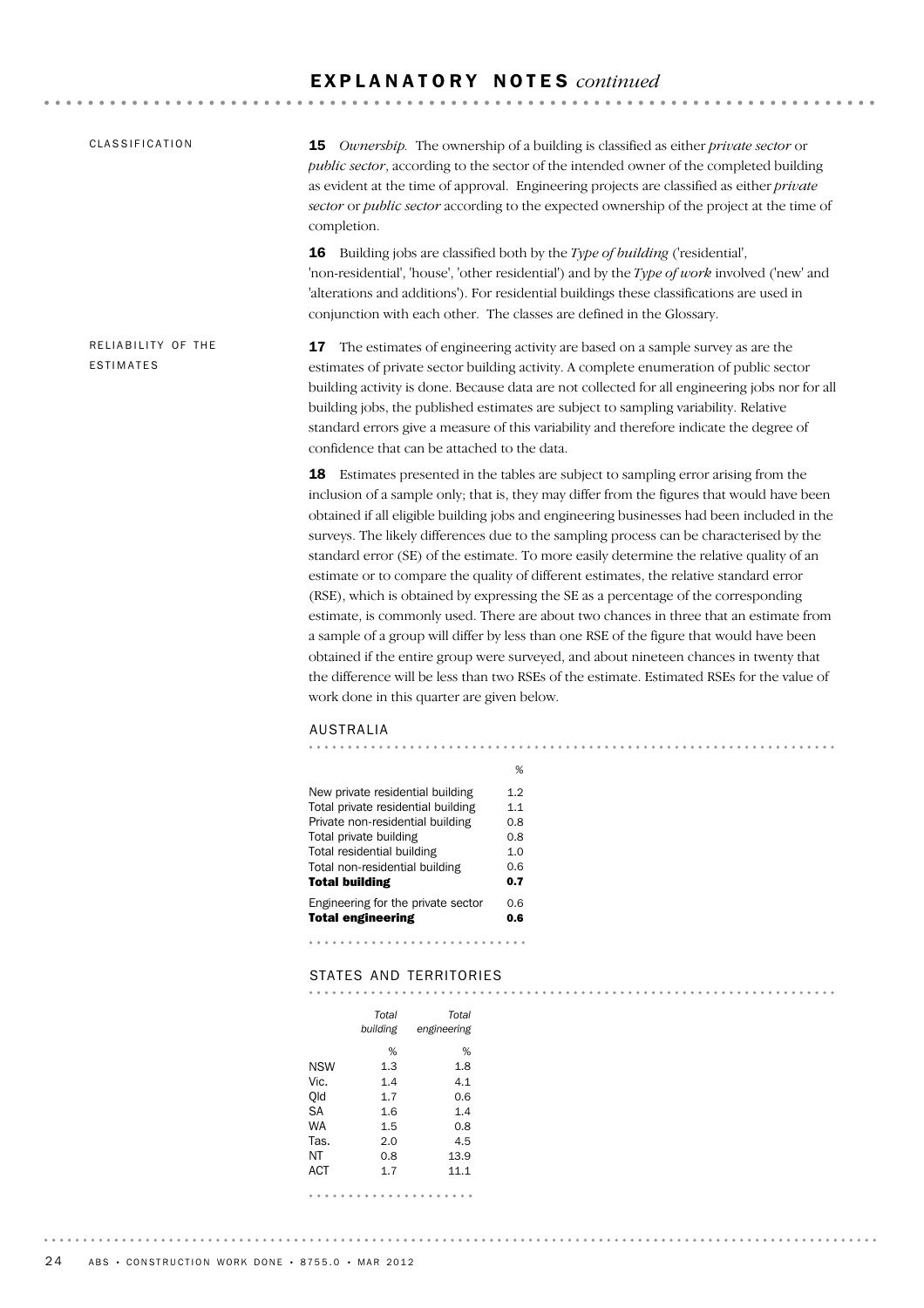| SEASONAL ADJUSTMENT   | <b>19</b> In the seasonally adjusted series, account has been taken of normal seasonal<br>factors, 'trading day' effects arising from the varying numbers of working days in a<br>quarter and the effect of movement in the date of Easter which may, in successive years,<br>affect figures for different quarters.                                                                                                                                                                                                                                                                                                                                                                                             |
|-----------------------|------------------------------------------------------------------------------------------------------------------------------------------------------------------------------------------------------------------------------------------------------------------------------------------------------------------------------------------------------------------------------------------------------------------------------------------------------------------------------------------------------------------------------------------------------------------------------------------------------------------------------------------------------------------------------------------------------------------|
|                       | Since seasonally adjusted statistics reflect both irregular and trend movements, an<br>20<br>upward or downward movement in a seasonally adjusted series does not necessarily<br>indicate a change of trend. Particular care should therefore be taken in interpreting<br>individual quarter-to-quarter movements.                                                                                                                                                                                                                                                                                                                                                                                               |
|                       | <b>21</b> The seasonally adjusted estimates in this publication are produced by the<br>concurrent seasonal adjustment method which takes account of the latest available<br>original estimates. The concurrent method improves the estimation of seasonal factors<br>and, therefore, the seasonally adjusted and trend estimates of the current and previous<br>quarters.                                                                                                                                                                                                                                                                                                                                        |
|                       | 22 A more detailed review of concurrent seasonal factors will be conducted annually,<br>generally prior to the release of data for the December quarter.                                                                                                                                                                                                                                                                                                                                                                                                                                                                                                                                                         |
|                       | 23 The revision properties of the seasonally adjusted and trend estimates have been<br>improved by the use of autoregressive integrated moving average (ARIMA) modelling.<br>ARIMA modelling relies on the characteristics of the series being analysed to project<br>future period data. The ARIMA model is assessed as part of the annual reanalysis. For<br>more information on the details of ARIMA modelling see feature article: Use of ARIMA<br>modelling to reduce revisions in the October 2004 issue of Australian Economic<br>Indicators (cat. no. 1350.0).                                                                                                                                           |
| TREND ESTIMATES       | 24 Seasonally adjusted series can be smoothed to reduce the impact of the irregular<br>component in the adjusted series. This smoothed seasonally adjusted series is called a<br>trend estimate.                                                                                                                                                                                                                                                                                                                                                                                                                                                                                                                 |
|                       | The trend estimates are derived by applying a 7-term Henderson moving average to<br>25.<br>the seasonally adjusted series. The 7-term Henderson average (like all Henderson<br>averages) is symmetric but, as the end of a time series is approached, asymmetric forms<br>of the average are applied. Unlike weights of the standard 7-term Henderson moving<br>average, the weights employed here have been tailored to suit the particular<br>characteristics of individual series.                                                                                                                                                                                                                            |
|                       | <b>26</b> While the smoothing technique described in paragraphs 24 and 25 enables trend<br>estimates to be produced for recent quarters, it does result in revisions to the estimates<br>for the most recent three quarters as additional observations become available. There<br>may also be revisions because of changes in the original data. For further information,<br>see Information Paper: A Guide to Interpreting Time Series-Monitoring Trends, 2003<br>(cat. no. 1349.0) or contact Time Series Analysis Section on (02) 6252 6345 or email<br><time.series.analysis@abs.gov.au>.</time.series.analysis@abs.gov.au>                                                                                  |
| CHAIN VOLUME MEASURES | Chain volume estimates of the value of work done are presented in original,<br>27<br>seasonally adjusted and trend terms.                                                                                                                                                                                                                                                                                                                                                                                                                                                                                                                                                                                        |
|                       | While current price estimates of value of work done reflect both price and volume<br>28.<br>changes, chain volume estimates measure changes in value after the direct effects of<br>price changes have been eliminated and therefore only reflect volume changes. The<br>direct impact of the GST is a price change, and hence is removed from chain volume<br>estimates. The deflators used to revalue the current price estimates in this publication<br>are derived from the same price data underlying the deflators compiled for the dwellings<br>and new other building components, and the new engineering construction component,<br>of the national accounts aggregate 'Gross fixed capital formation'. |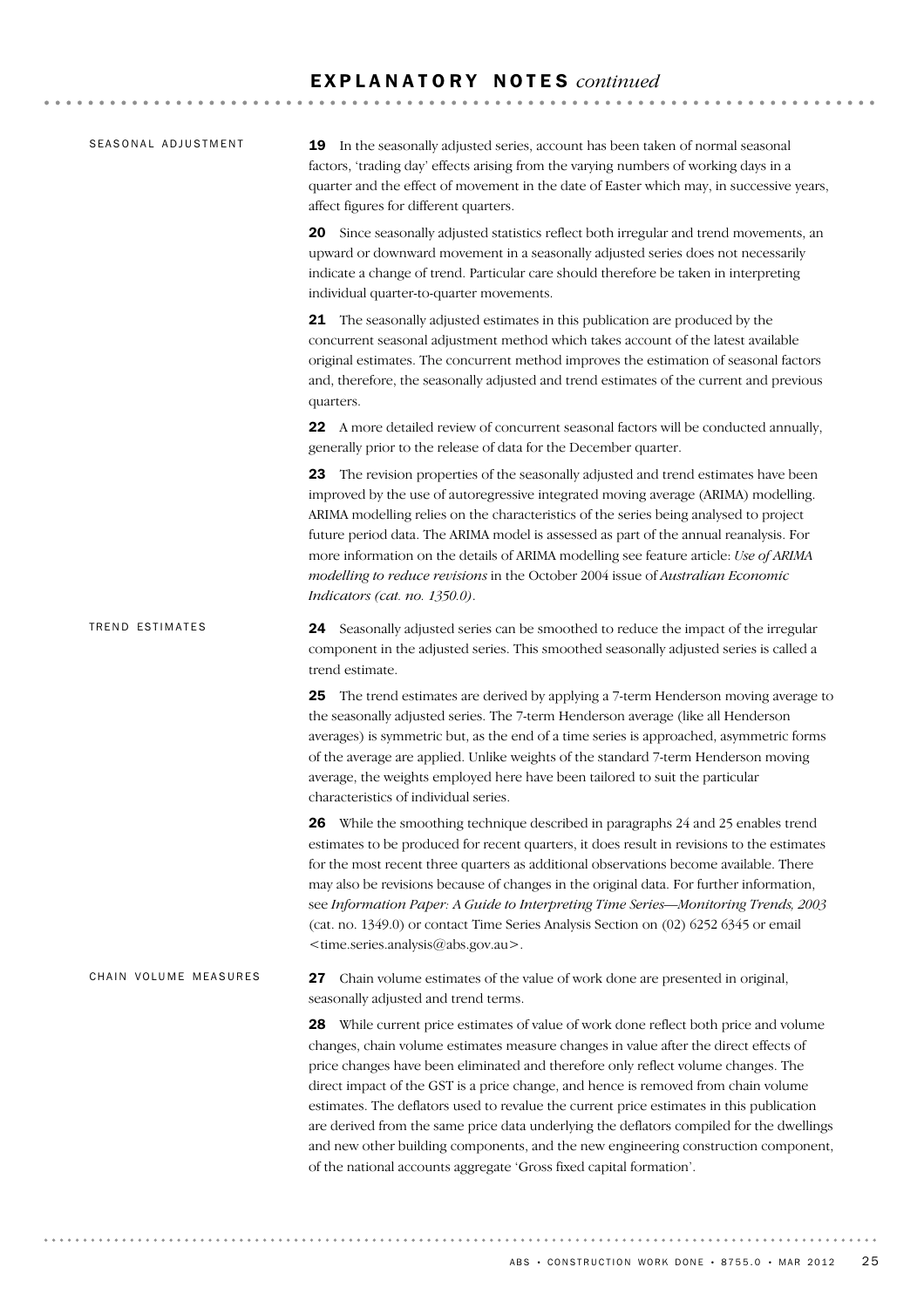| CHAIN VOLUME MEASURES<br>continued | The chain volume measures of work done appearing in this publication are annually<br>29<br>reweighted chain Laspeyres indexes referenced to current price values in a chosen<br>reference year. The reference year is updated annually in the September quarter<br>publication. Each year's data in the value of work done series are based on the prices of<br>the previous year, except for the quarters of the latest incomplete year which are based<br>upon the current reference year. Comparability with previous years is achieved by linking<br>(or chaining) the series together to form a continuous time series. |
|------------------------------------|------------------------------------------------------------------------------------------------------------------------------------------------------------------------------------------------------------------------------------------------------------------------------------------------------------------------------------------------------------------------------------------------------------------------------------------------------------------------------------------------------------------------------------------------------------------------------------------------------------------------------|
|                                    | Chain volume measures do not, in general, sum exactly to the extrapolated total<br>30<br>value of the components. Further information on the nature and concepts of chain<br>volume measures is contained in the ABS Information Paper: Australian National<br>Accounts, Introduction of Chain Volume and Price Indexes (cat. no. 5248.0).                                                                                                                                                                                                                                                                                   |
|                                    | 31 The factors used to seasonally adjust the chain volume series are identical to those<br>used to adjust the corresponding current price series.                                                                                                                                                                                                                                                                                                                                                                                                                                                                            |
| ACKNOWLEDGMENT                     | ABS publications draw extensively on information provided freely by individuals,<br>32<br>businesses, governments and other organisations. Their continued cooperation is very<br>much appreciated: without it, the wide range of statistics published by the ABS would<br>not be available. Information received by the ABS is treated in strict confidence as<br>required by the Census and Statistics Act 1905.                                                                                                                                                                                                           |
| RELATED PRODUCTS                   | All tables in this publication, plus some additional state and territory series are<br>33<br>available in electronic form on the ABS web site.                                                                                                                                                                                                                                                                                                                                                                                                                                                                               |
|                                    | <b>34</b> Users may also wish to refer to the following publications:<br>Building Activity, Australia, cat. no. 8752.0<br>Building Approvals, Australia, cat. no. 8731.0<br>Dwelling Unit Commencements, Australia, Preliminary, cat. no. 8750.0<br>Engineering Construction Activity, Australia, cat. no. 8762.0<br>House Price Indexes: Eight Capital Cities, cat. no. 6416.0<br>Housing Finance, Australia, cat. no. 5609.0<br>Private Sector Construction Industry, Australia, cat. no. 8772.0<br>Producer Price Indexes, Australia, cat. no. 6427.0.                                                                    |
| ABS DATA AVAILABLE ON<br>REQUEST   | 35 As well as the statistics included in this and related publications, the ABS may have<br>other relevant data available on request. Inquiries should be made to the National<br>Information and Referral Service on 1300 135 070.                                                                                                                                                                                                                                                                                                                                                                                          |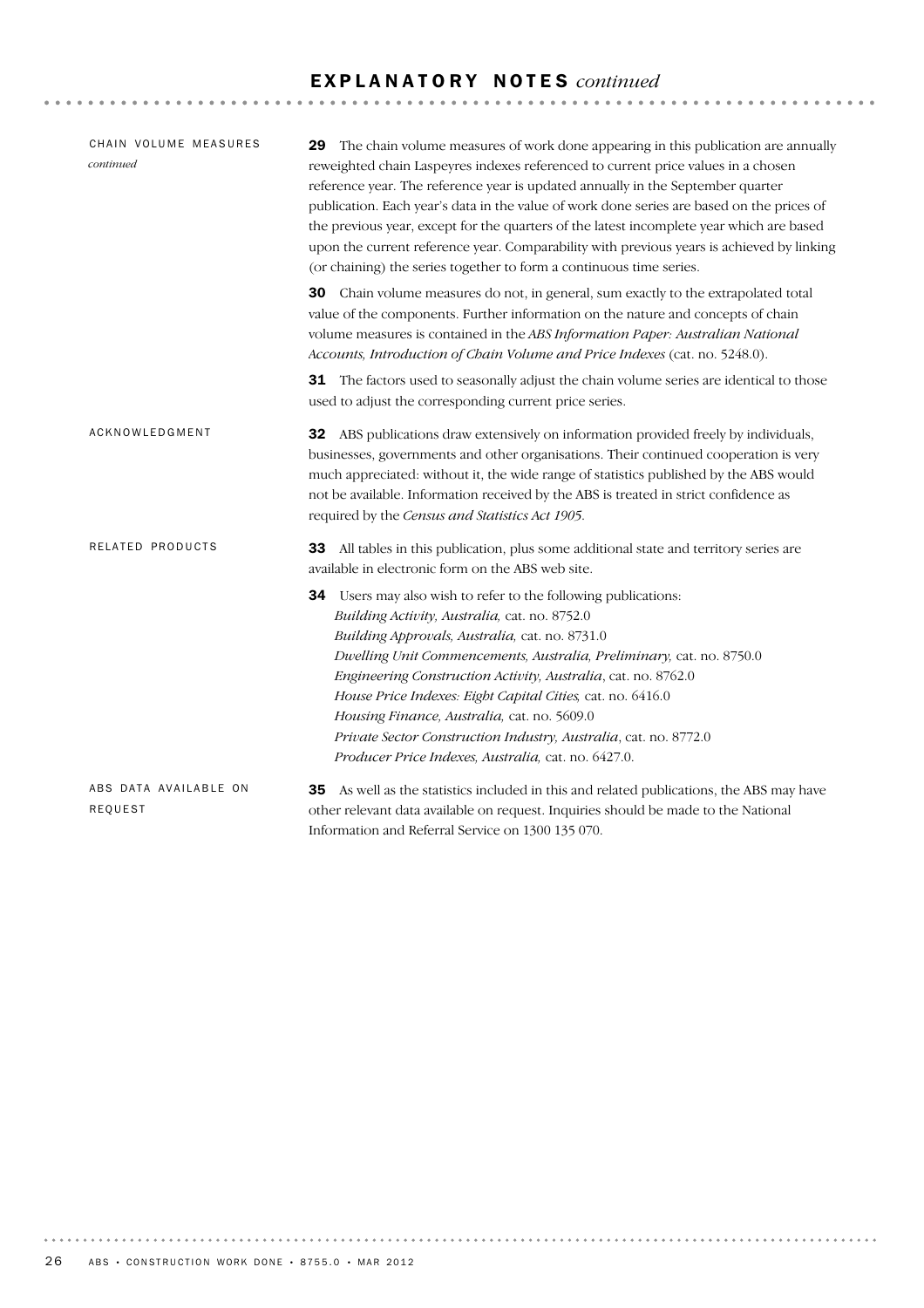#### ABBREVIATIONS \$m million dollars

. . . . . . . . . . .

- 
- ABN Australian Business Number
- ABS Australian Bureau of Statistics
- ACT Australian Capital Territory
- ANZSIC Australian and New Zealand Standard Industrial Classification
	- ATO Australian Taxation Office
	- Aust. Australia
	- GST goods and services tax
	- NSW New South Wales
		- NT Northern Territory
	- qtr quarter
	- Qld Queensland
	- SA South Australia
	- Tas. Tasmania
	- TAU type of activity unit
	- VAT value added tax
	- Vic. Victoria

. . . . . . . . . . . .

WA Western Australia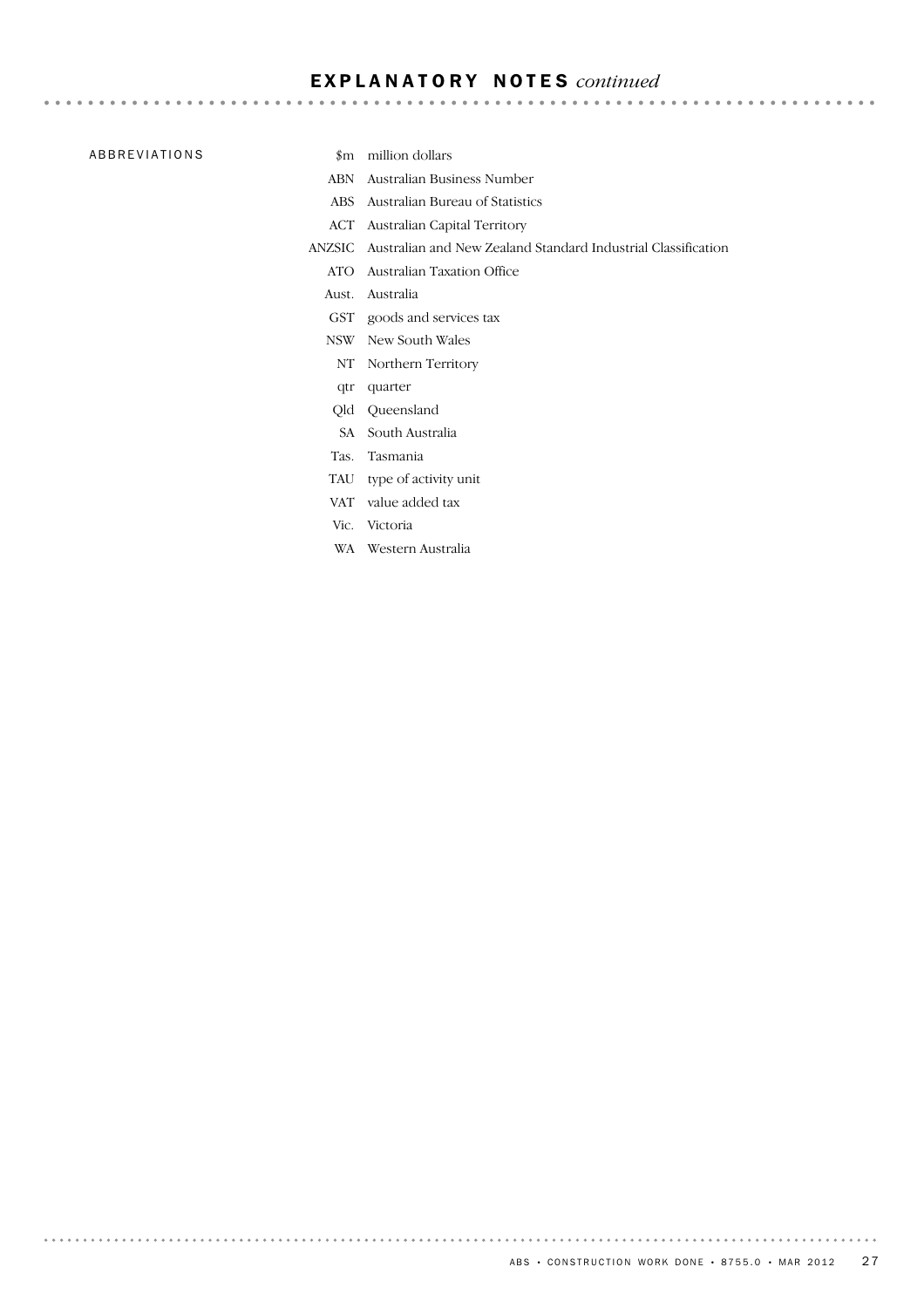# **TABLES**

The following tables are available electronically via the ABS web site. Not all series in the **ELECTRONIC**  table go back to the earliest start date.

#### WORK DONE . . . . . . . . . .

|                                                                                                       | Publication | Electronic |                   |
|-------------------------------------------------------------------------------------------------------|-------------|------------|-------------------|
|                                                                                                       | table no.   | table no.  | Start date        |
| Construction work done, chain volume measures                                                         |             |            | September 1974    |
| Construction work done, chain volume measures, change from previous period                            | 2           | n.a.       |                   |
| Construction work done, current prices                                                                |             | 2          | March 1957        |
| Construction work done, current prices, change from previous period                                   | 4           | n.a.       |                   |
| Value of building work done, chain volume measures                                                    | 5           | З          | September 1974    |
| Value of building work done, chain volume measures, states and territories, original                  | 5           |            | September 1974    |
| Value of building work done, chain volume measures, states and territories, seasonally adjusted       | 5           | 5          | September 1974    |
| Value of building work done, chain volume measures, change from previous period                       | 6           | n.a.       |                   |
| Value of building work done, current prices, Australia                                                |             | 6          | March 1957        |
| Value of building work done, current prices, states and territories                                   |             |            | September 1958    |
| Value of building work done, current prices, change from previous period                              | 8           | n.a.       |                   |
| Construction work done, states and territories, chain volume measures                                 | 9           | 8          | September 1974    |
| Construction work done, states and territories, chain volume measures, change from previous period    | 10          | n.a.       |                   |
| Construction work done, states and territories, current prices, original                              | 11          | 9          | <b>March 1957</b> |
| Construction work done, states and territories, current prices, original, change from previous period | 12          | n.a.       |                   |
| Construction work done, states and territories, chain volume measures                                 | 13          | 10         | September 1986    |
| Construction work done, states and territories, chain volume measures, change from previous period    | 14          | n.a.       |                   |
| Building Activity, work in the pipeline, Australia, current prices, original                          | 15          | 11         | June 2003         |
| Building Activity, work in the pipeline, states and territories, current prices, original             | 15          | 12         | June 2003         |
| Number of dwellings approved but not yet commenced, states and territories, original                  | 16          | 13         | June 2003         |
|                                                                                                       |             |            |                   |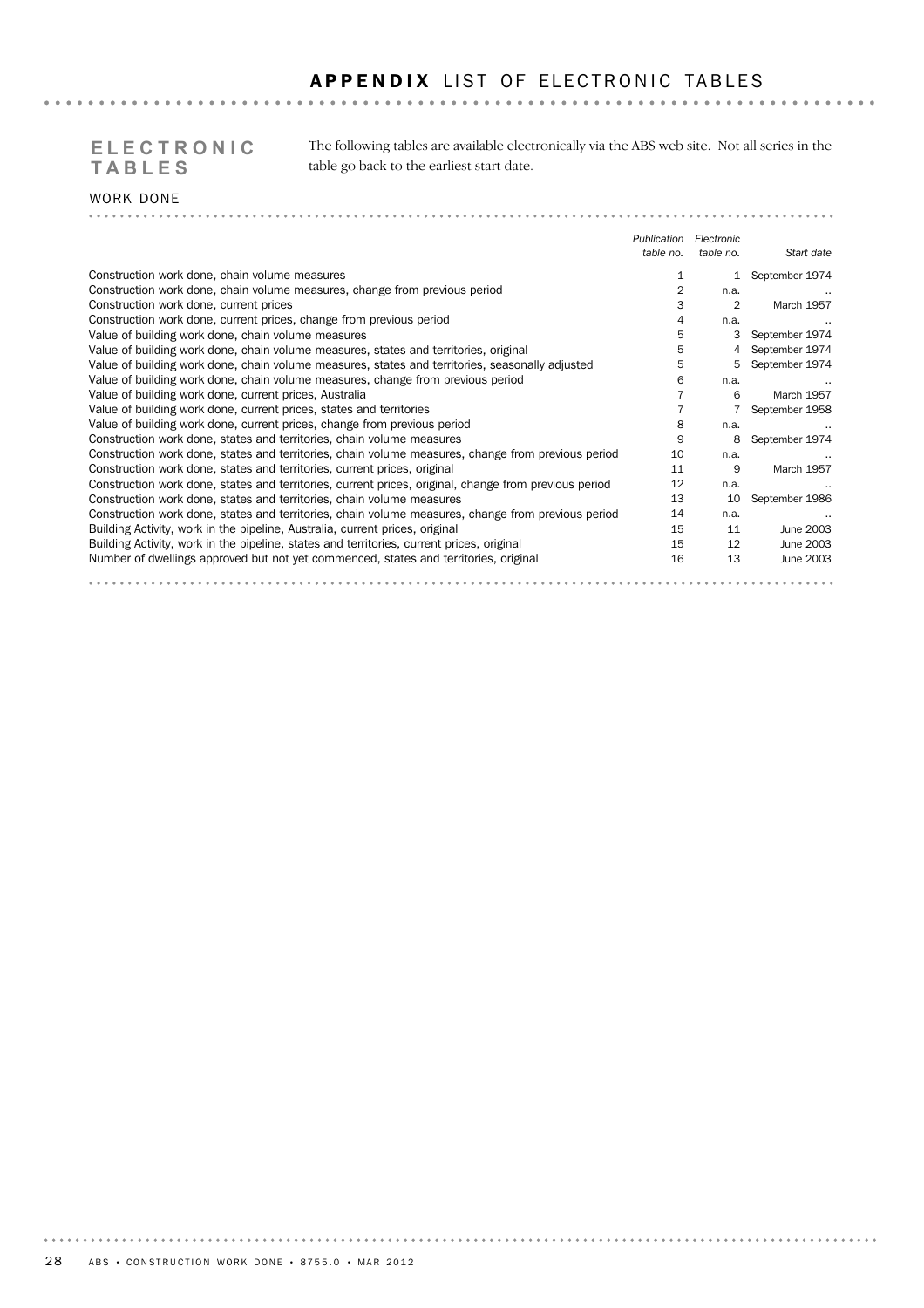## GLOSSARY

| Alterations and additions                             | Refer to Type of work. The term 'Alterations and additions' in tables 5, 6, 7 and 8 refers<br>to alterations and additions to residential buildings only.                                                                                                                                                                                                                                                                                                                                                                                                                                                                                                                                                                                                                                                                                                                                                                                                                                                                                                                                                                                                                                                                                                                                                                                                                                                                                                                                                                                                                                                                                                                |  |
|-------------------------------------------------------|--------------------------------------------------------------------------------------------------------------------------------------------------------------------------------------------------------------------------------------------------------------------------------------------------------------------------------------------------------------------------------------------------------------------------------------------------------------------------------------------------------------------------------------------------------------------------------------------------------------------------------------------------------------------------------------------------------------------------------------------------------------------------------------------------------------------------------------------------------------------------------------------------------------------------------------------------------------------------------------------------------------------------------------------------------------------------------------------------------------------------------------------------------------------------------------------------------------------------------------------------------------------------------------------------------------------------------------------------------------------------------------------------------------------------------------------------------------------------------------------------------------------------------------------------------------------------------------------------------------------------------------------------------------------------|--|
| Alterations and additions to<br>residential buildings | Alterations and additions carried out on existing residential buildings, which may result<br>in the creation of new dwelling units.                                                                                                                                                                                                                                                                                                                                                                                                                                                                                                                                                                                                                                                                                                                                                                                                                                                                                                                                                                                                                                                                                                                                                                                                                                                                                                                                                                                                                                                                                                                                      |  |
| <b>Building</b>                                       | A building is a rigid, fixed and permanent structure which has a roof. Its intended<br>purpose is primarily to house people, plant, machinery, vehicles, goods or livestock. An<br>integral feature of a building's design, to satisfy its intended use, is the provision for<br>regular access by persons.                                                                                                                                                                                                                                                                                                                                                                                                                                                                                                                                                                                                                                                                                                                                                                                                                                                                                                                                                                                                                                                                                                                                                                                                                                                                                                                                                              |  |
| Building work done                                    | The Value of building work done including only work carried out during the quarter                                                                                                                                                                                                                                                                                                                                                                                                                                                                                                                                                                                                                                                                                                                                                                                                                                                                                                                                                                                                                                                                                                                                                                                                                                                                                                                                                                                                                                                                                                                                                                                       |  |
| Construction work done                                | The sum of building work done and engineering work done.                                                                                                                                                                                                                                                                                                                                                                                                                                                                                                                                                                                                                                                                                                                                                                                                                                                                                                                                                                                                                                                                                                                                                                                                                                                                                                                                                                                                                                                                                                                                                                                                                 |  |
| Conversions, etc.                                     | Refer to Type of Work.                                                                                                                                                                                                                                                                                                                                                                                                                                                                                                                                                                                                                                                                                                                                                                                                                                                                                                                                                                                                                                                                                                                                                                                                                                                                                                                                                                                                                                                                                                                                                                                                                                                   |  |
| Dwellings approved but not<br>yet commenced           | For known residential projects which have not yet commenced, dwellings to be created<br>by the project.                                                                                                                                                                                                                                                                                                                                                                                                                                                                                                                                                                                                                                                                                                                                                                                                                                                                                                                                                                                                                                                                                                                                                                                                                                                                                                                                                                                                                                                                                                                                                                  |  |
| Dwelling unit                                         | A dwelling unit is a self-contained suite of rooms, including cooking and bathing facilities<br>and intended for long-term residential use. Units (whether self-contained or not) within<br>buildings offering institutional care, such as hospitals, or temporary accommodation<br>such as motels, hostels and holiday apartments, are not defined as dwelling units. The<br>value of units of this type is included in non-residential building.                                                                                                                                                                                                                                                                                                                                                                                                                                                                                                                                                                                                                                                                                                                                                                                                                                                                                                                                                                                                                                                                                                                                                                                                                       |  |
| Engineering work done                                 | The Value of engineering work done including only work carried out during the quarter                                                                                                                                                                                                                                                                                                                                                                                                                                                                                                                                                                                                                                                                                                                                                                                                                                                                                                                                                                                                                                                                                                                                                                                                                                                                                                                                                                                                                                                                                                                                                                                    |  |
| House                                                 | Refer to Type of Building.                                                                                                                                                                                                                                                                                                                                                                                                                                                                                                                                                                                                                                                                                                                                                                                                                                                                                                                                                                                                                                                                                                                                                                                                                                                                                                                                                                                                                                                                                                                                                                                                                                               |  |
| New                                                   | Refer to Type of Work.                                                                                                                                                                                                                                                                                                                                                                                                                                                                                                                                                                                                                                                                                                                                                                                                                                                                                                                                                                                                                                                                                                                                                                                                                                                                                                                                                                                                                                                                                                                                                                                                                                                   |  |
| Non-residential building                              | Refer to Type of Building.                                                                                                                                                                                                                                                                                                                                                                                                                                                                                                                                                                                                                                                                                                                                                                                                                                                                                                                                                                                                                                                                                                                                                                                                                                                                                                                                                                                                                                                                                                                                                                                                                                               |  |
| Other residential building                            | Refer to Type of Building.                                                                                                                                                                                                                                                                                                                                                                                                                                                                                                                                                                                                                                                                                                                                                                                                                                                                                                                                                                                                                                                                                                                                                                                                                                                                                                                                                                                                                                                                                                                                                                                                                                               |  |
| Residential building                                  | Refer to Type of Building.                                                                                                                                                                                                                                                                                                                                                                                                                                                                                                                                                                                                                                                                                                                                                                                                                                                                                                                                                                                                                                                                                                                                                                                                                                                                                                                                                                                                                                                                                                                                                                                                                                               |  |
| Type of building                                      | Buildings are classified as either:<br>Residential building<br>A residential building is a building consisting of one or more dwelling units.<br>Residential buildings can be either houses or other residential buildings.<br>A house is a detached building primarily used for long term residential<br>purposes. It consists of one dwelling unit. For instance, detached 'granny flats'<br>and detached dwelling units (e.g. caretaker's residences) associated with a<br>non-residential building are defined as houses. Also includes 'cottages',<br>'bungalows' and rectories.<br>An other residential building is a building other than a house primarily used for<br>long-term residential purposes. An other residential building contains more<br>than one dwelling unit. Other residential buildings are coded to the following<br>categories: semidetached, row or terrace house or townhouse with one<br>storey; semidetached, row or terrace house or townhouse with two or more<br>storeys; flat, unit or apartment in a building of one or two storeys; flat, unit or<br>apartment in a building of three storeys; flat, unit or apartment in a building of<br>four or more storeys; flat, unit or apartment attached to a house;<br>other/number of storeys unknown.<br>Non-residential building<br>A non-residential building is primarily intended for purposes other than long term<br>residential purposes. Note that, on occasions, one or more dwelling units may be<br>created through non-residential building activity. The value of these dwelling units<br>cannot be separated out from that of the non-residential building which they are |  |
|                                                       | part of, therefore the value associated with these remain in the appropriate<br>non-residential category.                                                                                                                                                                                                                                                                                                                                                                                                                                                                                                                                                                                                                                                                                                                                                                                                                                                                                                                                                                                                                                                                                                                                                                                                                                                                                                                                                                                                                                                                                                                                                                |  |

 $ABS \cdot$  CONSTRUCTION WORK DONE  $\cdot$  8755.0  $\cdot$  MAR 2012 29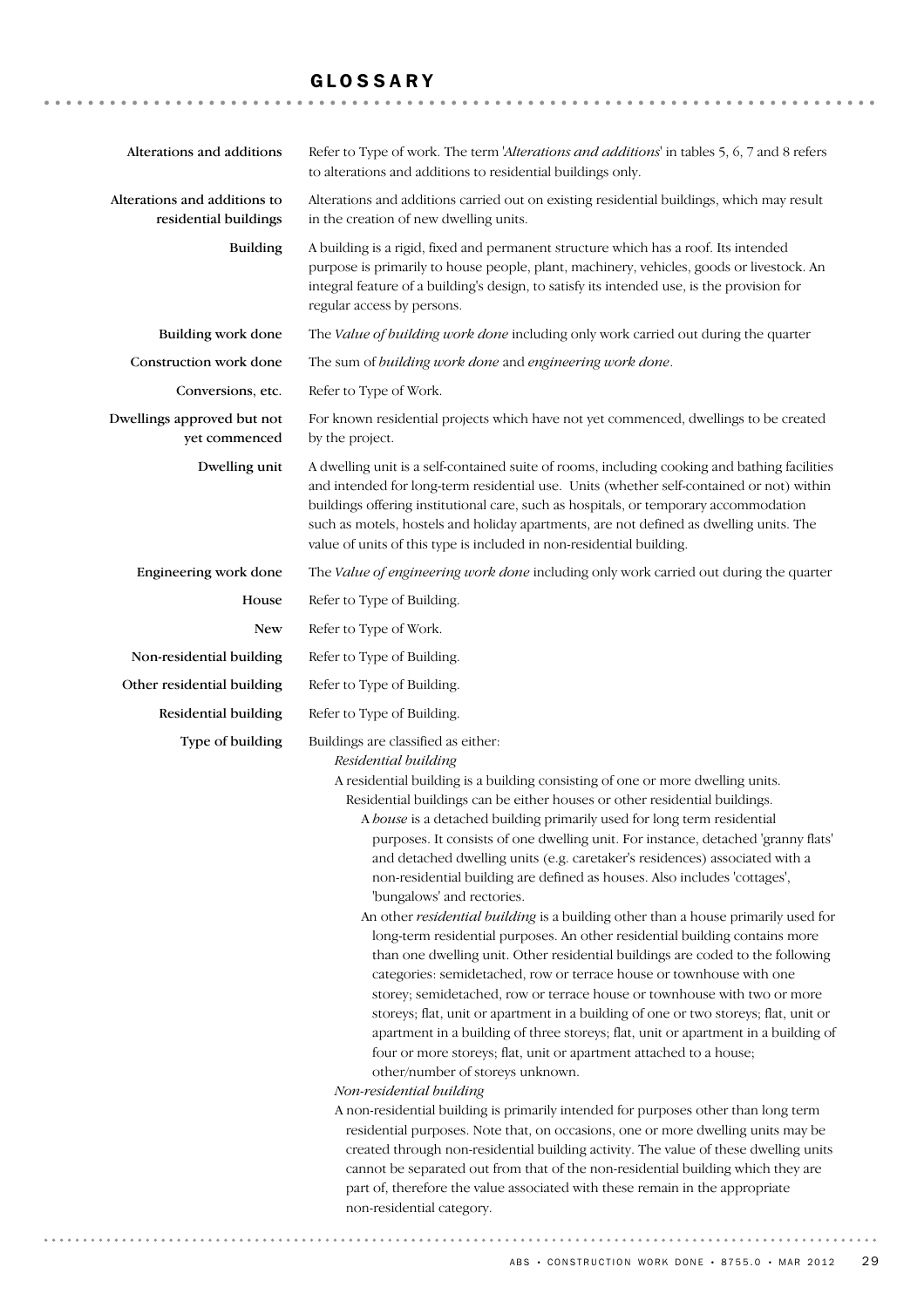# GLOSSARY *continued*

| Type of building continued             | Non-residential building's are further classified by their functional use at time of<br>approval.                                                                                                                                                                                                                                                                                                                                                                                                                                                                                                                                                                                                                                                                                                                                                                                                                                                                                                                                                                                                                                                                                                                |
|----------------------------------------|------------------------------------------------------------------------------------------------------------------------------------------------------------------------------------------------------------------------------------------------------------------------------------------------------------------------------------------------------------------------------------------------------------------------------------------------------------------------------------------------------------------------------------------------------------------------------------------------------------------------------------------------------------------------------------------------------------------------------------------------------------------------------------------------------------------------------------------------------------------------------------------------------------------------------------------------------------------------------------------------------------------------------------------------------------------------------------------------------------------------------------------------------------------------------------------------------------------|
| Type of work                           | The Type of Work classification refers to building activity approved to be carried out and<br>consists of:<br>Alterations and additions<br>Building activity carried out on existing buildings excluding conversions.<br>Includes adding to or diminishing floor area, altering the structural design of a<br>building and affixing rigid components which are integral to the functioning of<br>the building.<br>Conversion<br>Building activity conversion is building activity which converts a non-residential<br>building to a residential building, e.g. conversion of a warehouse to residential<br>apartments. Conversion is considered to be a special type of alteration.<br>'Conversions, etc.' are the number of dwelling units created as part of<br>alterations and additions to, or conversions of, existing residential or<br>non-residential buildings and as part of the construction of non-residential<br>building. However, while the value of conversions is included in the value of<br>alterations and additions to residential buildings, the value of new dwelling<br>units associated with non-residential buildings is included in the value of<br>non-residential buildings.<br>New |
|                                        | Building activity which will result in the creation of a building which previously<br>did not exist.                                                                                                                                                                                                                                                                                                                                                                                                                                                                                                                                                                                                                                                                                                                                                                                                                                                                                                                                                                                                                                                                                                             |
| Value of building work done            | Includes the costs of materials fixed in place, labour, and architects fees. It excludes the<br>value of land and landscaping and non-building components such as fencing, paving,<br>roadworks, tennis courts, outdoor pools and car parks.                                                                                                                                                                                                                                                                                                                                                                                                                                                                                                                                                                                                                                                                                                                                                                                                                                                                                                                                                                     |
| Value of engineering work<br>done      | The value of engineering work done for the private sector consists of the value of work<br>done on prime contracts, plus speculative contracts, plus work done on own account.<br>The value of engineering work done for the public sector is the work done by the<br>organisation's own workforce and subcontractors. In each case, the value excludes the<br>cost of land and repair and maintenance activity, as well as the value of any transfers of<br>existing assets, the value of installed machinery and equipment not integral to the<br>structure and the expenses for relocation of utility services. However, a contract for the<br>installation of machinery and equipment which is an integral part of a construction<br>project is included.                                                                                                                                                                                                                                                                                                                                                                                                                                                    |
| Work approved but not yet<br>commenced | For known projects which have not yet commenced, the anticipated final value at<br>completion of the project.                                                                                                                                                                                                                                                                                                                                                                                                                                                                                                                                                                                                                                                                                                                                                                                                                                                                                                                                                                                                                                                                                                    |
| Work in the pipeline                   | Value of building work that has been approved, but as yet, has not been undertaken.<br>Work in the pipeline has two components. Firstly, there is an estimate of the amount of<br>building work still to be done on projects that have already commenced, 'work yet to be<br>done'. The second component is the building work that has been approved, but had not<br>commenced by the end of the reference period, 'work approved but not yet<br>commenced'. Information on 'work in the pipeline' is available from the June quarter<br>2003.                                                                                                                                                                                                                                                                                                                                                                                                                                                                                                                                                                                                                                                                   |
| Work yet to be done                    | The difference between the anticipated completion value of the project and the<br>estimated value of work already done up to the end of the reference period for jobs<br>which have commenced.                                                                                                                                                                                                                                                                                                                                                                                                                                                                                                                                                                                                                                                                                                                                                                                                                                                                                                                                                                                                                   |